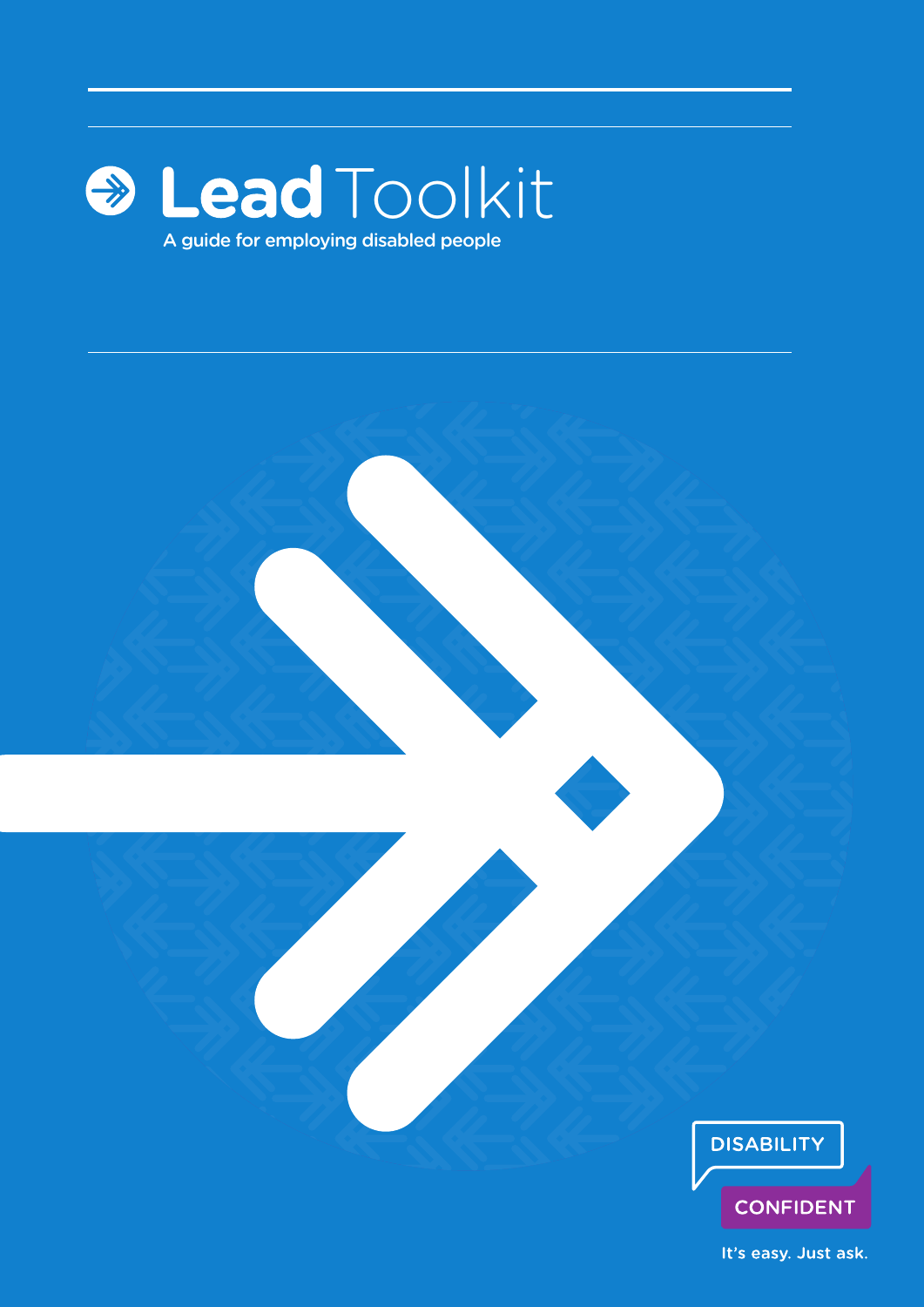**Disabled people are a fabulous untapped talent pool of loyal and committed employees. They bring a perspective that can help transform a business' culture, customer relations and performance for the better.**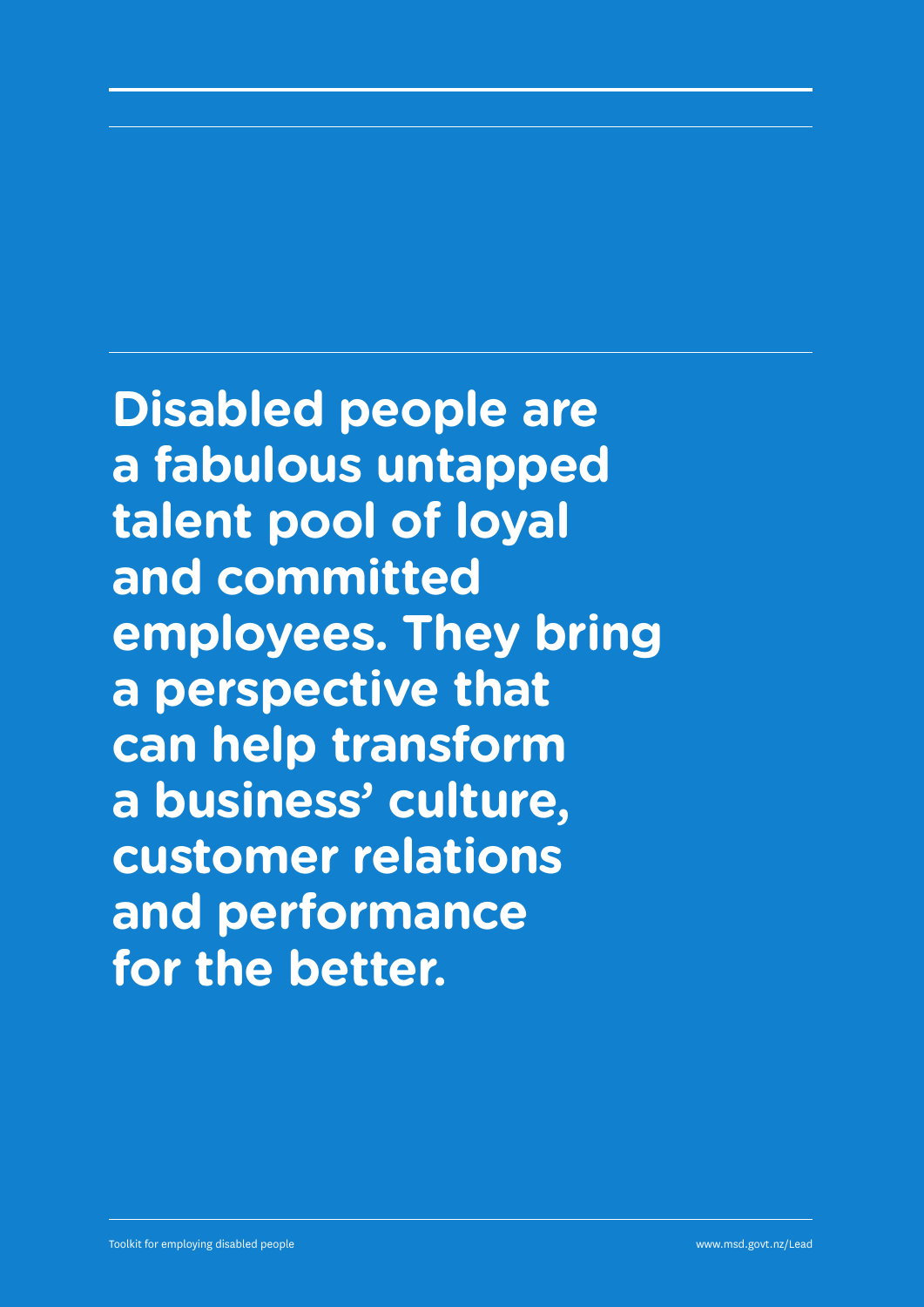



1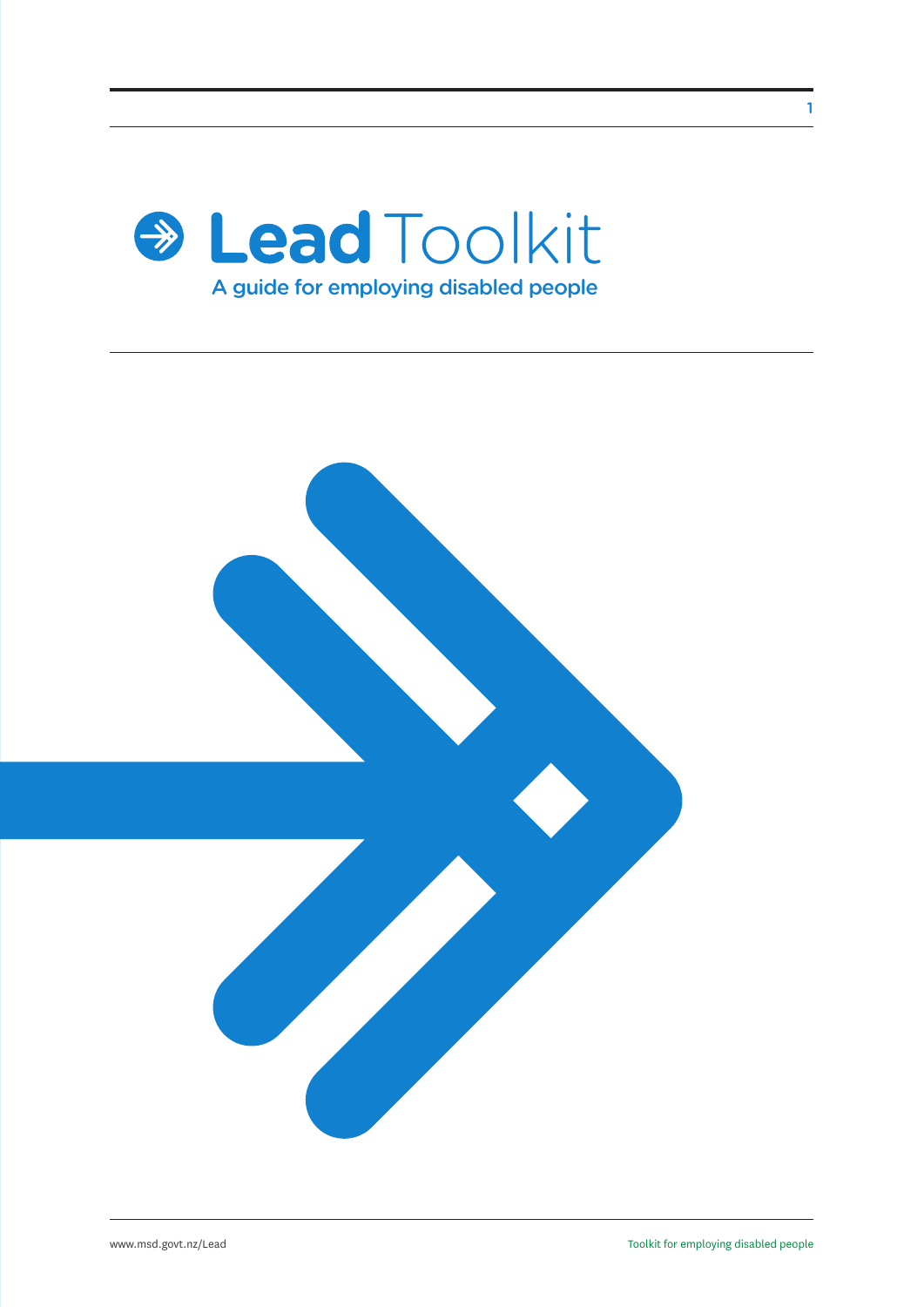### Busting the myths about disabled employees



#### **Myth 1**

Providing accommodations for disabled people is expensive.



#### **Fact 1**

Most disabled people don't need anything different to perform their jobs, and for those who do, the cost is usually minimal. Only 10% of disabled workers under the age of 65 reported that they had modifications or specialist equipment in their workplace. The most common reasonable accommodation is flexible working arrangements. An Australian study found that accommodations for disabled people are financially costneutral or cost-beneficial to the business as a whole.<sup>1</sup>

Technology has also removed many barriers faced by disabled people, enabling more people to reach their full potential.



#### **Myth 2**

Disabled employees are a greater health and safety risk than employees without disabilities.



#### **Fact 2**

Evidence shows that disabled employees have fewer health and safety issues, because in managing their impairment they have developed strategies to address health and safety risks. In fact, the Australian study found that disabled employees averaged one-sixth the recorded occupational health and safety incidents of non-disabled employees. They were also cheaper to maintain in employment (because of lower recruitment, safety and insurance costs).

1. Graffam, J., Smith, K., Shinkfield, A.and Polzin, U. (2002). *Employer benefits and costs of employing someone with a disability.* Melbourne: Institute of Disability Studies, Deakin University. Journal of Vocational Rehabilitation, 17, 251-263.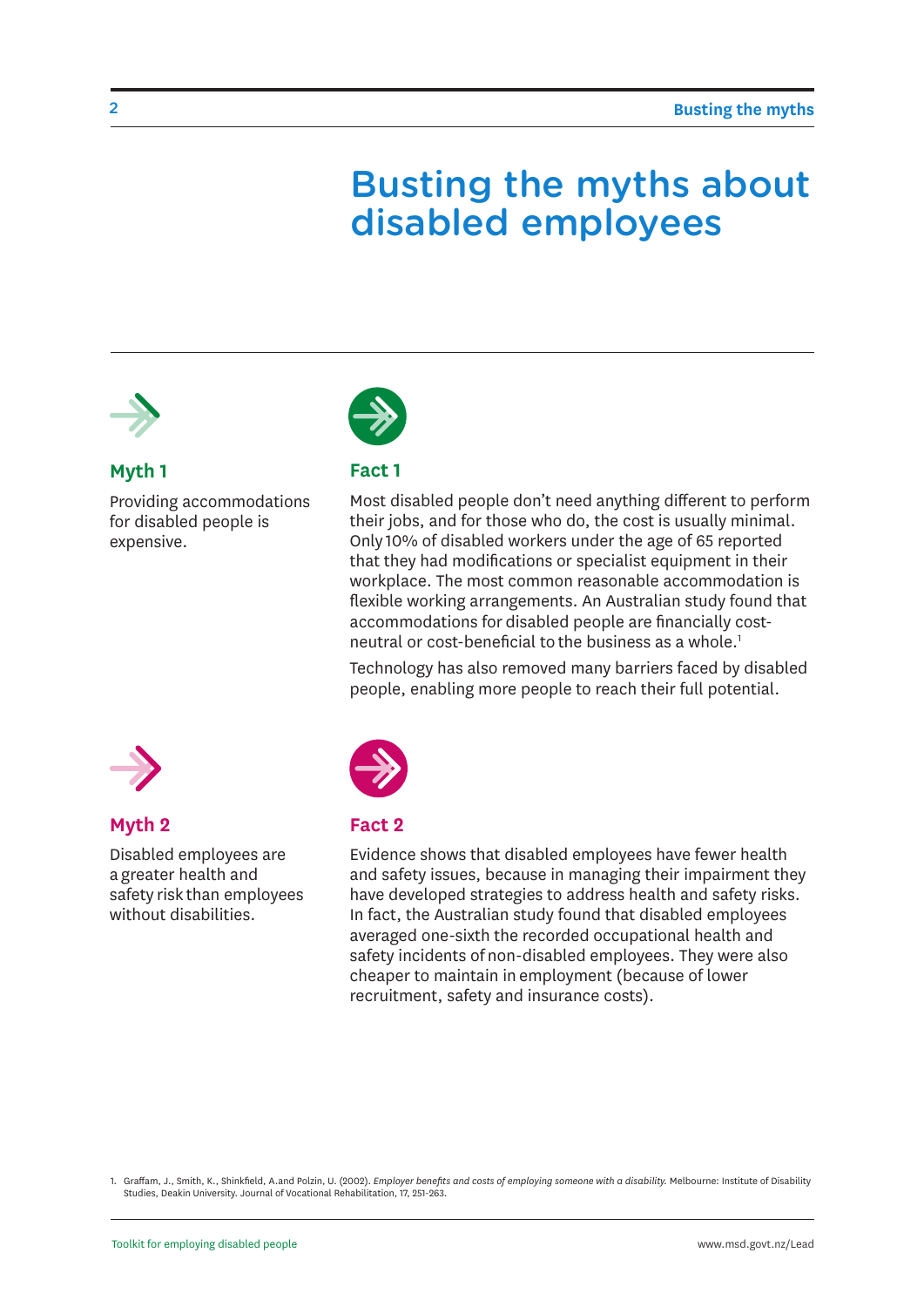

#### **Myth 3**

Disabled employees have a higher absentee rate than employees without disabilities.



#### **Myth 4**

The Human Rights Act 1993 forces employers to hire unqualified disabled individuals.



#### **Fact 3**

Studies show that disabled people actually have lower rates of absenteeism, with the Australian study finding that they were absent from work 85% less than their colleagues without disabilities.



#### **Fact 4**

An individual must first meet all requirements for a job and be able to perform its essential functions with reasonable accommodations. Support Funds can be used for reasonable accommodation and training. If at any point in the selection process it becomes apparent that a candidate cannot perform the core requirements for the job, then, regardless of whether they are disabled or not, the business is under no obligation to hire them.



#### **Myth 5**

Under the Employment Relations Act 2002, an employer cannot terminate the employment of a disabled employee.



#### **Fact 5**

Employers can terminate employment of disabled employee under three conditions:

- 1. The termination is unrelated to the disability, or
- 2. The employee does not meet legitimate requirements for the job, such as performance or production standards, with a reasonable accommodation, or
- 3. The employee poses a direct threat to health or safety in the workplace because of their disability.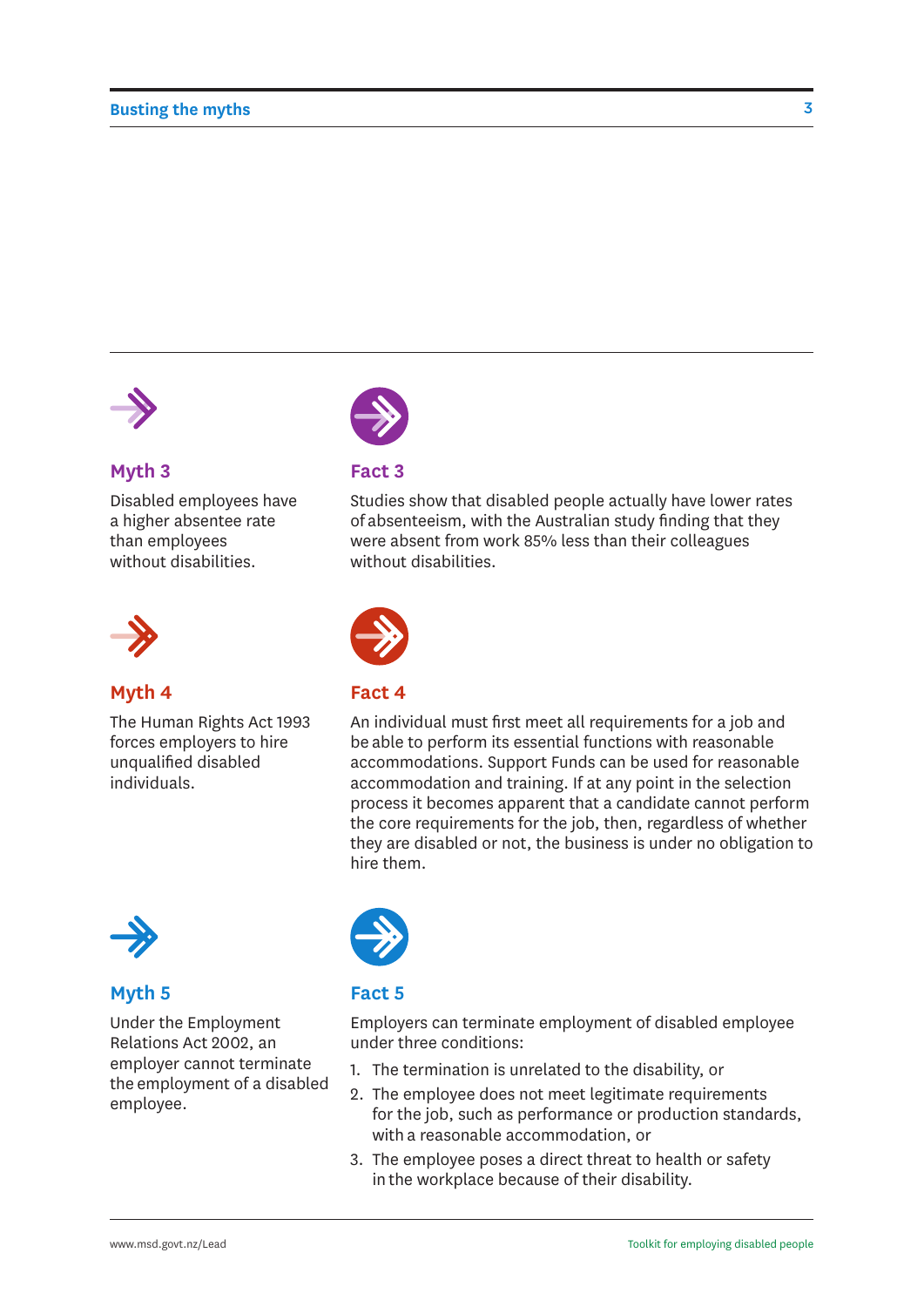### **Contents**

| 1              | <b>About this Toolkit</b>                                            | $5\phantom{1}$ |
|----------------|----------------------------------------------------------------------|----------------|
|                | What is disability?                                                  | 6              |
|                | How this Toolkit can help you                                        | 8              |
| $\overline{2}$ | Employing disabled people - committed leadership                     | 11             |
|                | A 5-step plan for becoming an inclusive business                     | 12             |
|                | Buy in                                                               | 14             |
|                | Understand                                                           | 14             |
|                | Develop                                                              | 15             |
|                | Identify                                                             | 16             |
|                | Monitor                                                              | 17             |
|                | The benefits of employing disabled people                            | 18             |
| 3              | The Employment Cycle - advice for hiring and people managers         | 25             |
|                | The Employment Cycle - for hiring and people managers                | 26             |
|                | Recruitment                                                          | 28             |
|                | Induction                                                            | 33             |
|                | Development                                                          | 34             |
|                | Performance mangement                                                | 35             |
|                | Retention                                                            | 36             |
| 4              | <b>Advice for people managers</b>                                    | 39             |
|                | An inclusive workplace                                               | 40             |
|                | Reasonable accommodation                                             | 42             |
|                | Useful tools to assist managers with creating an inclusive workplace | 46             |
|                | Health and safety tips                                               | 49             |
|                | Technology tips                                                      | 51             |
| 5              | <b>Conclusion</b>                                                    | 53             |
|                | Checklist                                                            | 56             |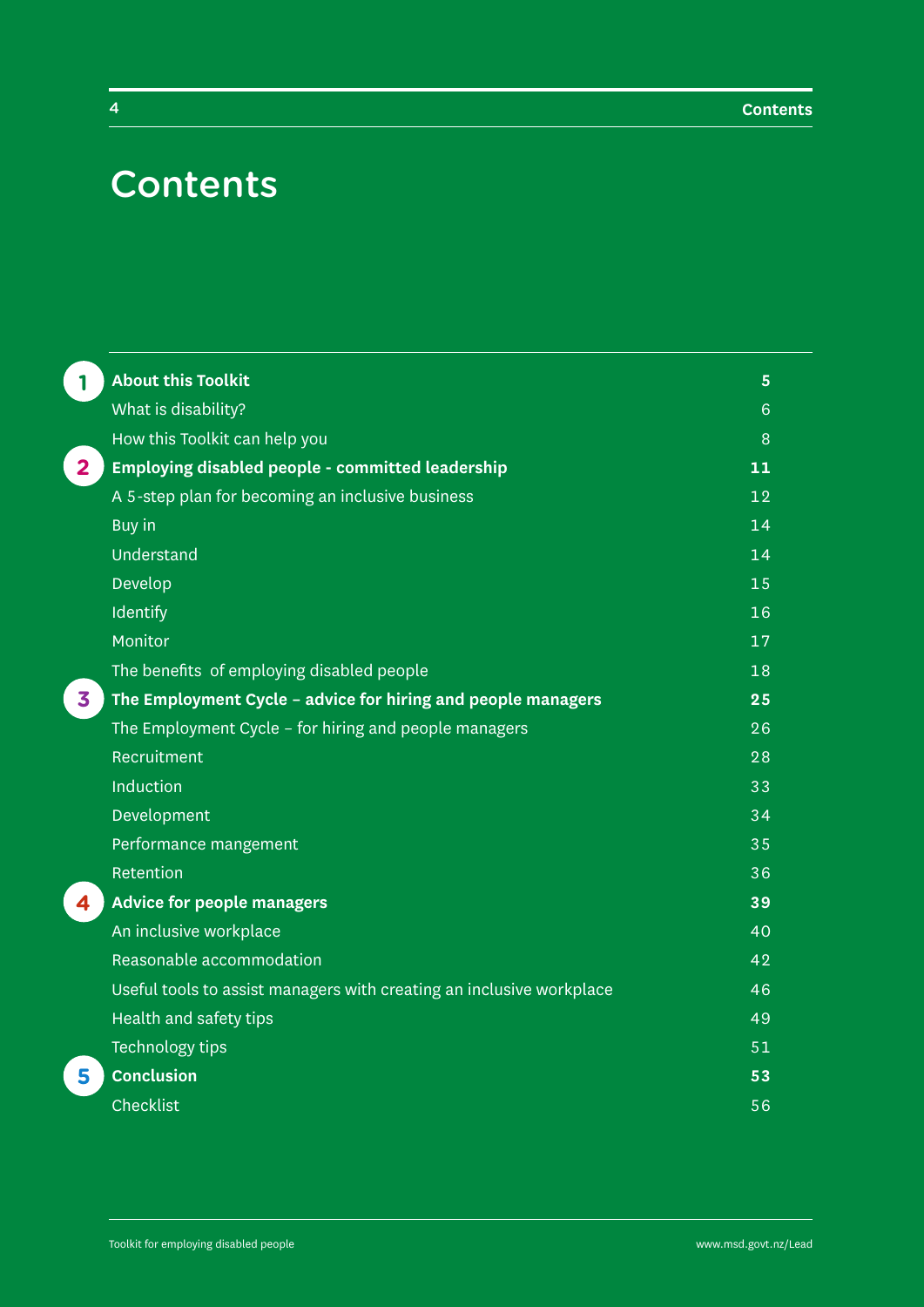





www.msd.govt.nz/Lead

Toolkit for employing disabled people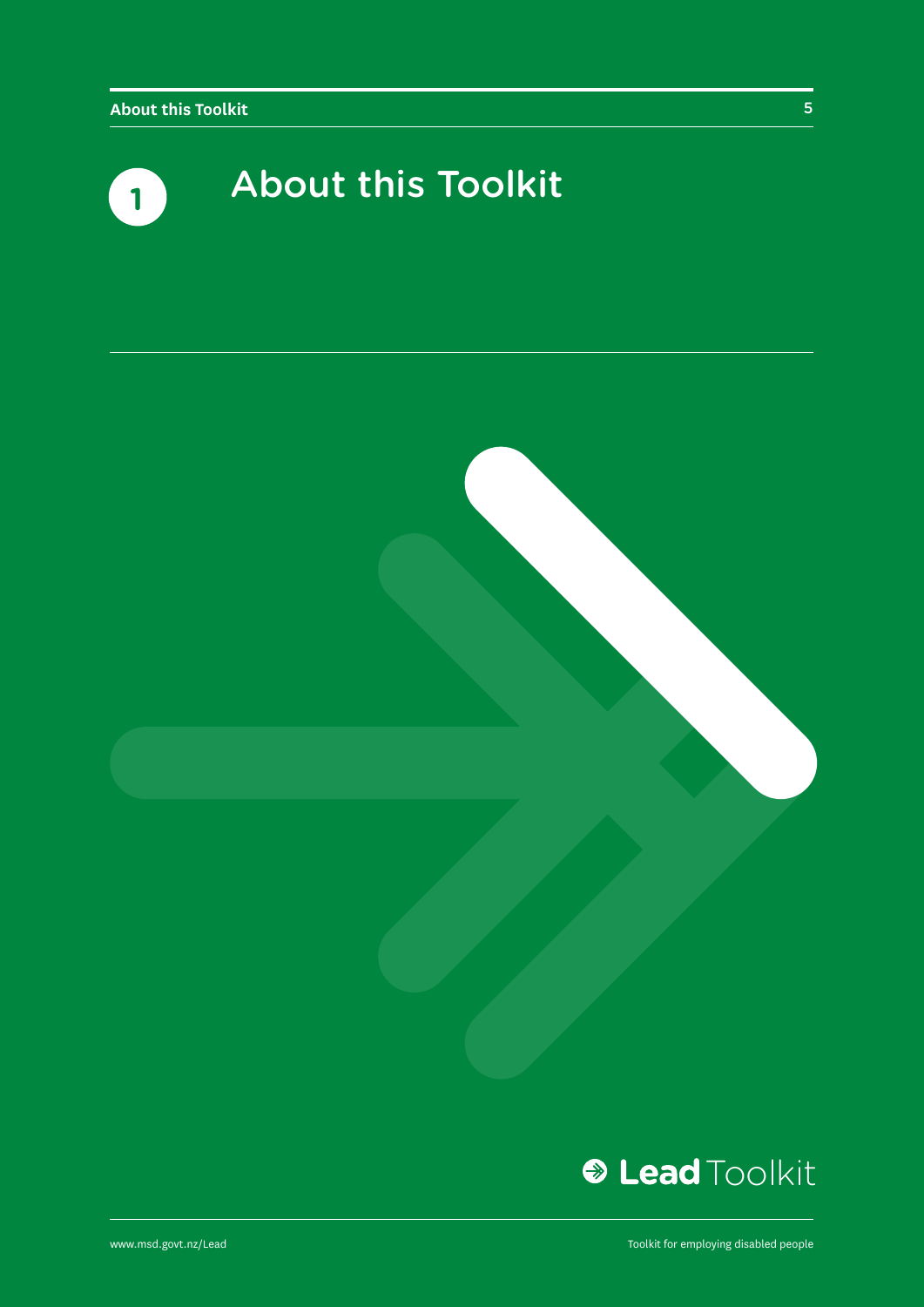

# What is disability? **1.1**

**Nearly 1 in 4 New Zealanders identifies as having a disability.** There are many different kinds of disability – including physical, sensory, intellectual or mental health related.

A disability may be visible or hidden, permanent or temporary and could have a minor or major impact on a person's life. A disability may affect mobility, ability to learn, ability to see or ability to communicate easily.

#### **Who are disabled people?**

Disabled people are throughout our community: men, women, and children; employers and employees; students and teachers; people of all ethnicities and religions; customers and citizens.

No two people are the same, and no two people with the same disability experience it in the same way.

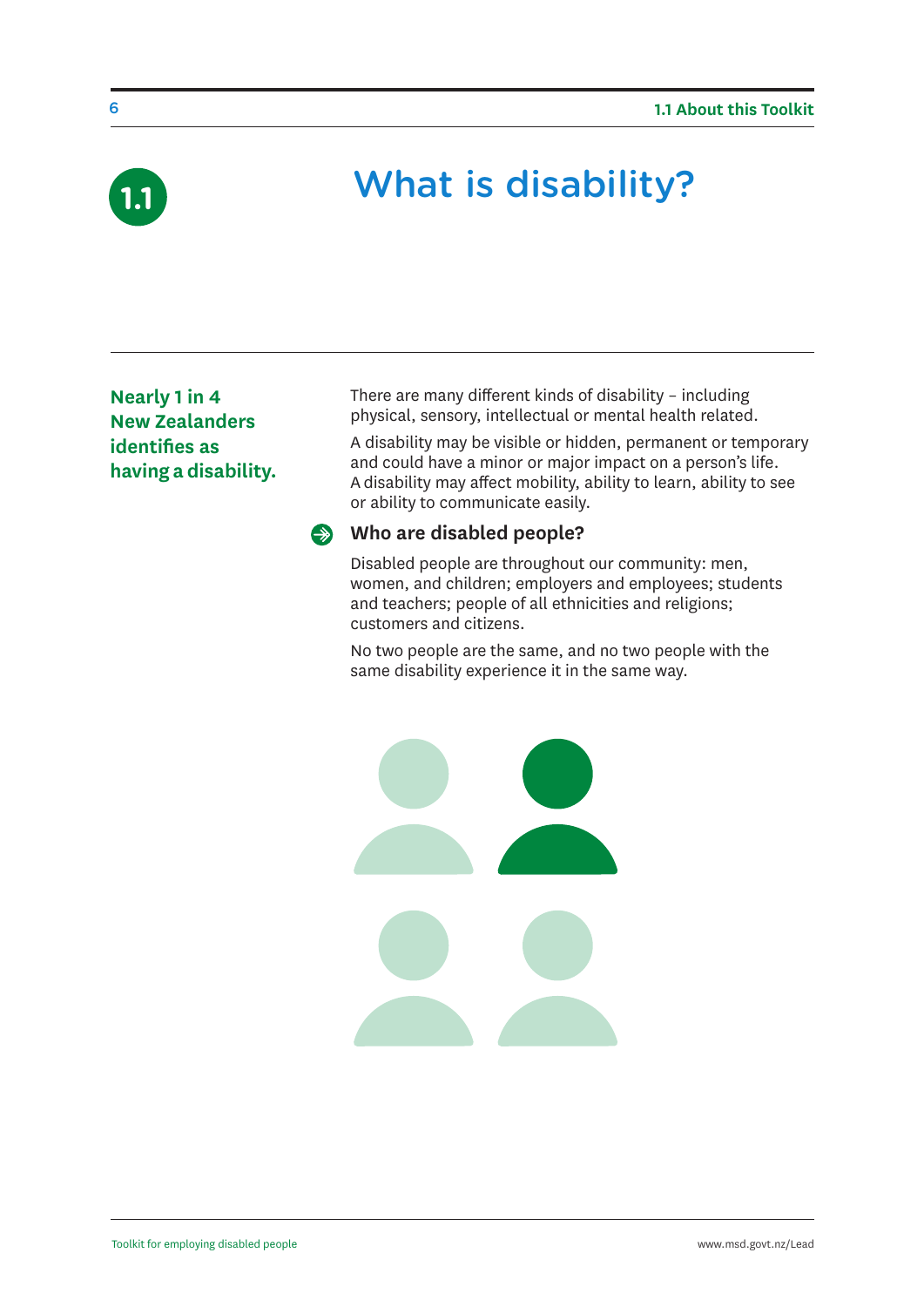#### **The facts**



21% of people aged 15 to 64 years are disabled.



85% of disabled 15 to 64 year olds are not disabled at birth.



24% of people in New Zealand are disabled.



45% of disabled adults are employed compared with 72% of non-disabled adults.



61% of disabled people aged 15 to 64 were working in paid jobs in 2013.



74% of those who weren't employed said they would like to work if a job was available





Only 10% of disabled staff require modification to their work area or equipment to help them do their job. (Labour market findings from 2013 NZ Census)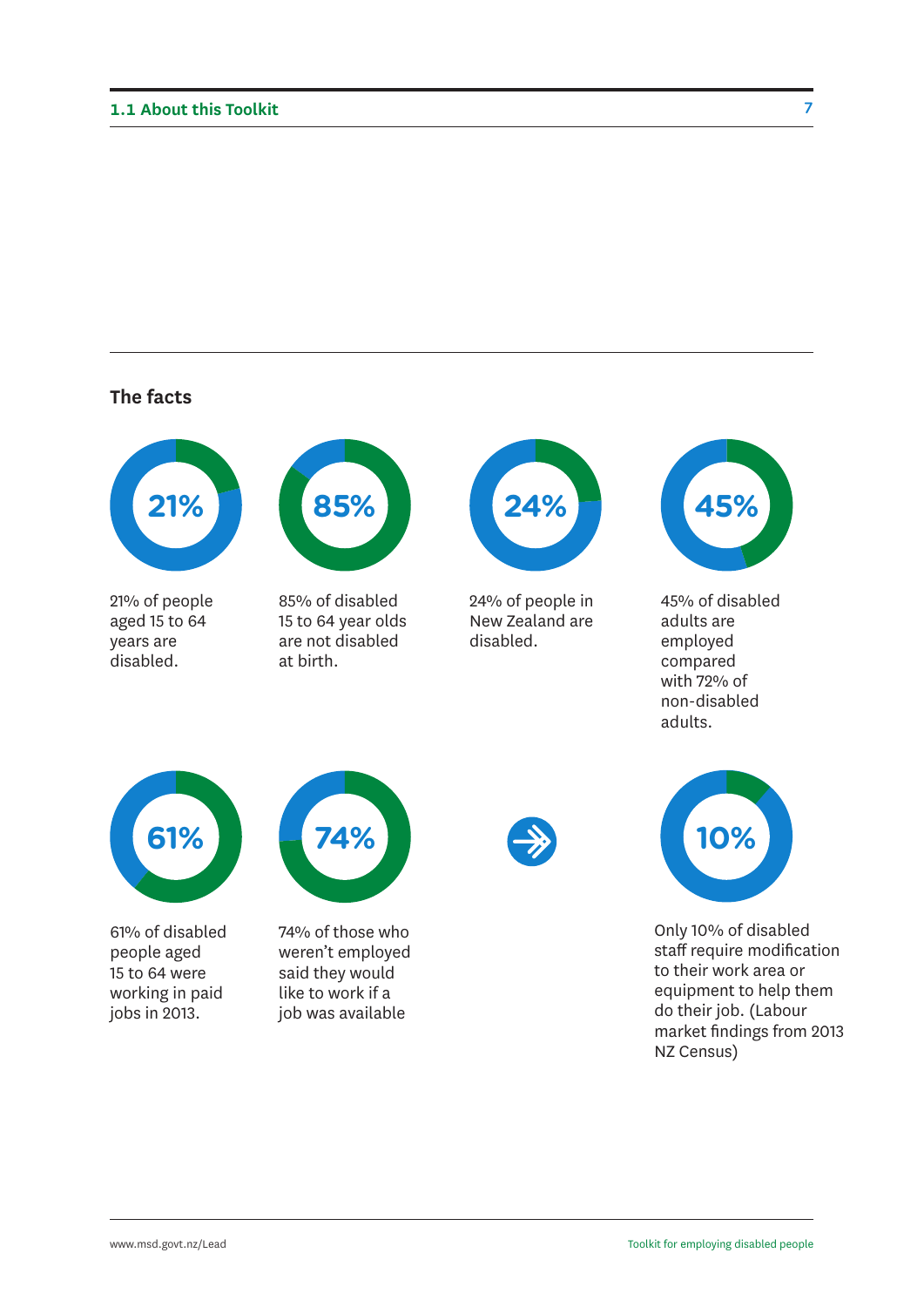

### How this Toolkit can help you

#### **This is a 'how to' Toolkit for employing disabled people.**

Disabled people are a fabulous untapped talent pool of loyal and committed employees. They bring a perspective that can help transform a business's culture, customer relations and performance for the better.

This Toolkit contains a range of information and resources for business owners, leadership teams, managers and human resources teams to help them employ disabled people within their businesses.

#### **Example 2** Leadership

Disabled people account for 24% of the New Zealand population.2 Taking the lead in increasing the number of disabled people employed will enhance your reputation and assist you to be more customer-centred.

This Toolkit explains how management teams can drive the change within their own companies, as well as the benefits for why they should.

#### **Employers**

Employers have a responsibility to attract the best possible candidates, including disabled people, for roles within their businesses. This Toolkit provides advice about how to ensure that your recruitment process provides access to the talent pool of disabled people.

#### **Managers**

Managers need to attract the best people to their teams. Disabled people are a fabulous pool of untapped talent of loyal and committed employees. An important part of any manager's role is getting the best from all employees, including disabled employees.

This Toolkit builds managers' confidence to recruit the best people for their jobs, including disabled people. It also helps managers to work effectively with all employees by using an adaptive and flexible management style, so all staff can reach their full potential.

2. this information is sourced from [stats.govt.nz/browse\\_for\\_stats/health/](stats.govt.nz/browse_for_stats/health/disabilities/DisabilitySurvey_HOTP2013.aspx) [disabilities/DisabilitySurvey\\_HOTP2013.aspx](stats.govt.nz/browse_for_stats/health/disabilities/DisabilitySurvey_HOTP2013.aspx)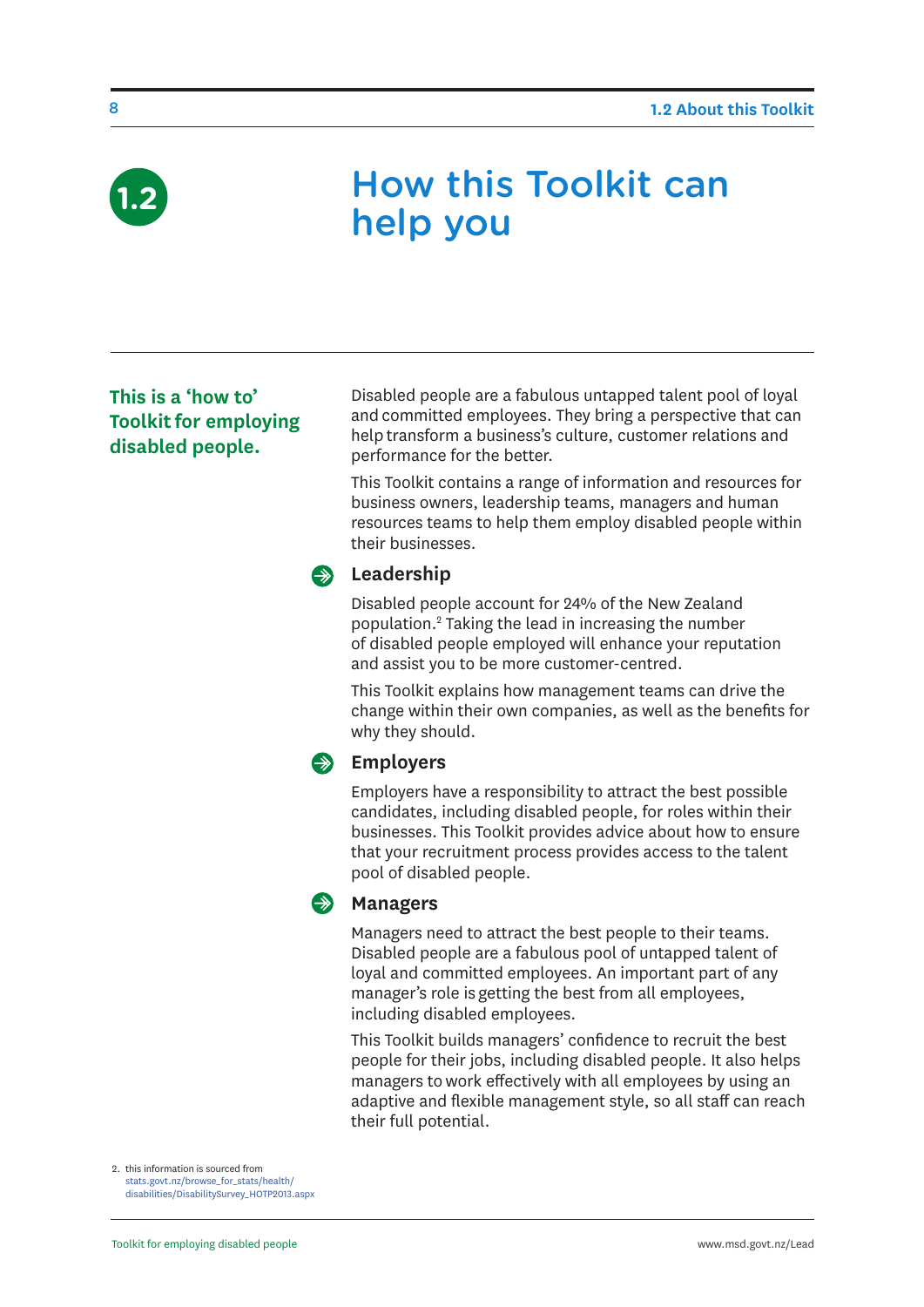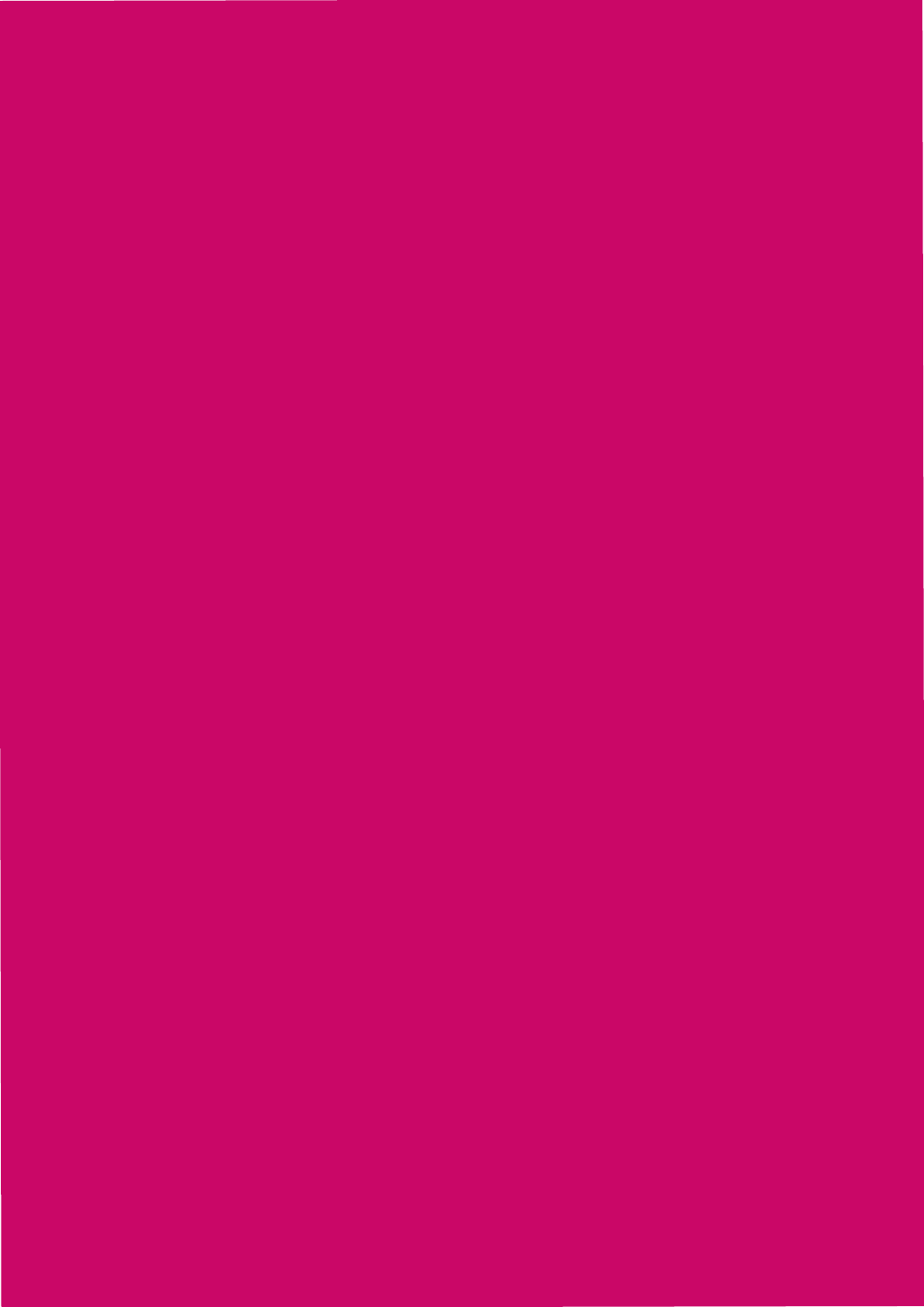### Employing disabled people - **2** Eniproying disabled provided



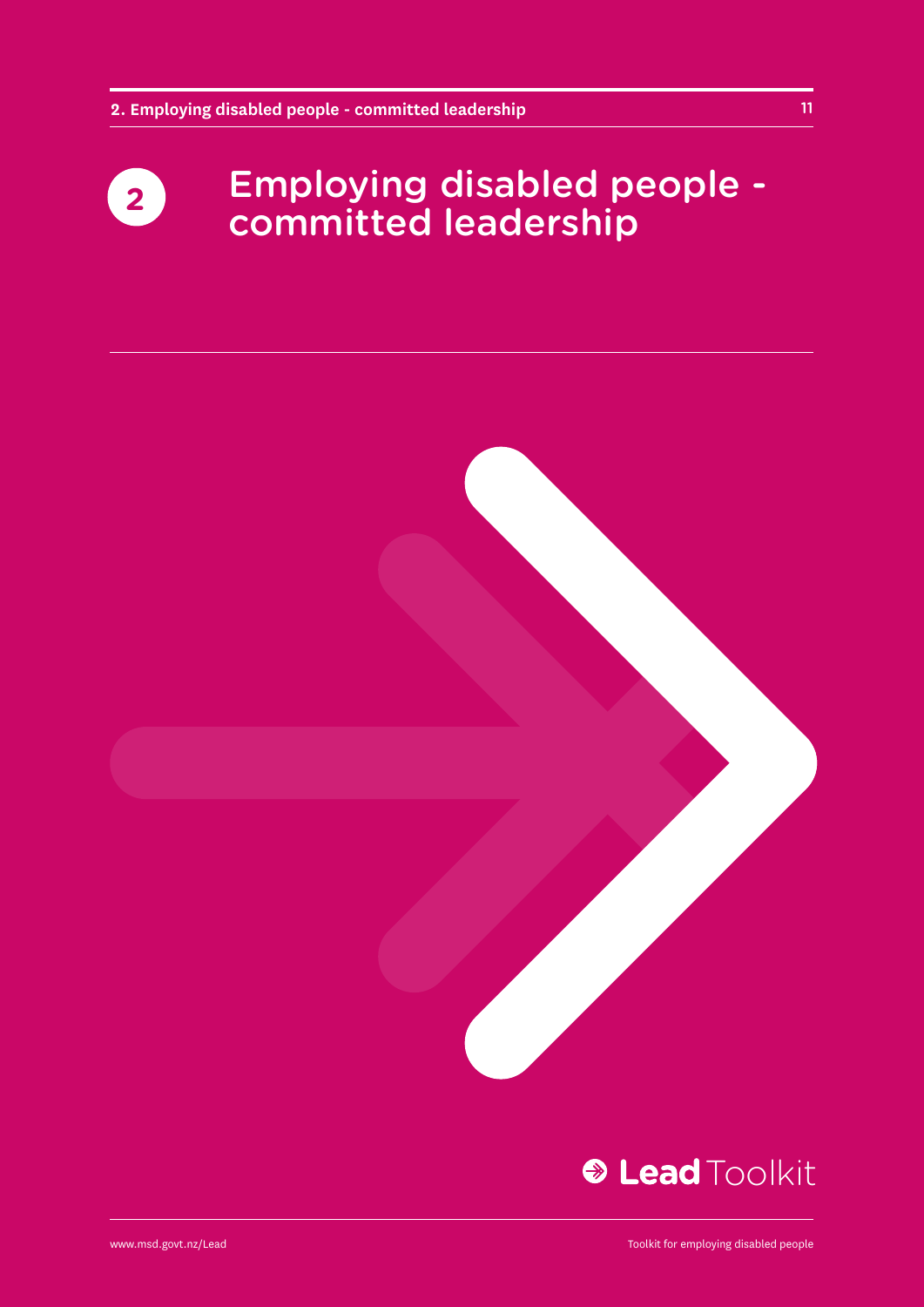

### A 5-step plan for becoming an inclusive business

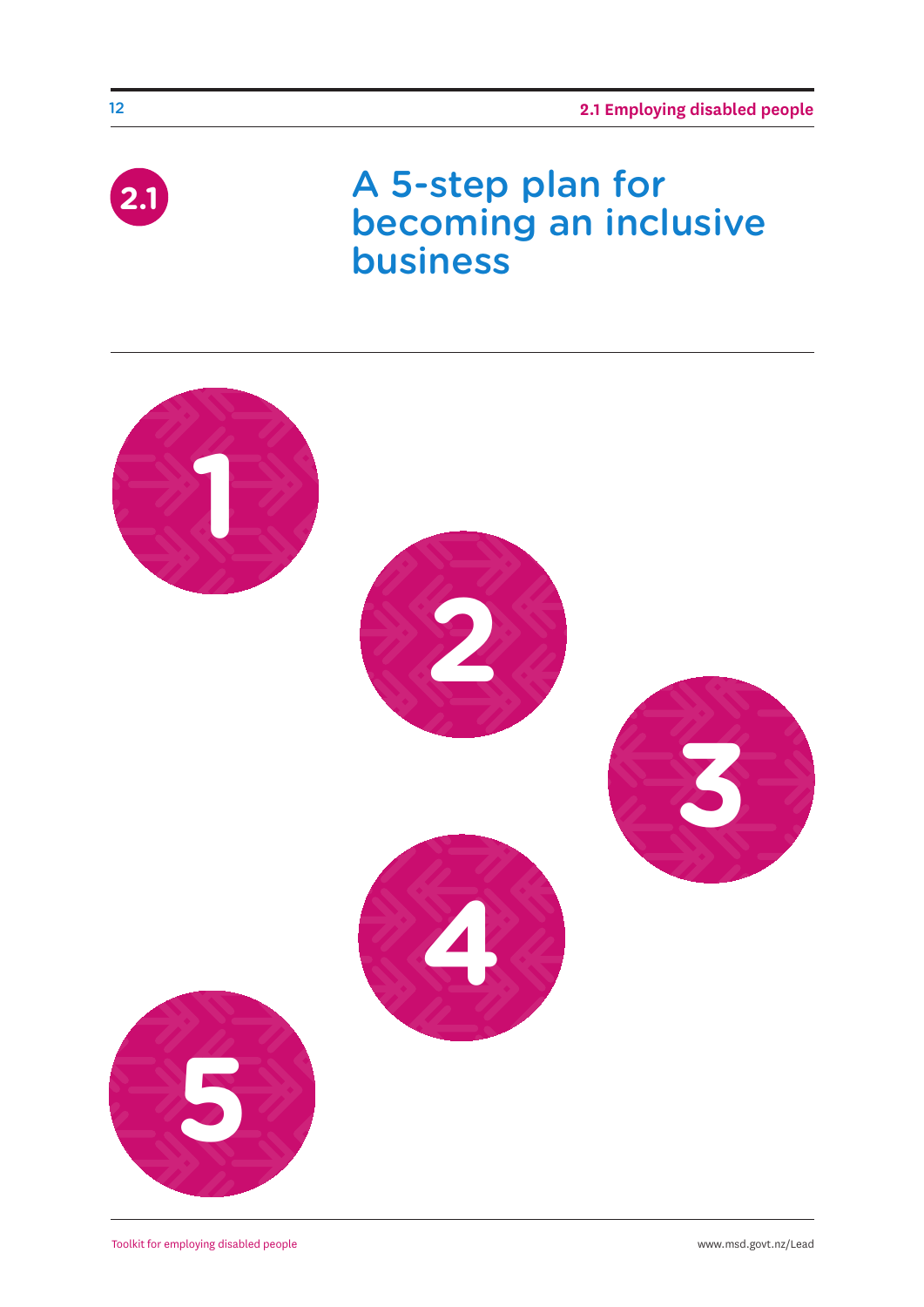#### **2.1 Employing disabled people**

#### **This 5-step plan outlines a framework for how to become an inclusive business**

This section provides employers and business owners with important tools on how to provide a clear commitment to employing and retaining disabled people. It outlines both how this can be achieved and why it is beneficial for their business.

This 5-step plan<sup>3</sup> outlines a framework for becoming an inclusive business. It has been written with large companies in mind. However, smaller business can modify this to suit their needs.



3. This was originally developed by the Employers' Disability Network.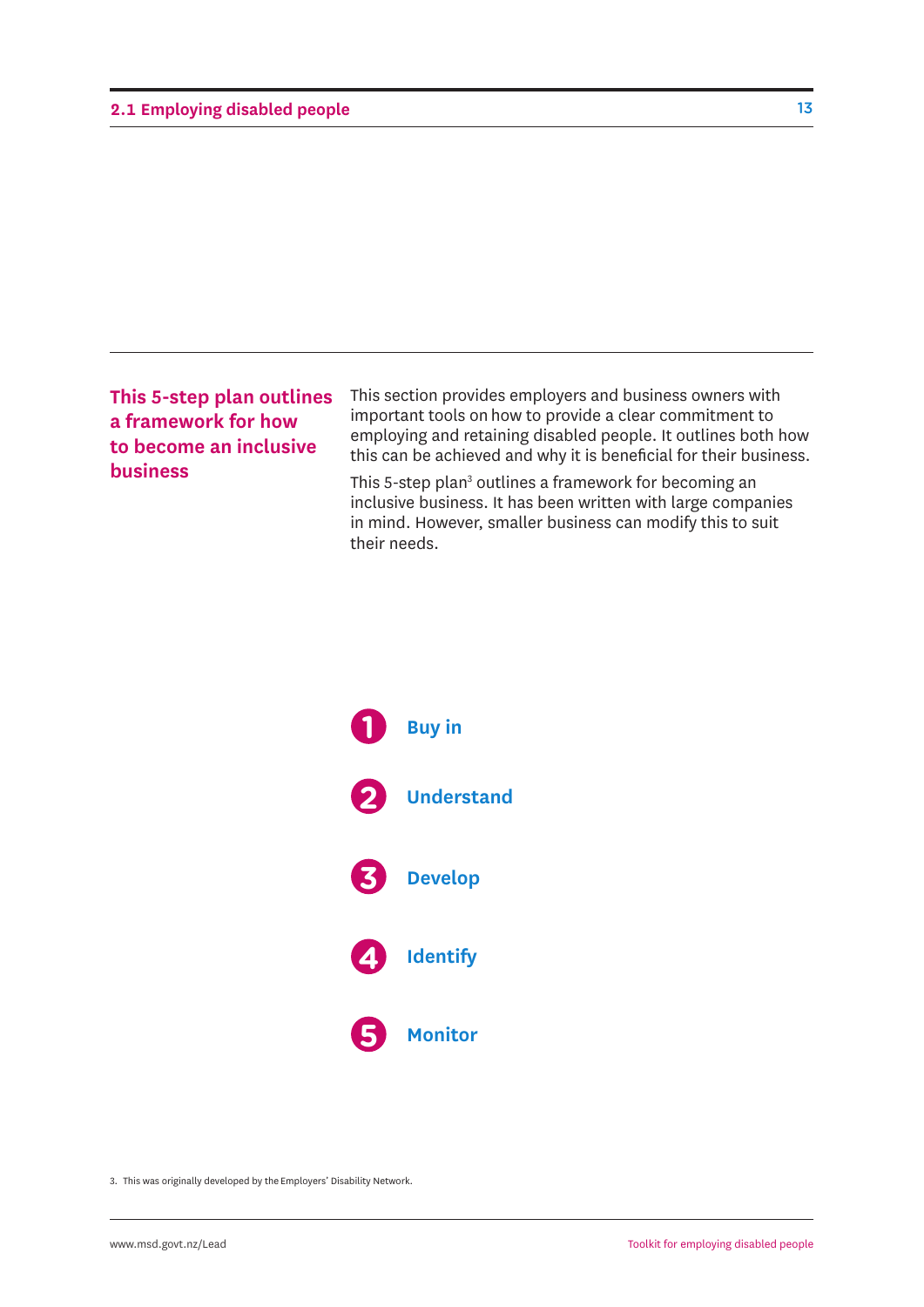### Buy in



A successful business owner has a strong and clear approach to increasing the employment of disabled people. Such an approach should be reflected throughout the business.

This approach should include:

- Developing a business case for employing disabled people. (Full details about building a business case is set out in section 2 of this Toolkit.)
- Amending the business's diversity policy to include disability. (The Ministry of Social Development's diversity policy is a good example to refer to.)
- Developing an accessibility plan as part of your diversity framework. Westpac have a great example of an accessibility plan.

[westpac.com.au/docs/rtf/about-westpac/2013\\_AAP\\_RTF\\_](westpac.com.au/docs/rtf/about-westpac/2013_AAP_RTF_FINAL.rtf) FINAL.rtf

**Step 2**

### Understand



Identify what progress your business has made in creating an inclusive environment for disabled people and which areas require further development, using a checklist. You could use this checklist to rate the organisation's ability to attract and retain disabled people.

Get the "Checklist for assessing an organisation's ability to attract and retain disabled people" at:

<ssc.govt.nz/Lead/Checklist>

14

**Step 1**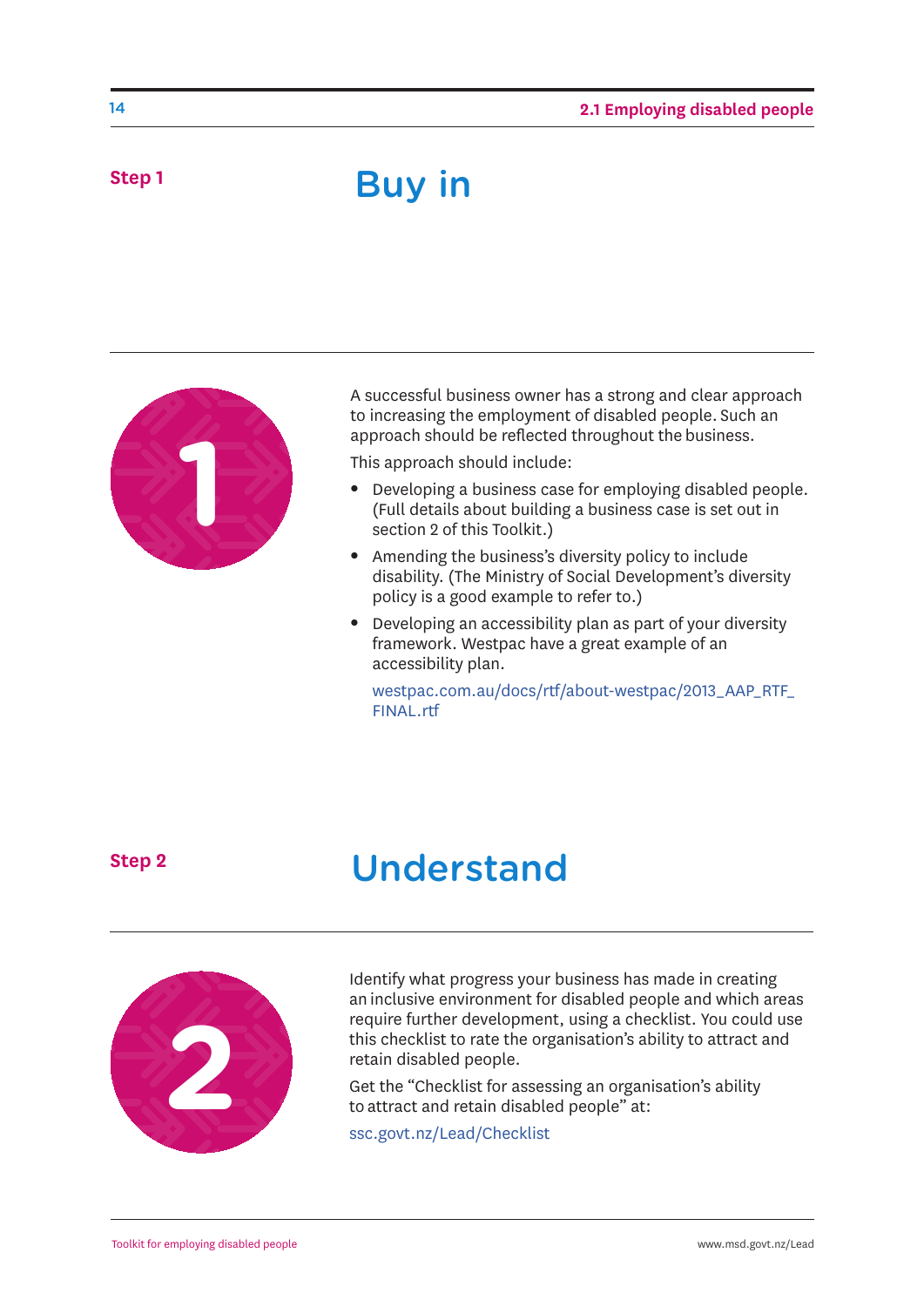### Step 3 **Develop**



The information from the checklist can be used to develop your action plan:

**Accessibility** – Make your environment accessible, including facilities, information and IT

**Disability responsiveness training** – Build your understanding of disability

**Recruitment** – Recruit more disabled people

**Retaining your existing employees** – Keep your disabled staff, including those who acquire a disability while working for you

**Data on the number of disabled employees** – Measure how many disabled people you already employ by conducting a confidential staff survey.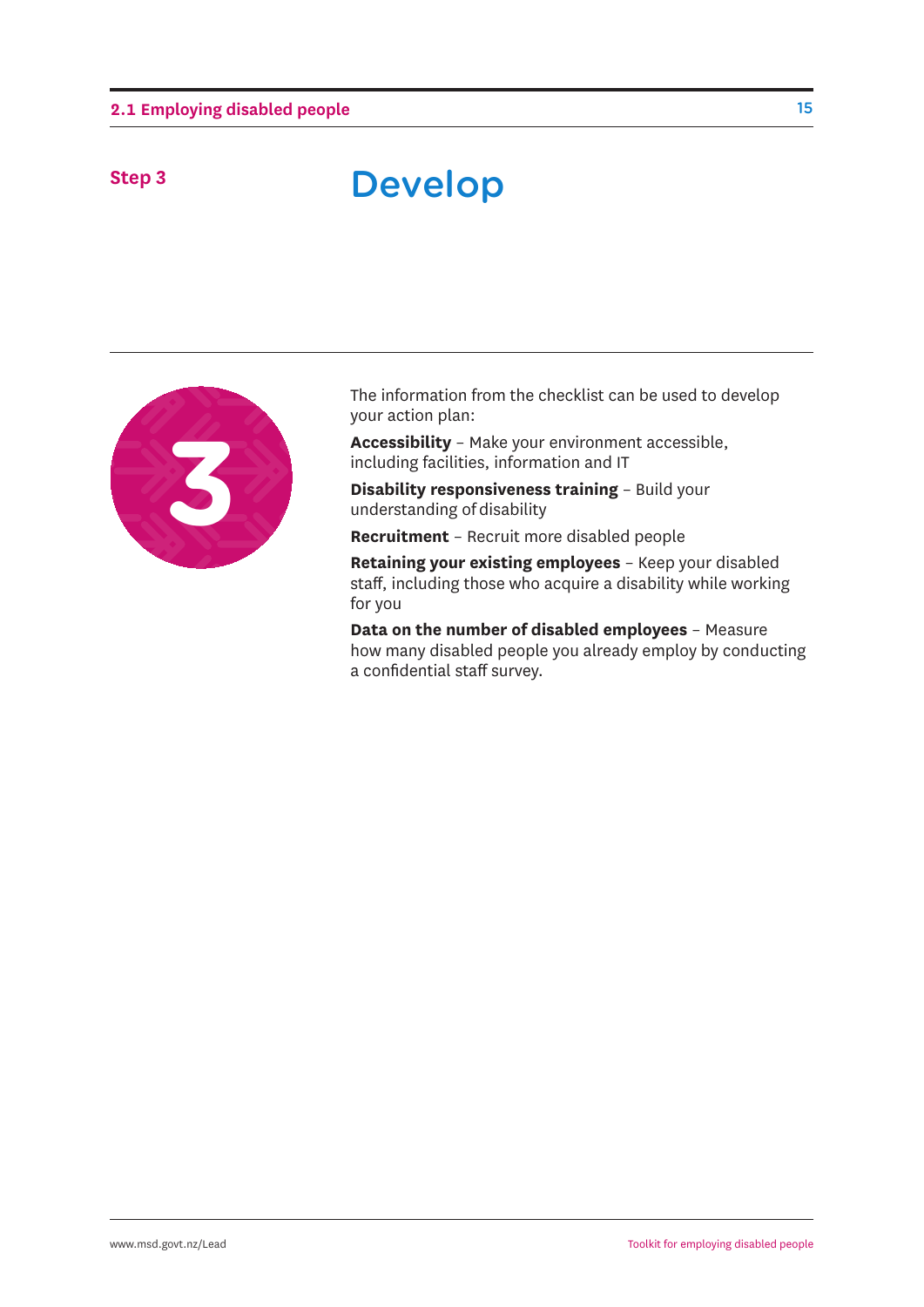### step 4 **Identify**



A number of organisations can provide support and assistance to disabled employees or can help you recruit disabled people for available positions:

**Workbridge** – is a not-for-profit organisation that can assist you with finding disabled employees, providing you with advice and support on recruitment and follow-up support after hiring. They also administer Support Funds which can [help with additional costs. workbridgeincorporated.virtuozzo.](workbridgeincorporated.virtuozzo. co.nz/) co.nz/

**Supported Employment agencies** – are organisations that can assist you with finding disabled employees, providing you with advice and support on recruitment and follow-up support after hiring. The list of Supported Employment agencies in your region can be seen at <nzdsn.org.nz/directory/>

**JobCafe's Possibility website** – has an 'available now' section where employers can view profiles of disabled people seeking employment. For a fee organisations can also become recruitment partners allowing them to advertise jobs and access a talent pool and other tools on the JobCafe website. <jobcafe.co.nz>

**ACC** – can help with modifications and provide advice about how to assist employees who have acquired a disability return to work.<acc.co.nz>

**Work and Income** – can provide a modification grant, work brokers to help you find employees with the right skills, or provide wage subsidies.<workandincome.govt.nz>

Other information resources are also available to employers, such as help from other employers. Your organisation could learn from others' successes by:

- reading other employers' success stories about how they have successfully employed disabled people.
- joining employer networks for employers who share the vision of improving the use of the resources offered by disabled people.<beaccessible.org.nz>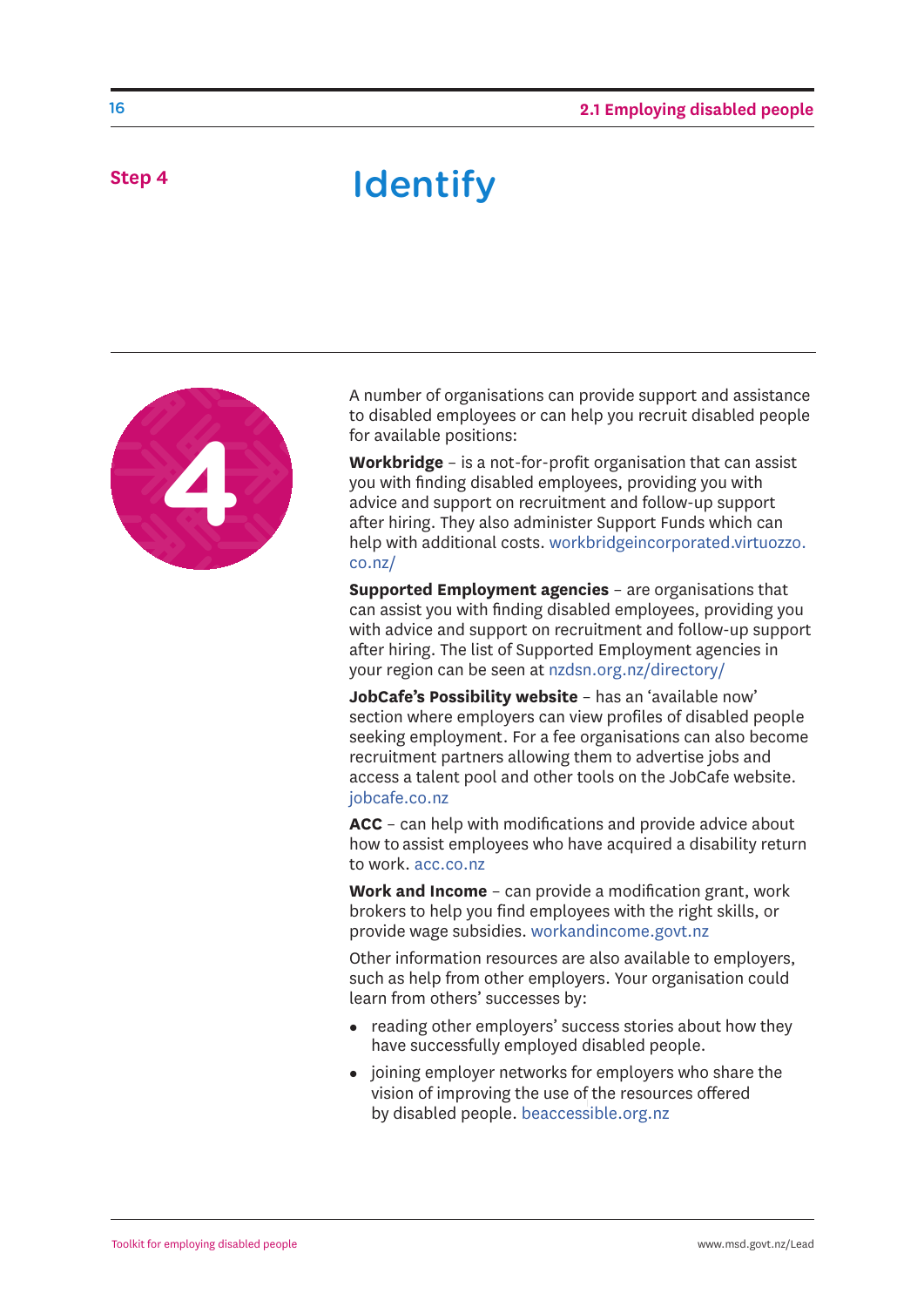### Monitor **Step 5**



The Checklist will provide the business with a tool to monitor improvements. This information can be used to update your Action Plan.

One important measure in the checklist is knowing how many disabled employees are in your workforce. If you conduct a confidential staff survey, you can use the result as a benchmark. By conducting regular surveys, you can then track your progress at increasing the number of disabled employees within your business.

How you measure the number of disabled people employed in your organisation is a challenging question. The Australian Disability Network has developed a report which includes a survey that can be used with employees.

below are links to the report and an associated video

[https://www.youtube.com/watch?v=Z1-0Mz1i4\\_k](https://www.youtube.com/watch?v=Z1-0Mz1i4_k)

[http://www.and.org.au/pages/sharing-and-monitoring](http://www.and.org.au/pages/sharing-and-monitoring-disability-information.html)disability-information.html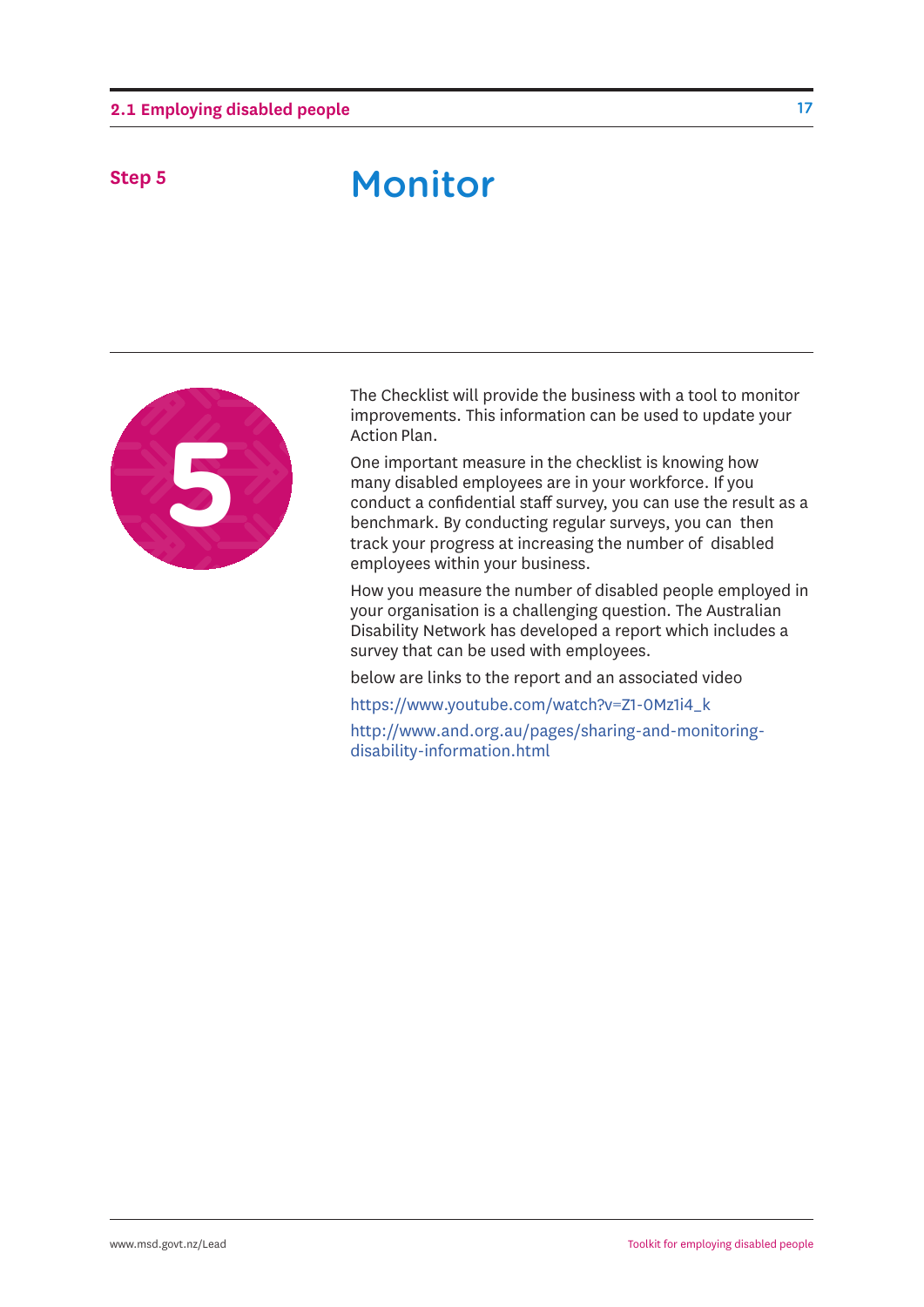

### The benefits of employing disabled people

**Employing disabled people allows busnesses to attract new skills and gain new and valuable perspectives.** Employing disabled people not only increases the level of talent, but gains loyal and committed employees. There are many ways in which businesses can benefit from employing disabled people.

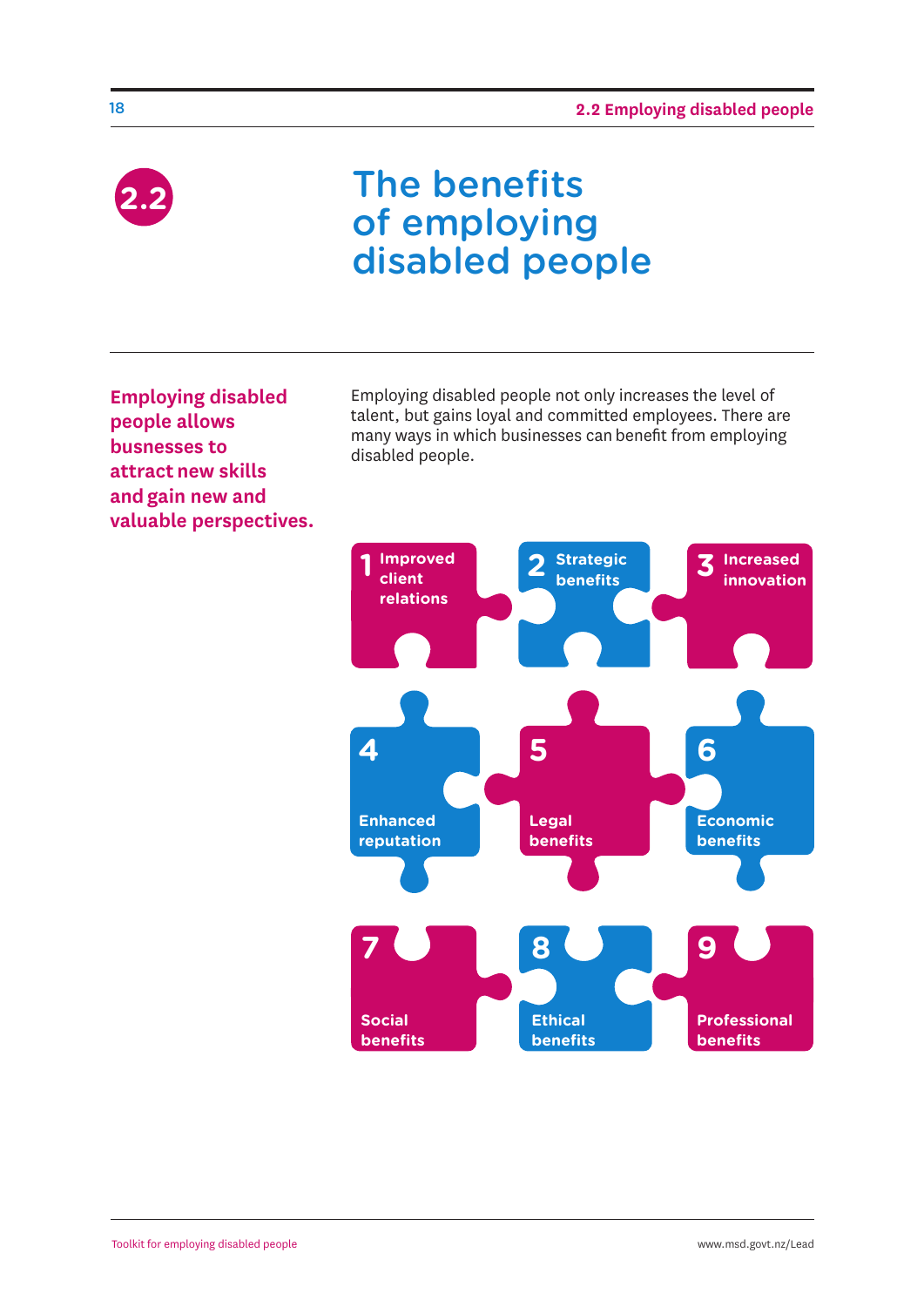

#### **Improved cusotmer relations**

A workforce that better reflects New Zealand's diversity provides a 'real' perspective of what services meet a wide spectrum of needs. Disabled customers and their families/ whānau, friends and colleagues want services that meet their needs. All customers prefer to deal with staff who genuinely understand their situation.

Employing disabled people will help your business to:

- $\bullet$  understand their customers
- mirror your market
- $\bullet$  build positive relationships with customers
- respond appropriately to disabled customers' needs
- design and deliver appropriate services for all customers.

#### **Strategic benefits**

By employing more disabled people, businesses will:

- $\bullet$  make the most of the available talent
- gain more diversity of perspectives
- $\bullet$  understand how disability affects people and their interaction with their world
- create products and services which are responsive to their disabled customers' needs
- develop new strategies to attract and retain qualified staff.

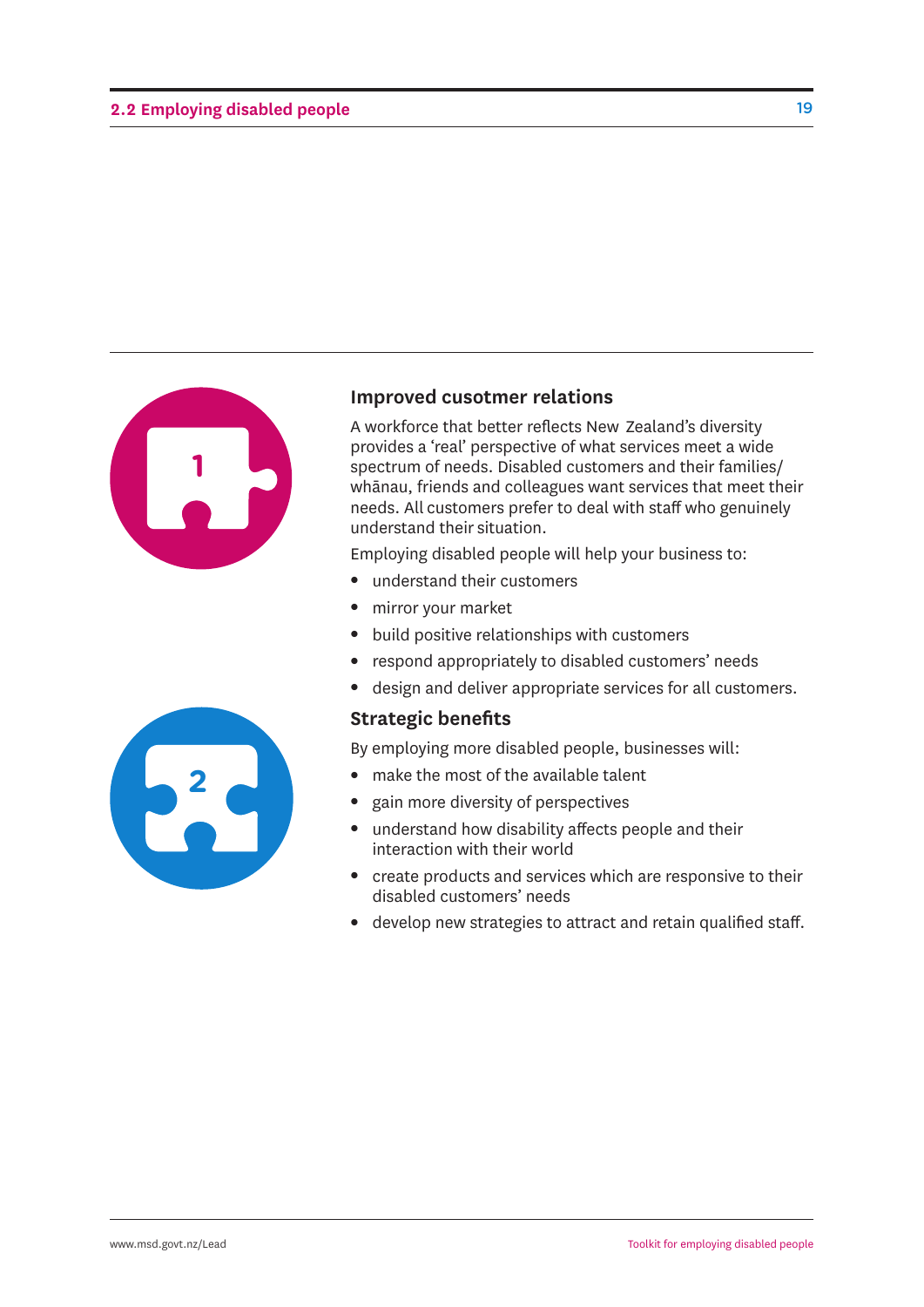



#### **Increased innovation**

Disabled people bring unique experiences and understanding which can transform a workplace and enhance customer services.

Benefits include:

- more efficient and effective business processes
- $\bullet$  the use of talent in innovative ways to increase productivity
- a broader range of perspectives leading to an increased flow of ideas.

#### **Enhanced reputation**

Employing disabled people also enhances a business's reputation. This is because New Zealanders recognise and appreciate that the business understands and represents the full diversity of the New Zealand population.

A failure to represent this diversity may lead to a business being viewed as 'out of touch'.

#### **Legal benefits**

Legal compliance is a key aspect of responsible business.

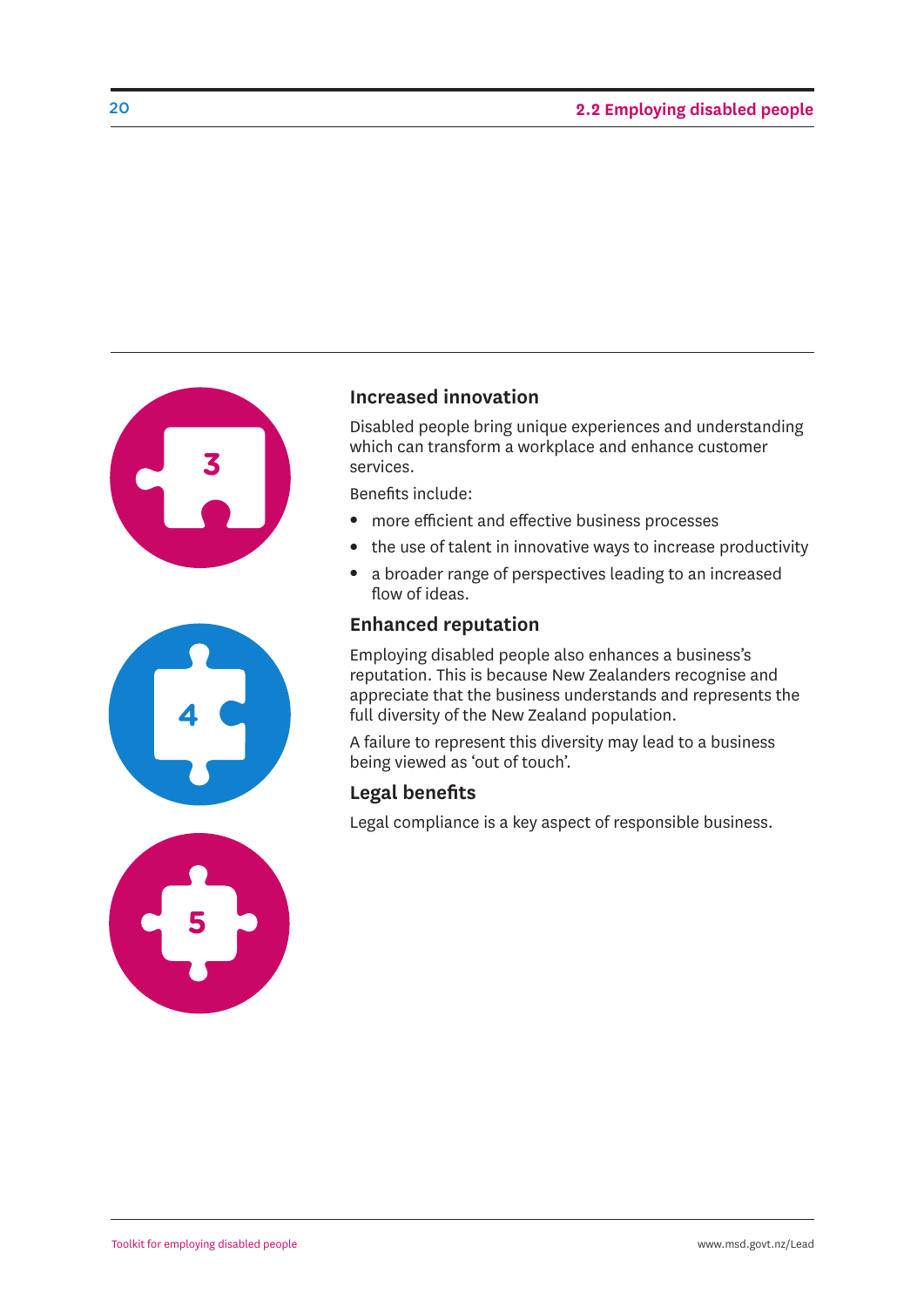

#### **Economic benefits**

Employing disabled people will help a business to manage costs and optimise productivity.

Employing disabled people helps a business to:

- improve productivity through innovative and effective ways of doing business
- minimise hiring costs by accessing untapped talent
- $\bullet$  increase retention particularly because studies have shown that disabled people are loyal employees with higher retention rates<sup>4</sup>
- reduce induction and training costs.

Benefits to the New Zealand economy include:

- disabled people contributing to the economy through taxes
- ensuring greater economic equality.

#### **Social benefits**

Including disabled people in the workplace benefits New Zealand society by:

- lowering the tax burden on businesses
- improving New Zealand's economic productivity, competitiveness and growth
- ensuring greater social equality
- providing opportunities for disabled people to contribute significantly to the economy as employees, entrepreneurs and consumers.



<sup>4.</sup> Unger, D. D. (2002). Employers' attitudes towards persons with disabilities in the workforce: myths or realities? *Focus on Autism and Other Developmental Disabilities,* 17(1).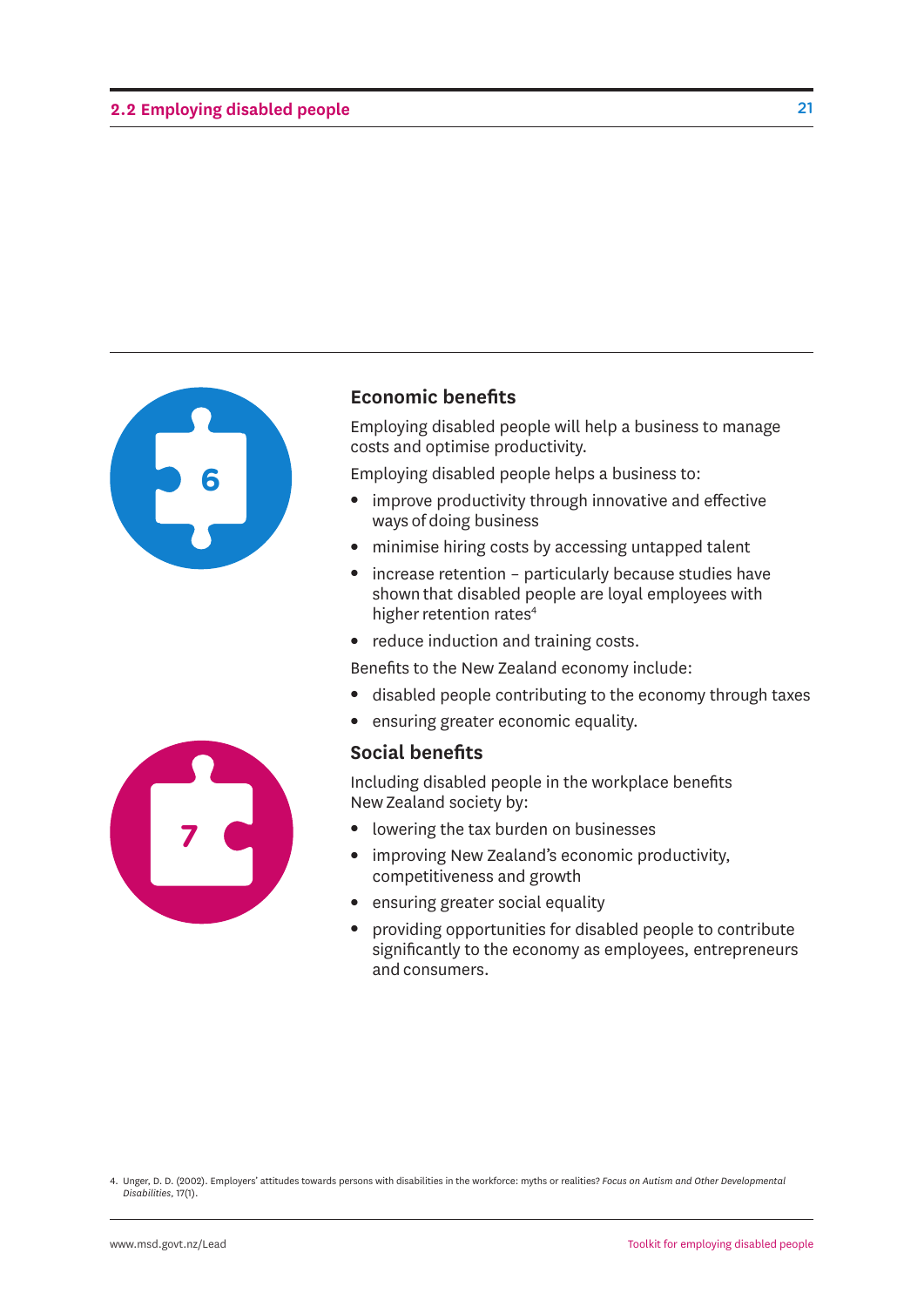

#### **Ethical benefits**

Disabled people are no longer isolated or seen as 'special'. They are an important part of the diversity of society. By employing more disabled people, the business community can:

- take an ethical stance that reflects society's changing values
- $\bullet$  help improve the lives of disabled people
- $\bullet$  tackle discrimination disabled people should not have to accept inequitable and unfulfilling opportunities in the workplace
- create a culture of inclusion.

#### **Professional benefits for people managers**

Disability directly affects colleagues at work and in their personal lives. Taking a leadership position on disability:

- helps to develop technical skills in change management, people management, job design, accessibility and useability
- helps managers recognise and enable human potential
- builds flexible management skills
- enables managers to make reasonable accommodations that allow disabled employees to contribute.

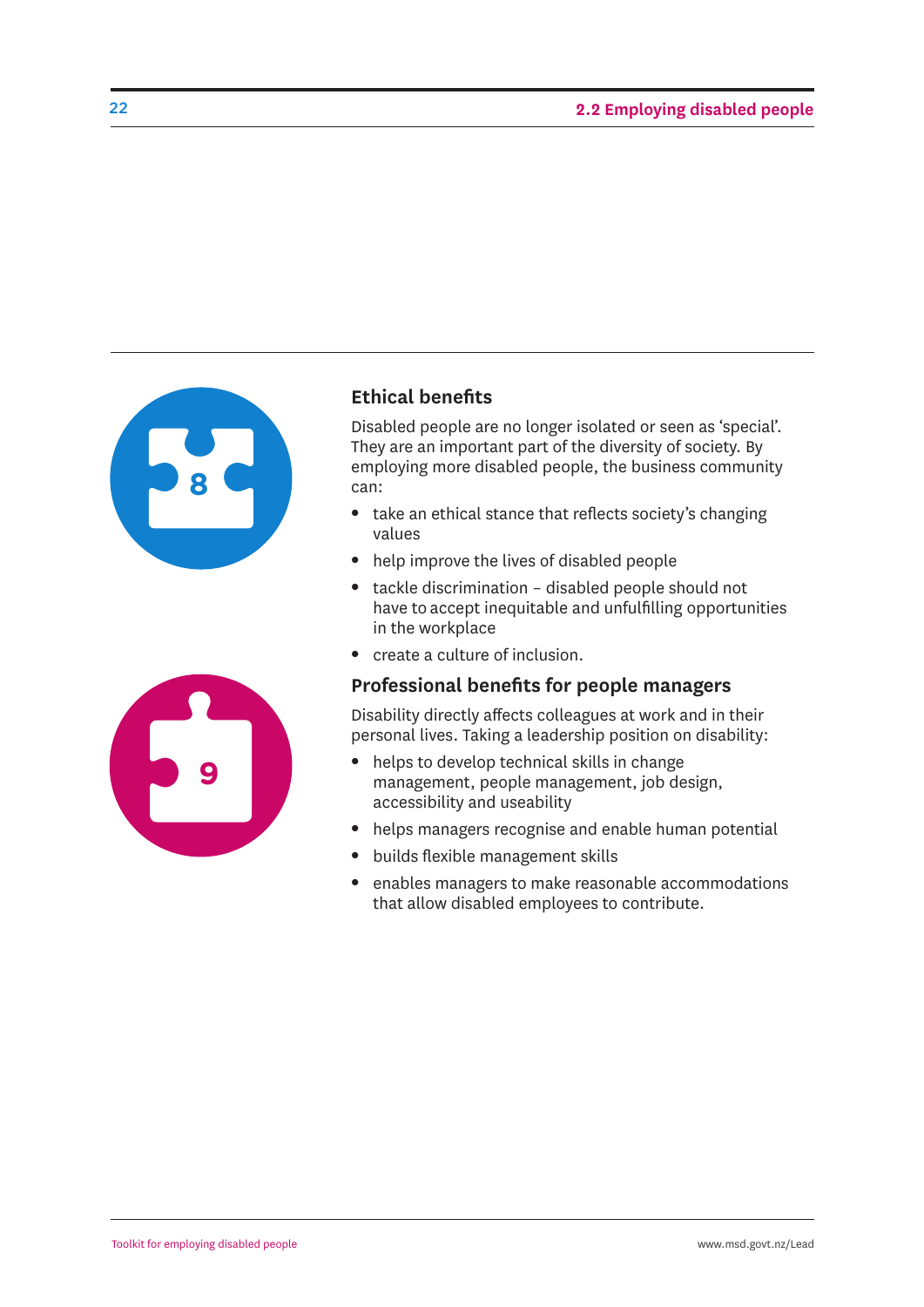### **Additional resources - why employing disabled people makes good business sense**

**The price of exclusion: The economic consequences of excluding people with disabilities from the world of work**

A report from the International Labour Organisation (ILO) which provides an international perspective on why employing disabled people is a smart business decision.

[ilo.org/employment/Whatwedo/Publications/](ilo.org/employment/Whatwedo/Publications/working-papers/WCMS_119305/lang--en/index.html) working-papers/WCMS\_119305/lang--en/ index.html

#### **EmployAbility**

A resource guide on disability for employers in Asia and the Pacific.

[ilo.org/asia/whatwedo/publications/WCMS\\_](ilo.org/asia/whatwedo/publications/WCMS_ BK_PB_98_EN/lang--en/index.html) BK\_PB\_98\_EN/lang--en/index.html

#### **State of the Nation report: Retaining and developing employees with disabilities**

A report from the UK's Business Disability Forum including information about the business benefits of employing and retaining disabled staff.

businessdisabilityforum.org.uk/about-us/ news/state-of-the-nation-report-retaining[and-developing-employees-with-disabilities/](businessdisabilityforum.org.uk/about-us/news/state-of-the-nation-report-retaining-and-developing-employees-with-disabilities/)

#### **Building the Business Case**

A short video illustrating the case for inclusion of people with disability in Australia. Over four million people in Australia have some form of disability, so it makes good business sense to make recruitment, products, services, and premises accessible to everyone.

www.and.org.au/pages/and-video-accessand-inclusion-is-good-for-business.html

#### **The value of building accessibility**

Over 80% of organisations surveyed from across both the private and public sectors agree that their accessibility strategies have helped them build a more diverse workforce from a broader talent pool, or retain employees who have gained a disability.

https://mscorpmedia.azureedge.net/ [mscorpmedia/2016/06/Microsoft-TEI-](https://mscorpmedia.azureedge.net/mscorpmedia/2016/06/Microsoft-TEI-Accessibility-Study_Edited_FINAL.pdf)Accessibility-Study\_Edited\_FINAL.pdf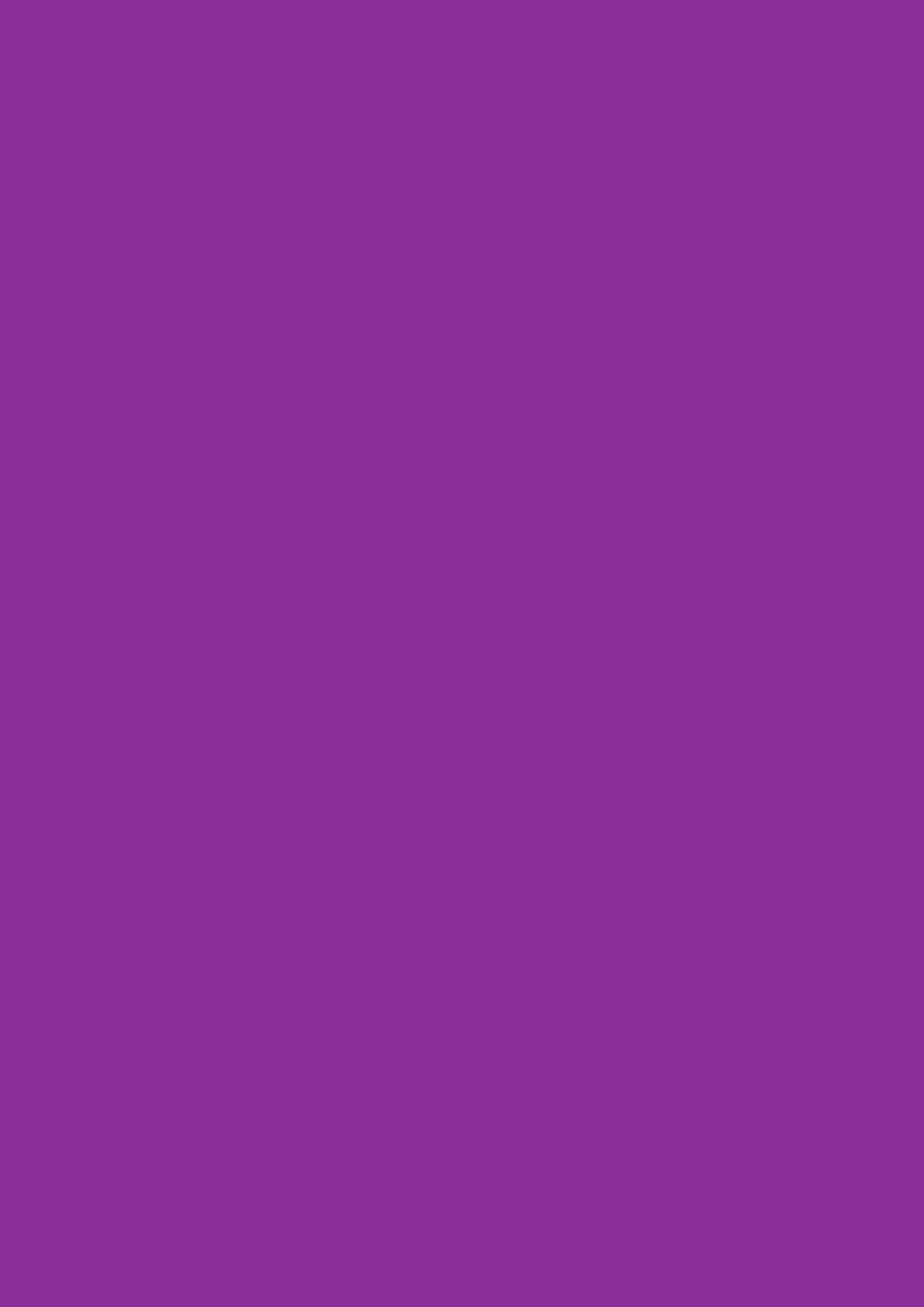### The Employment Cycle – advice for hiring and people managers **3**



25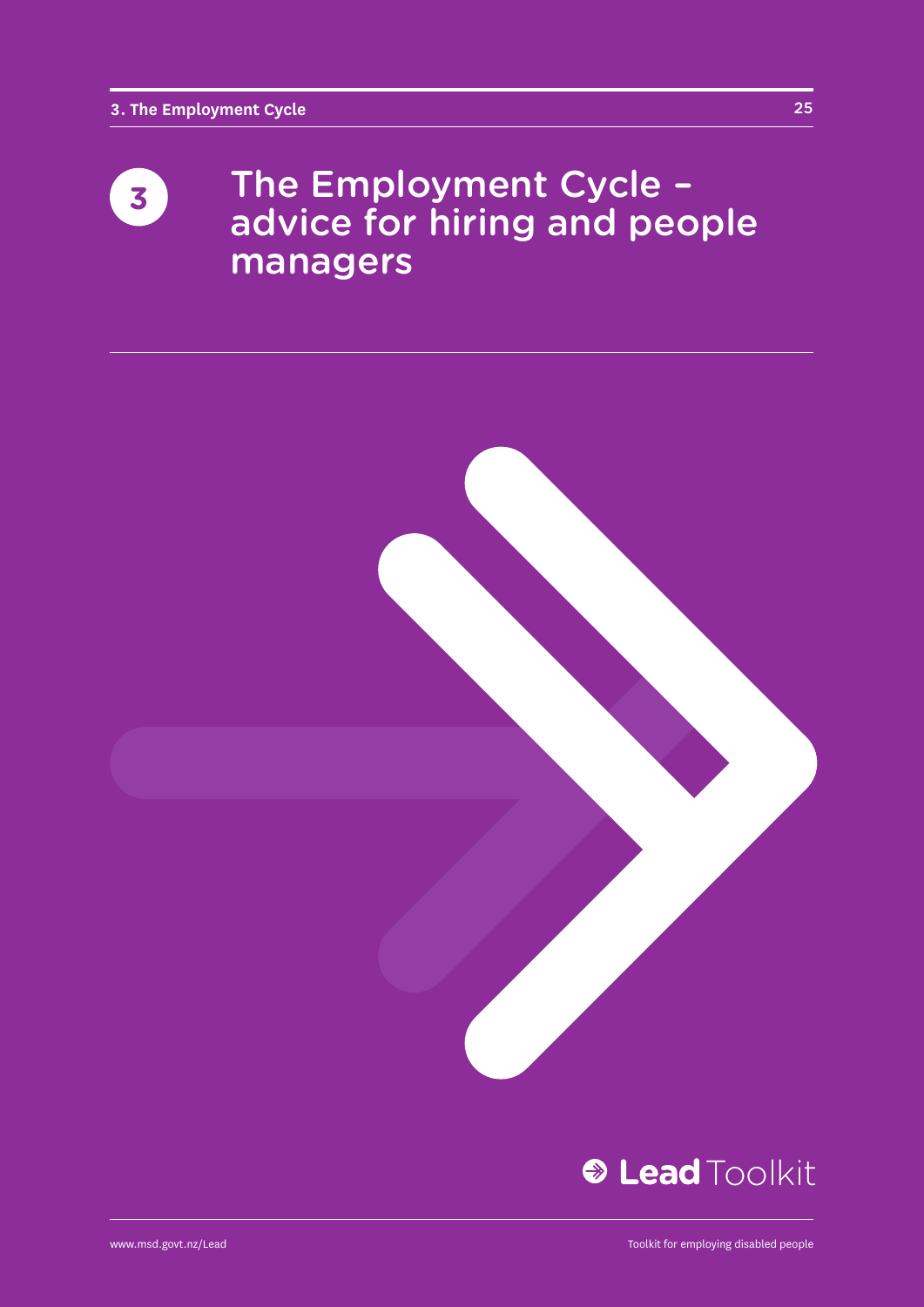

26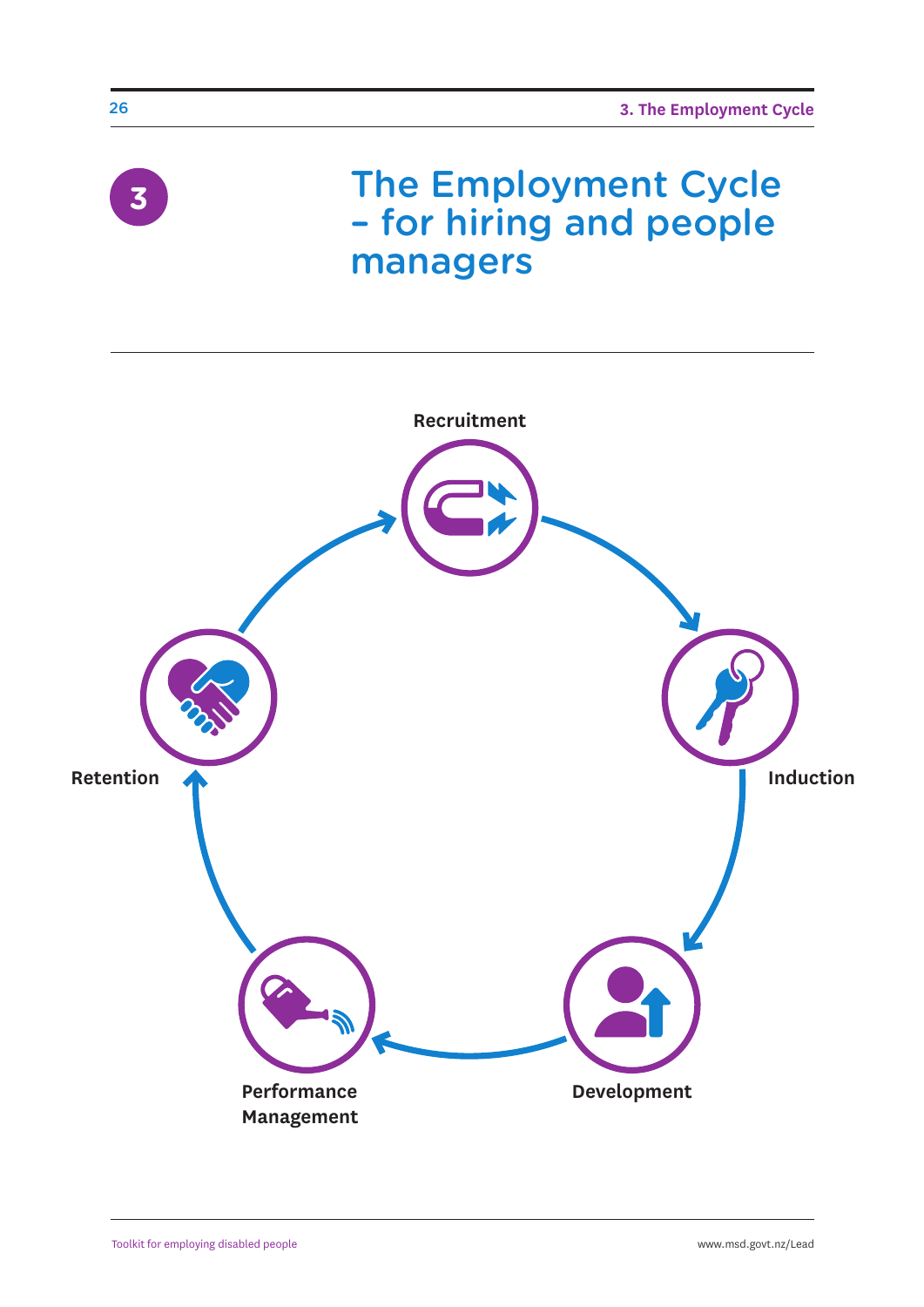#### **Confidently recruit and maximise the potential of disabled employees.**

This section of the Toolkit provides advice to hiring and people managers to ensure that they can confidently recruit and maximise the potential of disabled employees throughout the employment cycle.

#### $\clubsuit$ **This can involve:**

- having an equitable and accessible recruitment process where disabled people are encouraged to apply
- having job specifications that focus on the core requirements of the role and do not specify the methods the candidate should use to fulfil these
- providing disabled employees with the same opportunities for training and development as everyone else
- knowing if employees need reasonable accommodations
- being flexible and responsive to the disabled candidate or employee's needs; simple things like having a buddy for new employees or allowing an interviewee more time to answer a question can make a huge difference
- not making assumptions about what a person can do.

For quick answers to a number of commonly asked recruitment questions, human resources teams should see Recruitment FAQs.

[odi.govt.nz/what-we-do/making-it-easier-to-employ](odi.govt.nz/what-we-do/making-it-easier-to-employ-disabled-people/index.html)disabled-people/index.html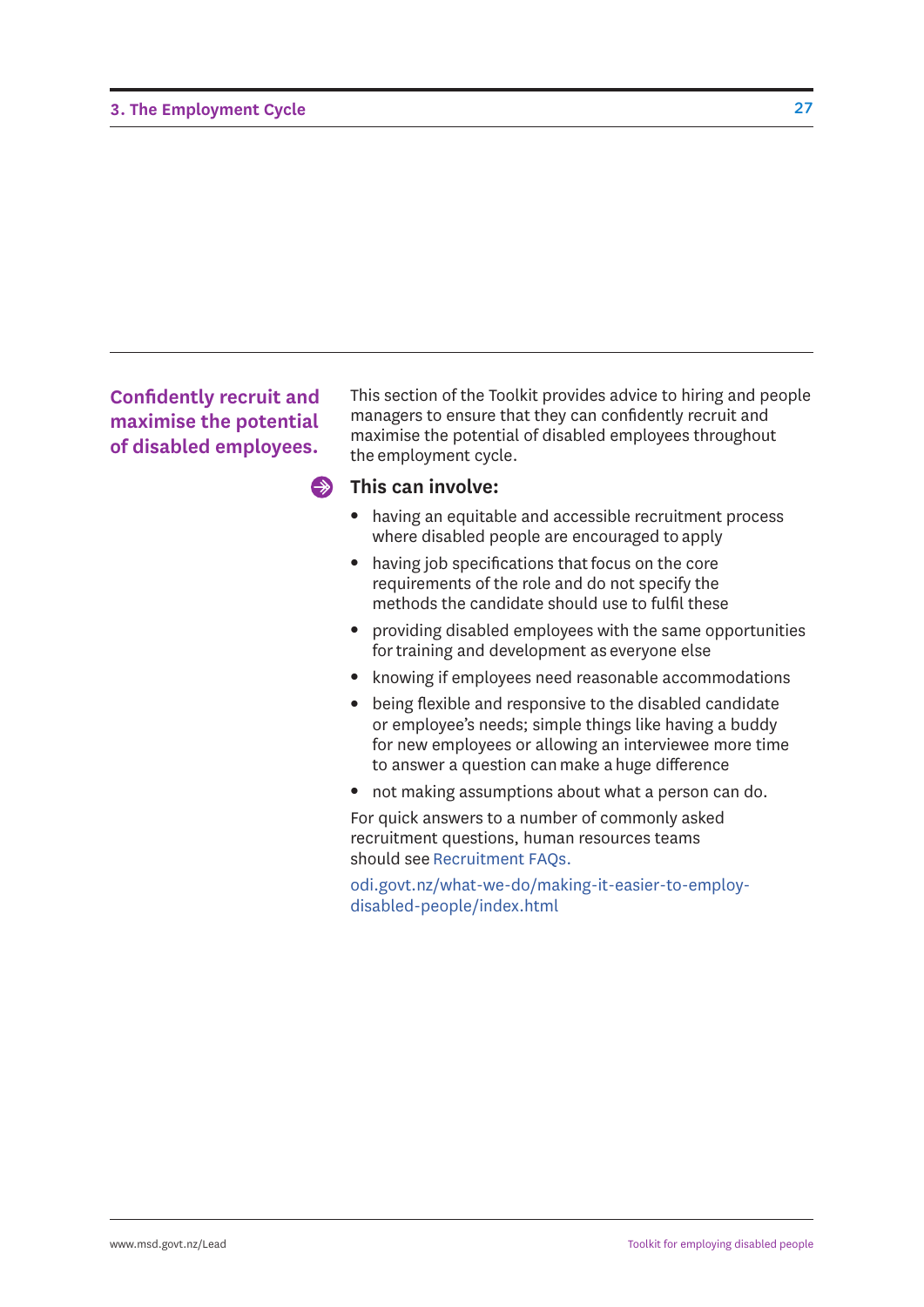

### **Recruitment**

**The pool of talented disabled people is large, as disabled people make nearly a quarter of New Zealand's working-age population.** 

Failing to attract disabled candidates for job vacancies means missing out on talented potential employees.

Consider whether any of the following aspects of recruitment might be acting as barriers to the employment of disabled people in your business.

#### **Job descriptions and candidate specifications**   $\Rightarrow$

The first step in any recruitment process is to understand what is required of the job. This information is then translated into a job specification.

Job descriptions and candidate specifications may needlessly exclude or discourage a highly qualified disabled candidate.

To make sure all qualified candidates have the opportunity to highlight their relevant skills and expertise:

- group job criteria into 'essential' and 'desirable' aspects
- rank criteria in order of importance, and consider whether minor tasks could be reassigned to another person
- don't include blanket requirements or exclusions in relation to health or disability
- $\bullet$  specify qualifications only where there is a genuine occupational requirement
- focus on objectives rather than methods.

This approach allows both disabled and non-disabled applicants to discuss how they can meet the requirements of the job.

A small wording change could result in a wider pool of applicants. For example:

- Instead of specifying a 'minimum typing speed', the job criteria could include 'produce quality documents using a word-processing program'.
- <sup>l</sup> A job is advertised which entails visiting older people in the local area. Instead of specifying that a full driver's licence is required, consider other ways of achieving the objective (such as using the bus).
- A receptionist's job description could include making coffee as an additional task rather than an essential one.

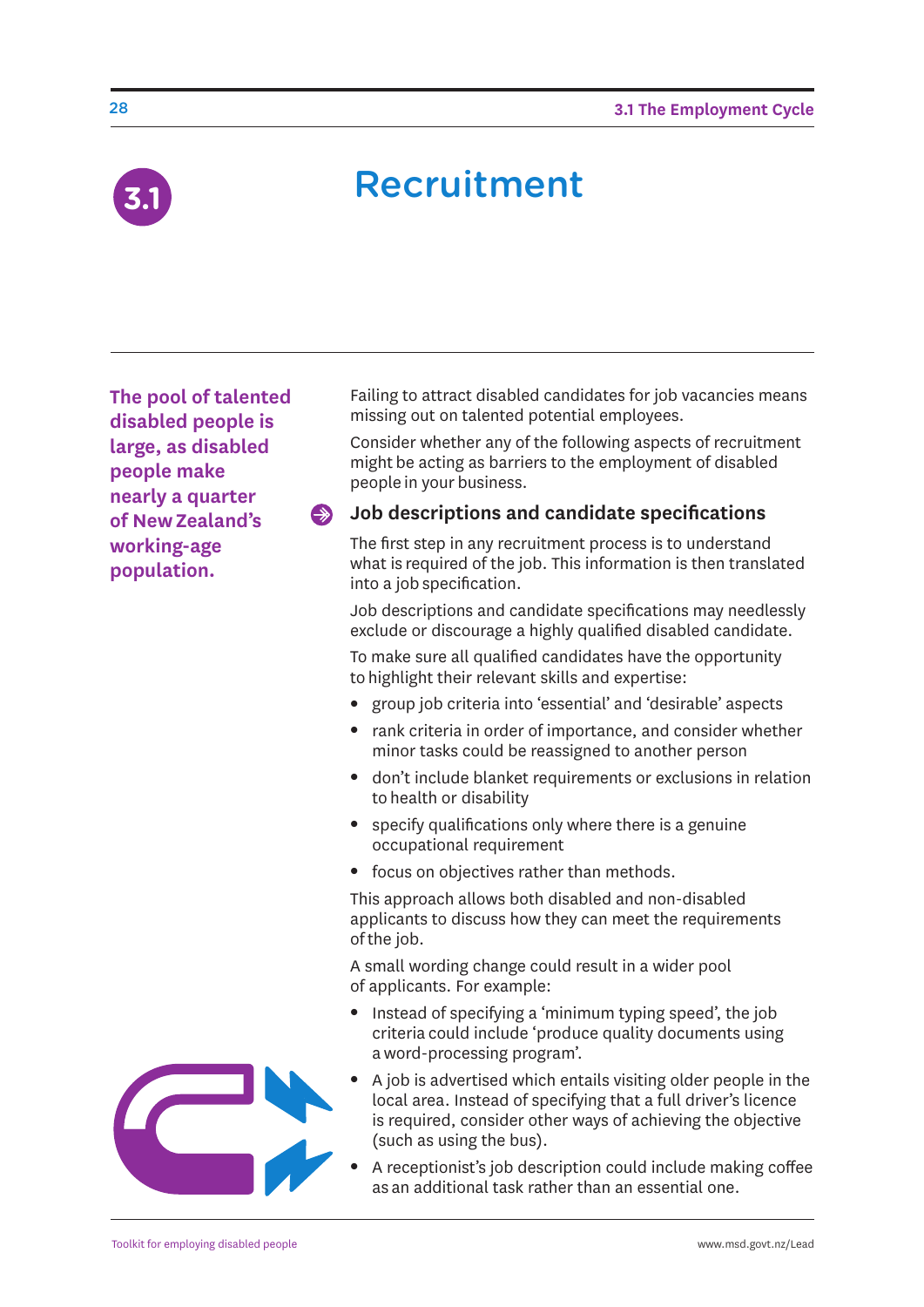Job descriptions and candidate specifications should be reviewed each time they are used to make sure they are still relevant. This is critical in the rapidly changing global environment in which we live.

#### **Advertising jobs**

All job advertisements should be as inclusive as possible to ensure that disabled candidates are not excluded. The majority of disabled people prefer to apply for jobs through mainstream application routes. Employers should also encourage disabled applicants by specifically inviting them to apply. An example of such text could be:

*XYZ is committed to equal opportunity in all our employment policies and procedures. All staff – regardless of gender, race, martial status, age, disability, sexual orientation, religious or ethical beliefs, political opinion or union affiliation – have access to equal employment opportunities, particularly recruitment, training and career performance management and conditions of employment.*

#### **Application form**

When developing an application form, make sure that the information being gathered determines whether the person can perform the job essentials and that the application form is available in alternative formats.

#### **Online recruitment**

To ensure that your online advertisements and recruitment websites are accessible to disabled people:

- $\bullet$  frequently test websites for user accessibility
- include html email in online communications
- create job alerts or job talent pools for unsuccessful candidates
- make sure people who have vision impairments can access the site using screen reading software
- create text labels for images and non-text items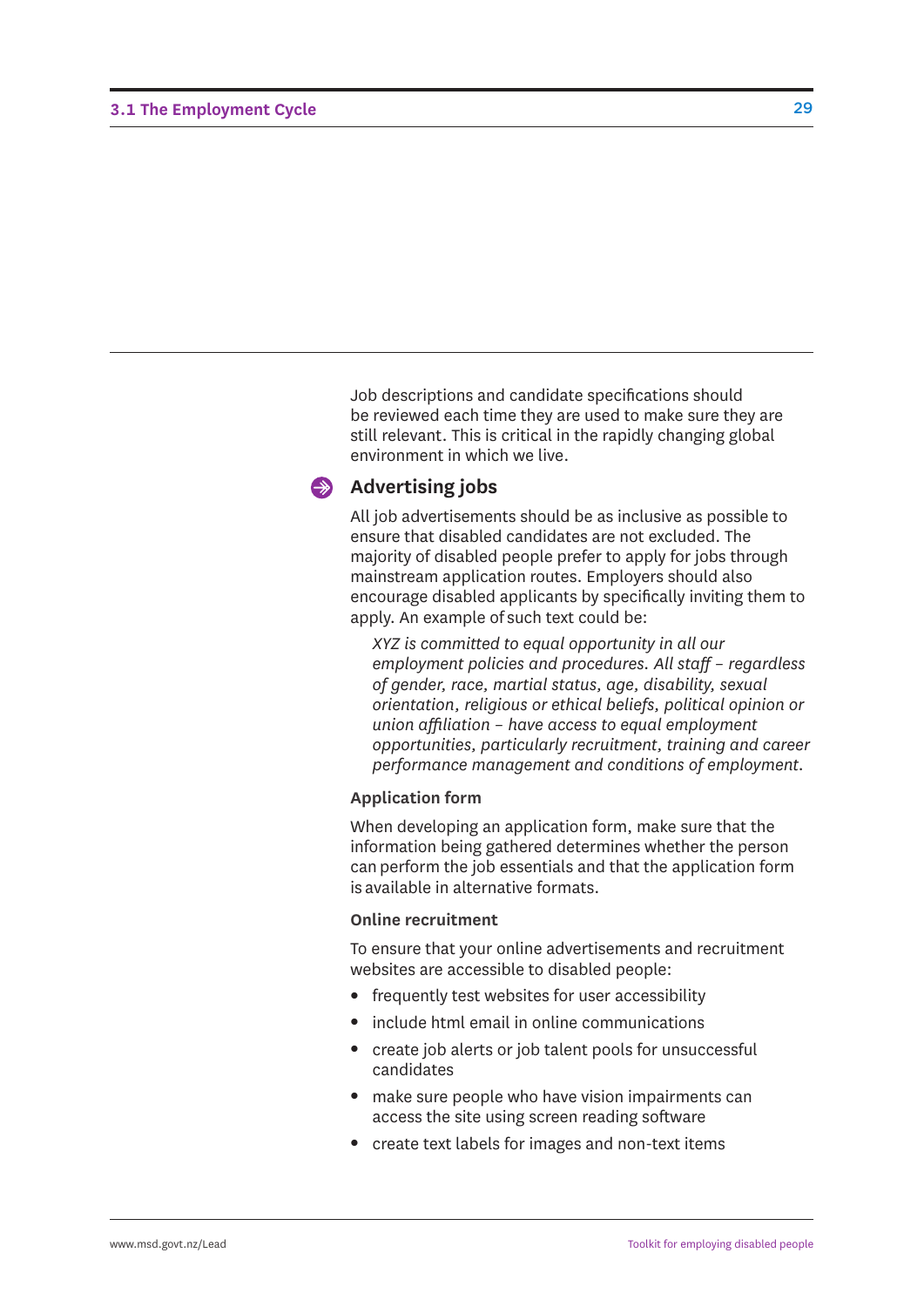- advertisements should ideally include welcoming messages and demonstrate a commitment to employing disabled people. Some examples include: "We welcome enquiries from everyone and value diversity in the workforce" and "We are willing to consider flexible working arrangements"
- have flexible automated scanning.

When candidates submit online applications, make sure that sorting software, such as spell-checkers, does not discriminate against disabled people.

If you find that your online recruitment process has accessibility problems, ensure that there is an easy alternative for potential employees to apply for positions whilst you address these problems.

#### **Recruitment agencies**

It is the employer's responsibility to check that the recruitment agency they use does not discriminate against disabled candidates.

Check the following aspects with the recruitment agency:

- Have you told your recruitment agency that you want to recruit disabled people?
- What disability awareness training have the agency's staff undertaken?
- What are their disability and equal opportunity policies?
- Are they aware of the hiring business's policies, and are they compatible?
- How have they ensured that the mechanisms they use to advertise positions are accessible?
- How accessible are their premises?
- Do they understand and practice reasonable accommodation?
- Will the agency ensure that a disabled candidate who meets the core requirements will be granted an interview?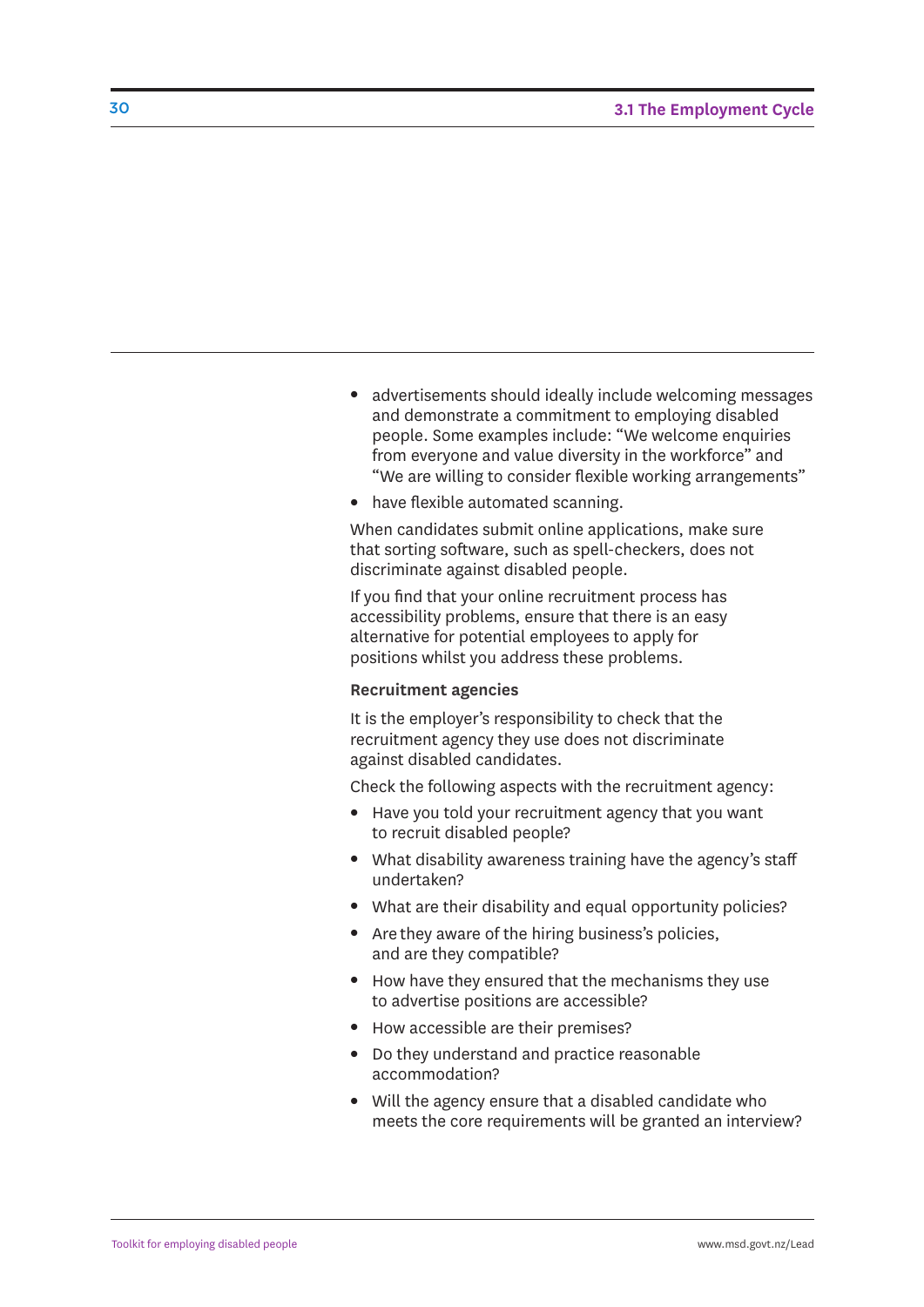

#### Selection

At each stage of the selection process, it is important to ensure that no barriers are placed in the way of qualified disabled candidates.

The selection process includes:

- deciding on a shortlist
- arranging interviews
- interviewing candidates
- deciding on a preferred candidate
- giving feedback to unsuccessful candidates.

One simple thing that can help to increase the number of disabled people employed in your business is to include all disabled candidates who meet the core requirements for the job on the shortlist.

#### **Interviewing disabled candidates**

When arranging interviews, ask all interviewees whether they have any specific requirements. These could include:

- a wheelchair-accessible interview room
- a New Zealand Sign Language (NZSL) interpreter
- longer time to answer questions
- $\bullet$  a hearing loop.

If an applicant declares a disability:

- contact them as soon as possible to make sure any accessibility requirements are met
- brief the receptionist and interviewers on the candidate's specific requirements.

When interviewing disabled candidates, only ask questions that would be asked of a non-disabled person. For example, most employers would ask "What support would you need to be effective in the role?" The Australian Network on Disability have a helpful factsheet about interviewing disabled people.

[http://www.and.org.au/pages/tapping-into-talent](http://www.and.org.au/pages/tapping-into-talent-employing-people-with-disability.html)employing-people-with-disability.html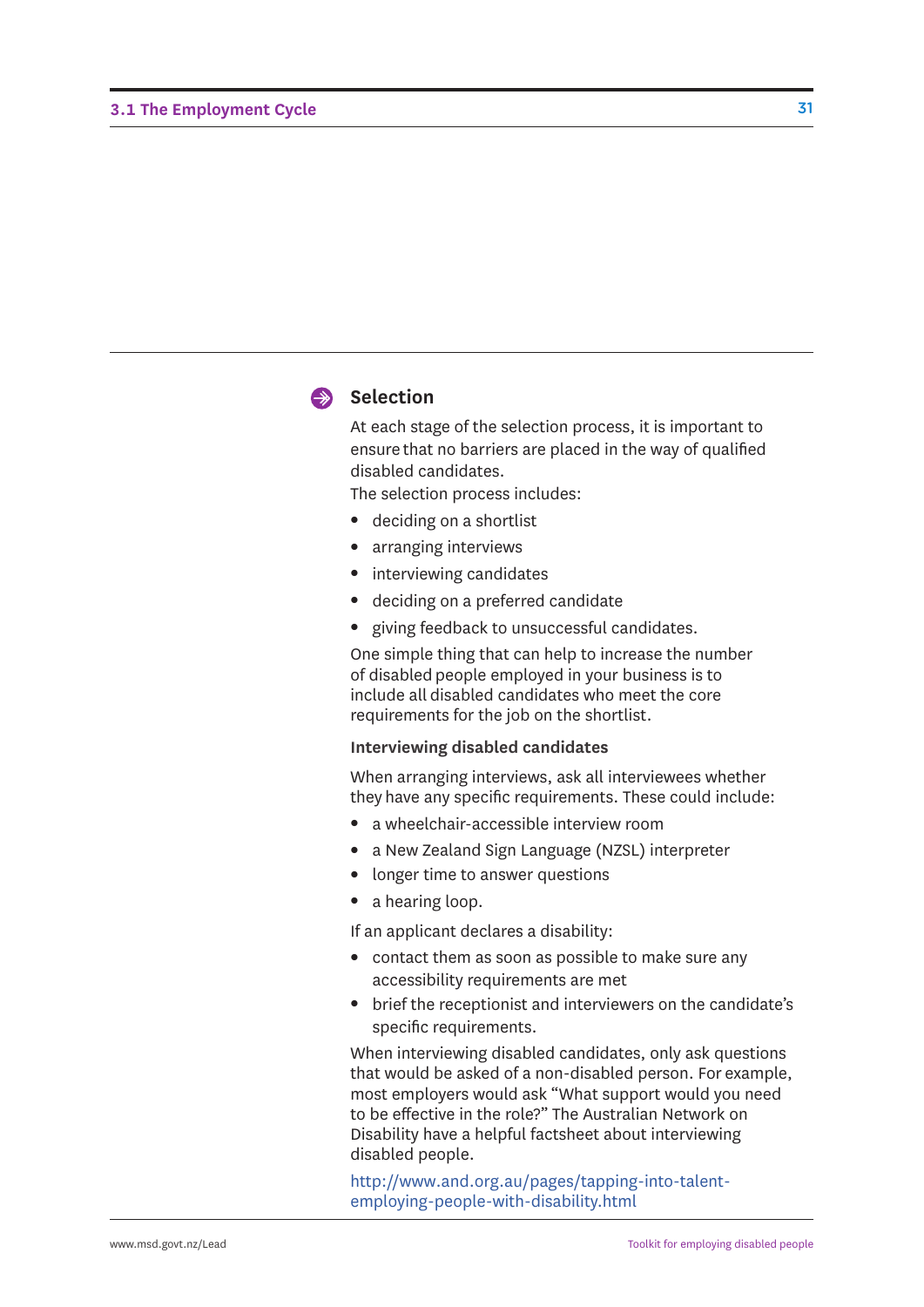#### **Adjustments to tests**

When aptitude and other tests are included in the selection process, ensure that any assessments are in an accessible format and relate to the requirements of the job.

Adjustments to tests may be reasonable, but this depends on how closely the test is related to the job and what reasonable accommodations you might have to make if the applicant was given the job.

Some examples of reasonable adjustments to tests are:

- allowing extra time to complete a test
- allowing an oral test where a candidate has difficulty with manual dexterity
- using technology for blind people
- letting a reader or scribe help with reading or writing during a test.

#### **Feedback**

Whenever possible, employers should give feedback to unsuccessful applicants. This is particularly important where there have been discussions about reasonable accommodation.

It must be made clear to disabled applicants that the decision has been based on their level of skill or experience, not on issues related to their disability.



#### **Additional information**

Employment New Zealand has some helpful information on recruitment

[www.employment.govt.nz/workplace-policies/employment](www.employment.govt.nz/workplace-policies/employment-for-disabled-people/)for-disabled-people/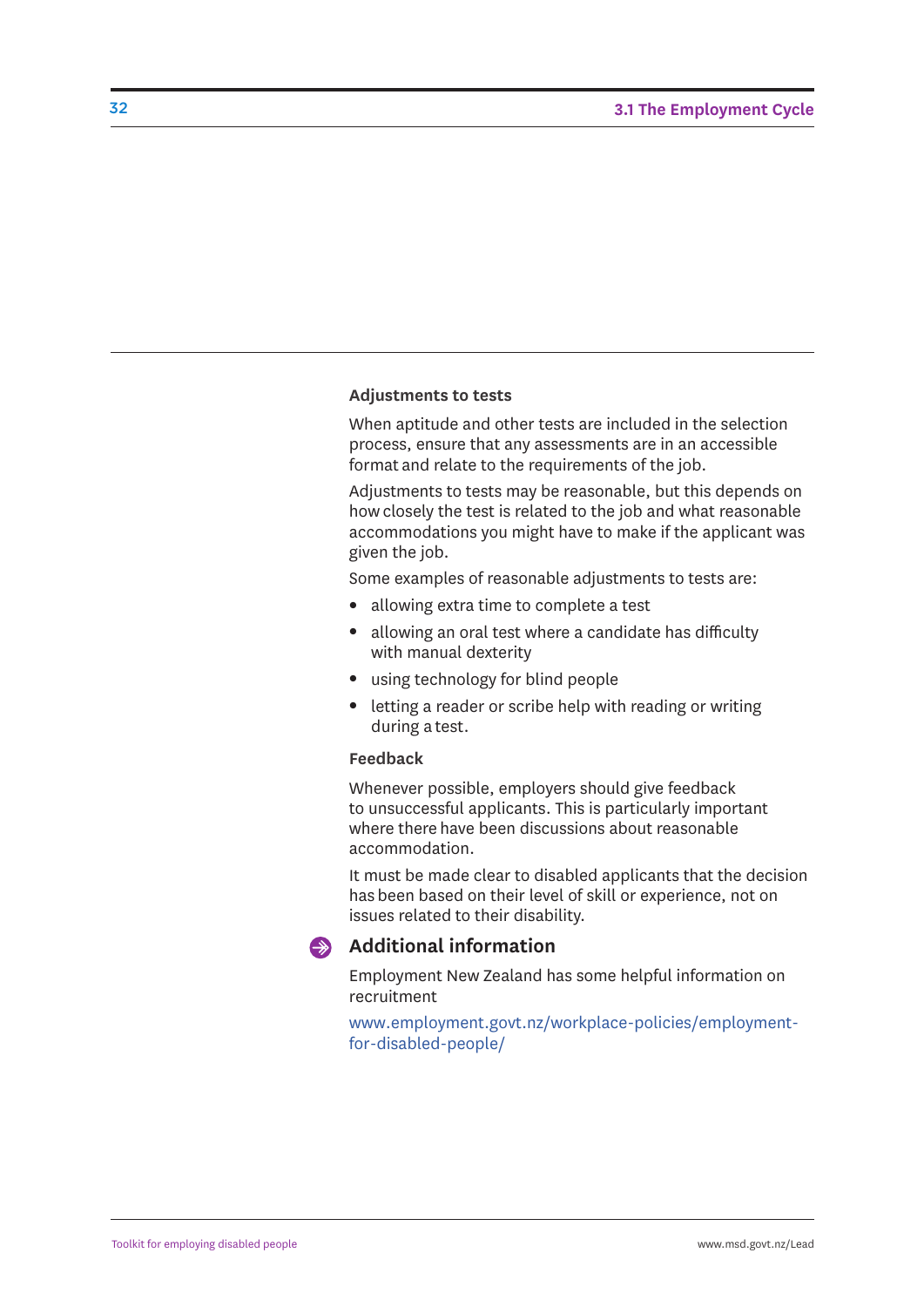#### **3.2 The Employment Cycle**



### Induction **3.2**

A quality induction is important for all employees to be successful. Everything will be unfamiliar to new employees and unexpected issues could arise. Assigning another staff member to support a new employee for a specified time helps build confidence and make their entry into the new role more successful. This is good practice for inducting both disabled and non-disabled employees.

Any reasonable accommodation required would ideally be identified before the person started working, including making sure the environment was accessible.

If unexpected issues concerning accessibility or reasonable accommodation arise, discuss and resolve them as soon as possible, to enable all employees to be successful.

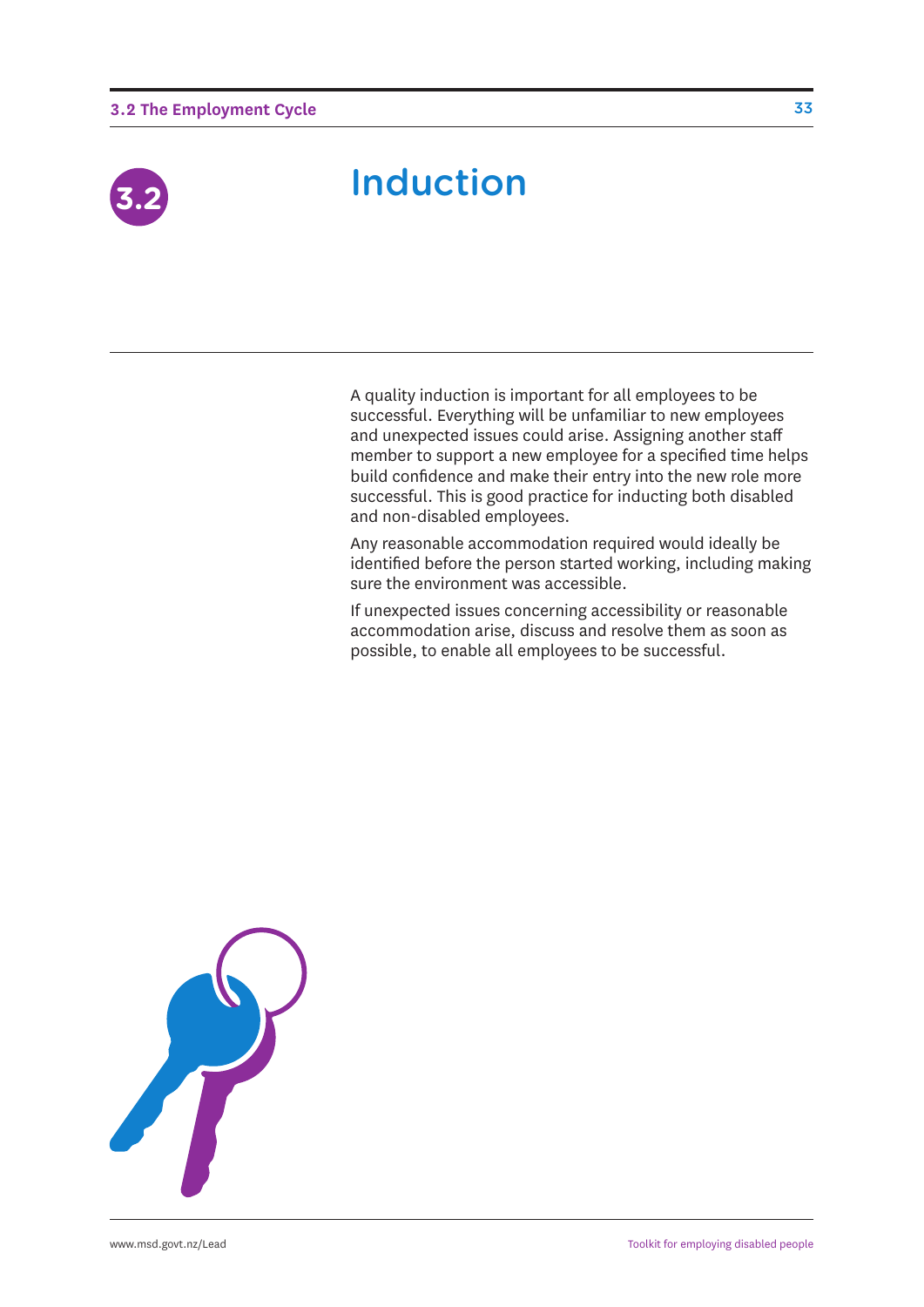

# **Development**

To make the most of people's talents, we develop our high performers, including disabled people.

It is easy to make courses and training fully inclusive. Usually it does not take much to plan courses and training for disabled people:

• Ensure venues are accessible and training material is appropriately presented – the Accessible Meetings and Events checklist can assist.

odi.govt.nz/resources/guides-and-toolkits/disability[perspective/resources/running-accessible-meeting.html](odi.govt.nz/resources/guides-and-toolkits/disability-perspective/resources/running-accessible-meeting.html)

- Offer open and flexible learning as an alternative to venue-based learning.
- Be flexible about timetables, especially breaks.
- Provide participant with written materials prior to the training so they can familiarise themselves with the content.
- Offer precursor training.
- Check that the trainers are aware of the needs of disabled people.
- Vary the learning methods, as different people learn in different ways.
- Use a mentor or buddy system.

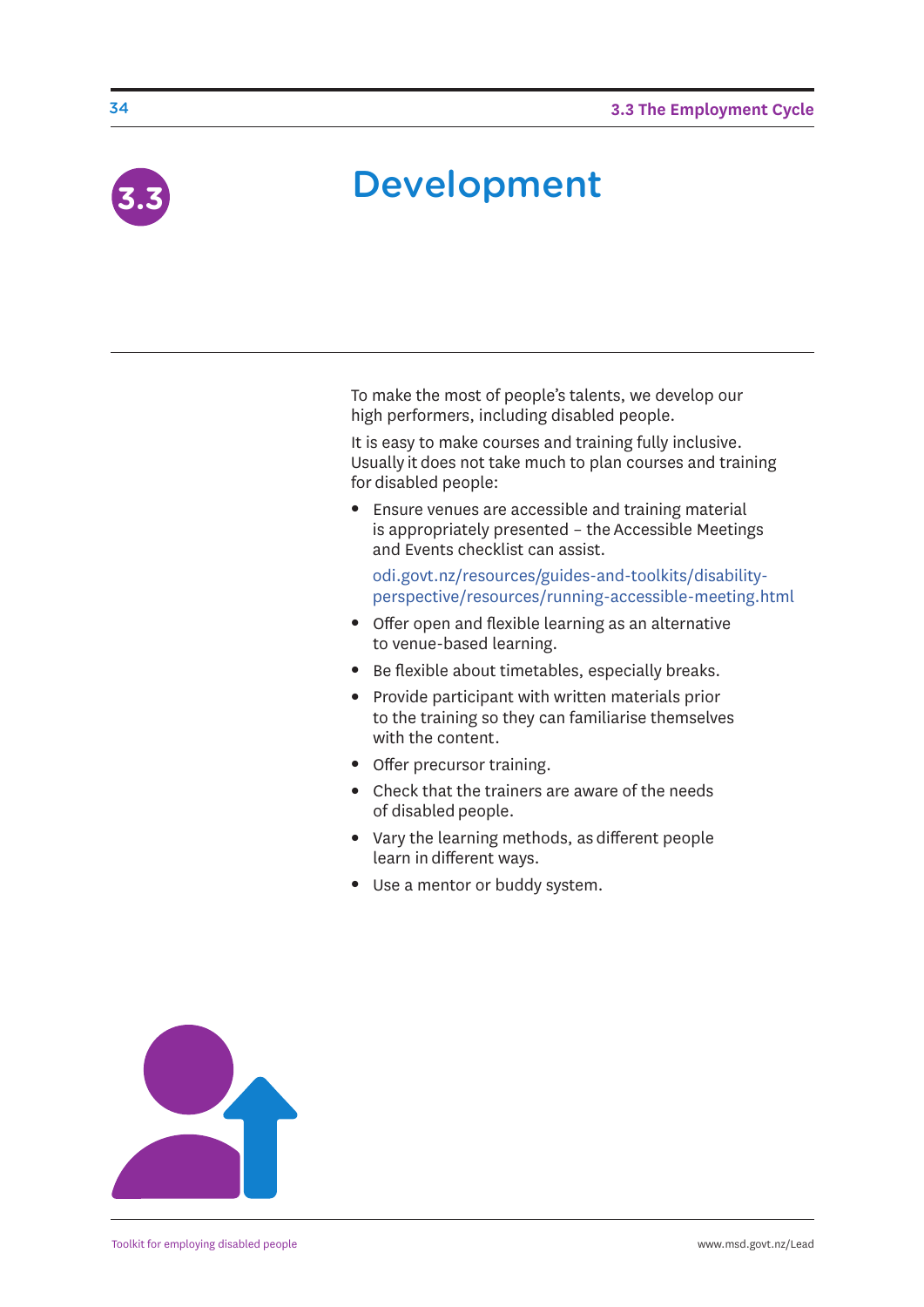#### **3.4 The Employment Cycle**



### Performance management

**Job performance for disabled employees is the same as for all employees – some meet expectations, some exceed and others don't meet expectations.**

Managing the performance of disabled employees will therefore use the same policies and processes.

However, it is important that a disabled employee:

- $\bullet$  is appropriately supported to participate in the performance management process
- has the right workplace adjustments (reasonable accommodations) in place.

Reasonable accommodation could include:

- flexibility around breaks and timeframes
- assign extra time for meetings
- use of NZSL interpreters
- additional training or coaching
- reallocating work that is not a core requirement.

Core requirements are activities and tasks that are:

- essential
- cannot be changed or allocated
- lead to significant consequences when not performed.

Moving work that is not a core requirement could be a reasonable accommodation. Remember that activities and tasks do not need to be undertaken exactly the same way – it is the results that matter.

If you identify difficulties that result from an impairment, whenever possible discuss these separately from any discussion of performance issues.

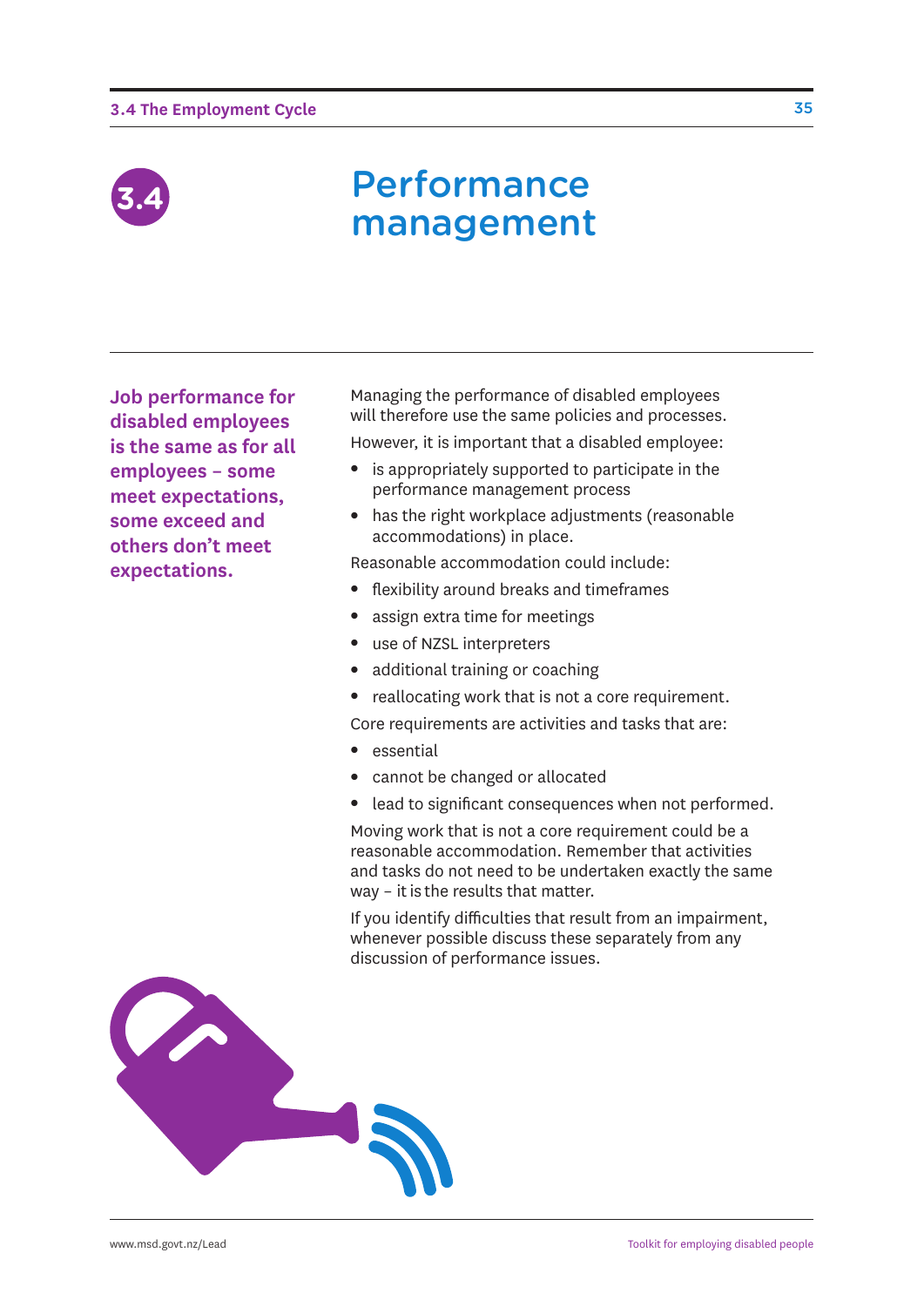

# **Retention**

Being proactive about retaining disabled staff has a number of benefits for your business.

#### **For example:**

- **Adaptability:** by learning to manage their disability or health issues, disabled people have learned problem solving skills that are readily applicable to any modern workplace.
- **Increased staff morale:** By treating all employees fairly, including disabled people, you demonstrate that you are a good employer.
- **Lower costs:** improving retention through providing reasonable accommodation always costs less than having to recruit and train a new employee. It also increases the number of employees returning to work after a short- or long-term absence and reduces the costs associated with absences in the workplace.
- **Public reputation:** Being recognised as a good employer enhances your reputation with the New Zealand public.

Feeling valued is important to all employees. Ensuring that training and career development opportunities exist is one way to demonstrate how you value all employees, including disabled employees.

Likewise, with the right help, people experiencing mental health problems can continue in their role. This may involve agreeing to a 'return to work' plan that gradually increases the hours a team member works after being off work. It may also require a little more flexibility in terms of hours worked or support offered to them.

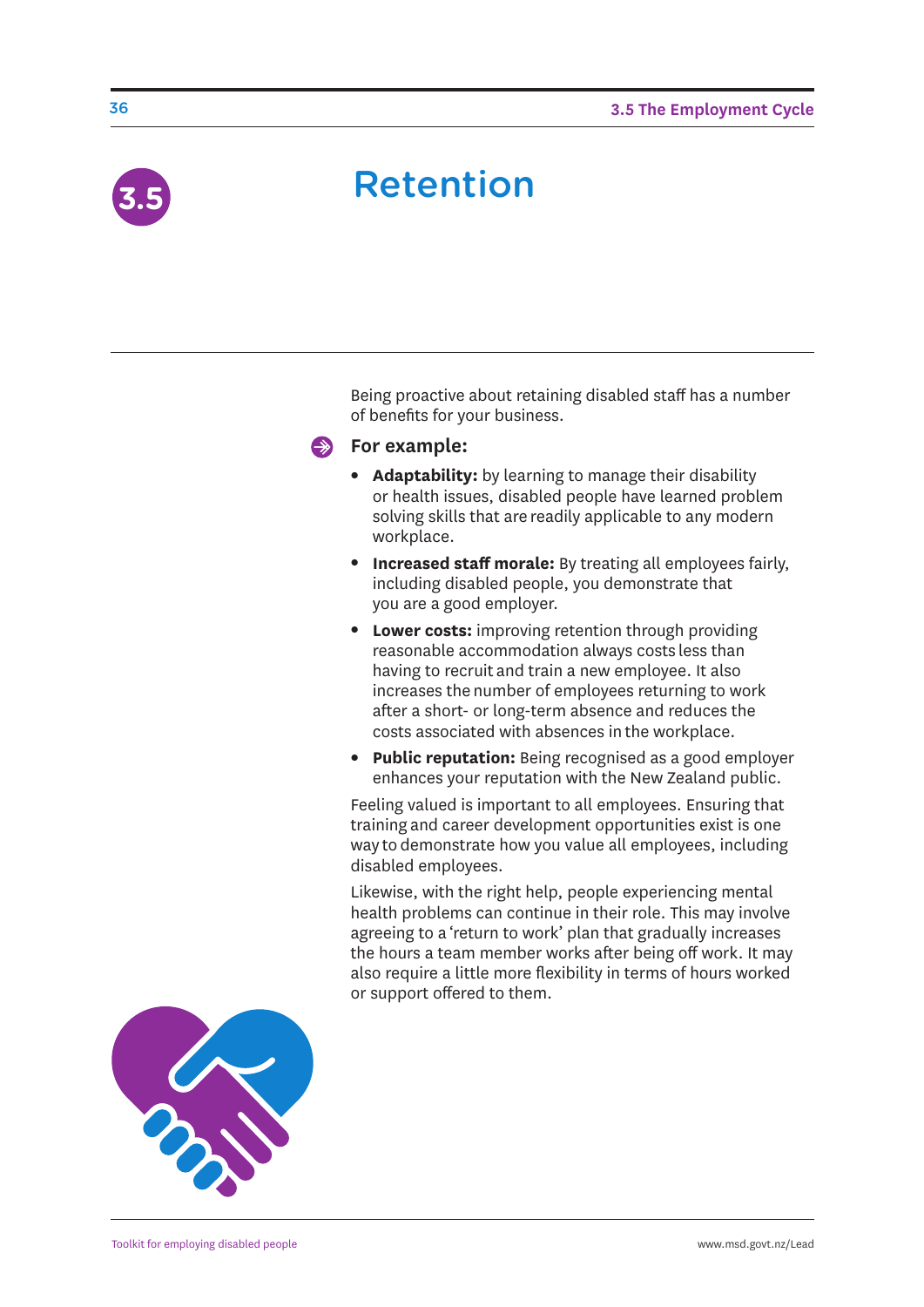Supporting the retention of disabled staff can involve:

- encouraging and supporting an early return to work
- developing flexible working conditions
- providing disability responsiveness training for managers and immediate colleagues
- ensuring managers are aware of their obligations to provide reasonable accommodation
- providing specific information to colleagues and managers, with the agreement of the disabled employee, where reasonable accommodation requires the co-operation of others
- showing pride in the achievements of disabled staff, for example by:
	- including photos of disabled people on your business's website
	- referring them to training and career development opportunities
	- publicising success stories.

Specific disability organisations, can help employers understand their employee's situation better, and help develop their work as a better 'fit' for their evolving abilities.

Have a look at the employer section of the JobAccess site.

#### <https://www.jobaccess.gov.au/>

Alzheimer's is often seen as an older person's disease but we know it can impact younger people. The attached link provides some advice and information to help a person continue to work for you.

[http://www.alzwisc.org/employer%20guides/Employer%20](http://www.alzwisc.org/employer%20guides/Employer%20 Guide.pdf) Guide.pdf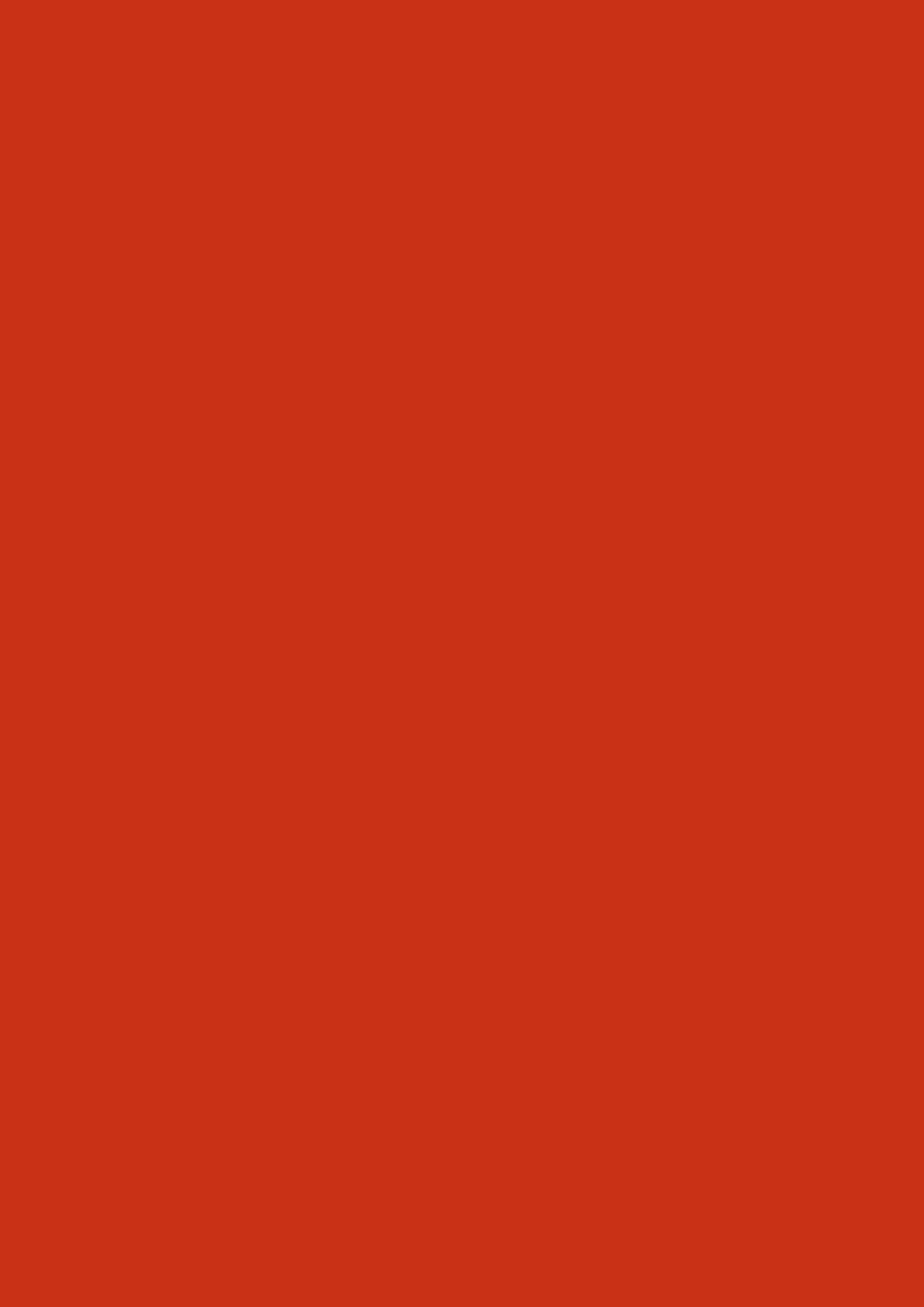# Advice for people managers **<sup>4</sup>**



### **& Lead Toolkit**

www.msd.govt.nz/Lead

Toolkit for employing disabled people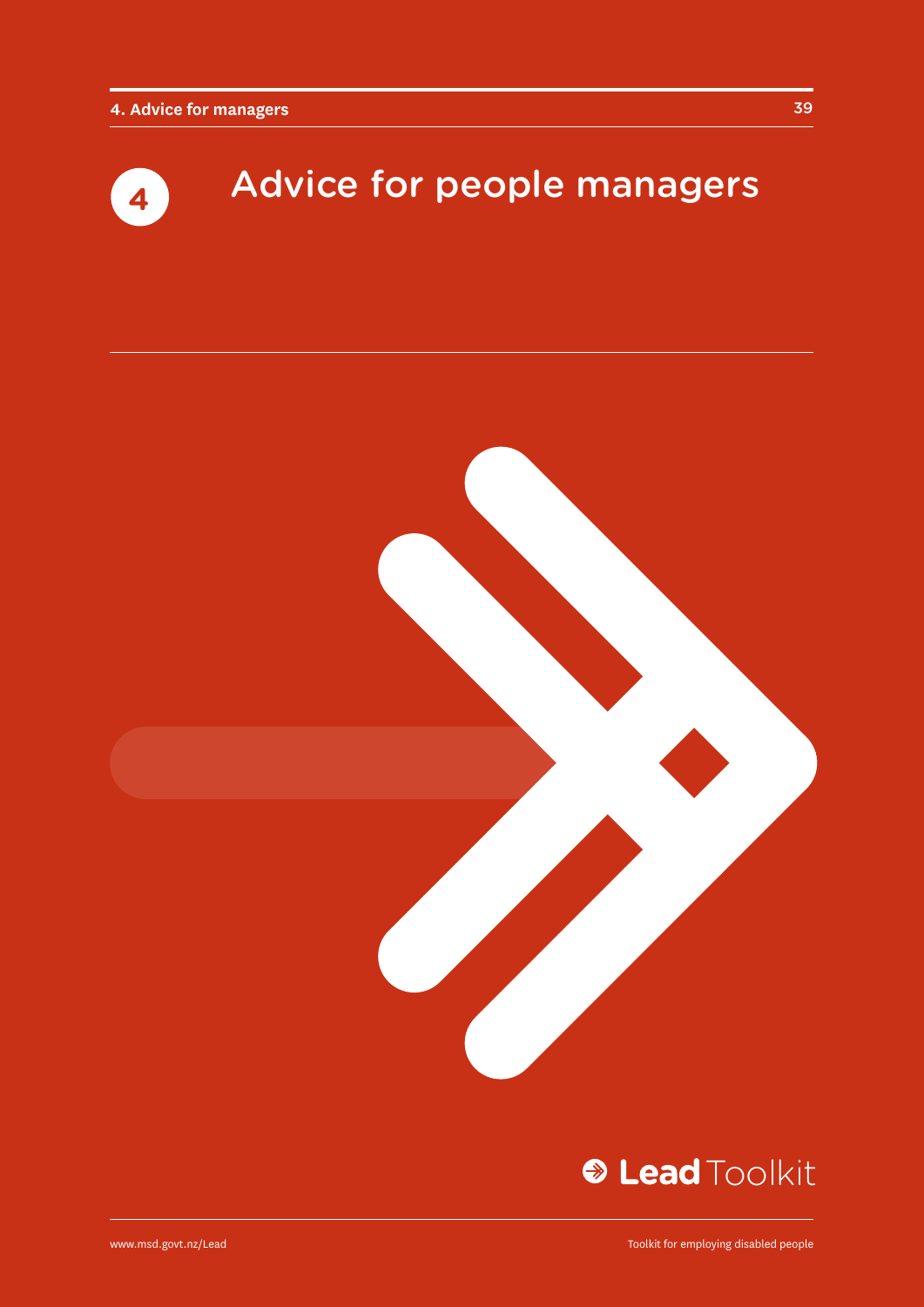

### An inclusive workplace **<sup>4</sup>**

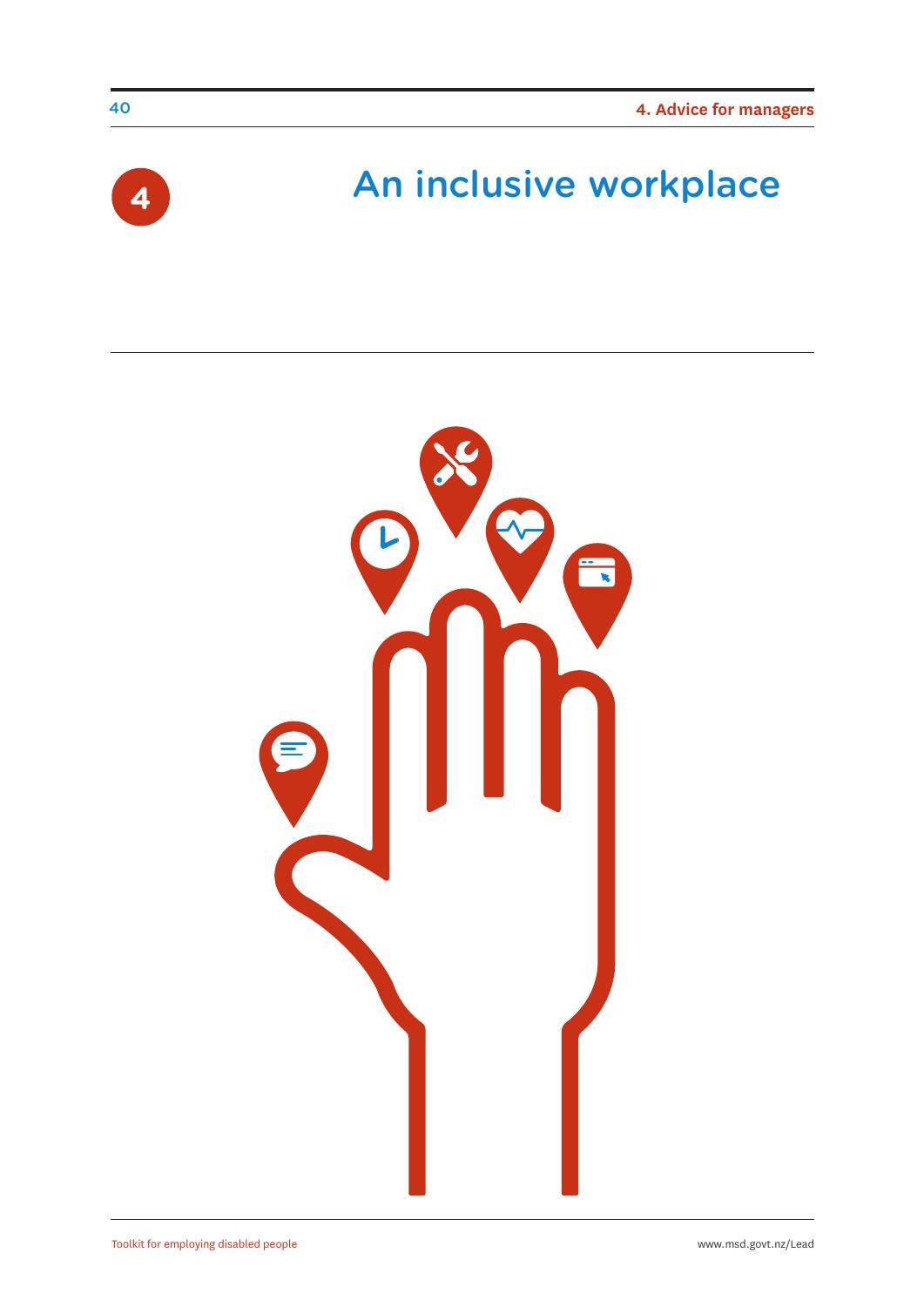**All employers benefit when their business invests in more skilled and confident managers through guidance and training. Managers often set the tone for the team and drive team culture.**

#### **An inclusive workplace is one in which:**

- policies are in place to ensure everyone is included, including disabled people
- managers recognise the importance of a diverse workplace that includes disabled people
- managers and staff understand what disabled people can do
- managers develop all their staff, including disabled employees, to their full potential
- managers and staff address barriers to employment, retention or promotion for all.

Managers who take a leadership position on disability play a crucial role in creating an inclusive workplace for disabled employees, and can help transform the management style within a business.

Flexible management allows disabled employees to contribute fully to the business. Many of the adjustments made for disabled people are also needed by other employees, so adopting more flexible employment practices can help all employees.

Learning how to effectively manage disabled people will also have professional benefits for managers, such as having an increased ability to recognise and enable human potential (see section 2, professional benefits for managers).

This section includes advice for direct managers about:

- reasonable accommodation
- disability responsiveness training
- useful tools to effectively work with disabled employees (including those with mental health issues)
- some health and safety and technology tips.

#### **Additional information**

Here are five top tips for ensuring that disabled people are included in your events and meetings.

[http://www.ai-media.tv/the-top-five-mistakes-that-exclude](http://www.ai-media.tv/the-top-five-mistakes-that-exclude-people-from-your-event-and-how-to-fix-them/)people-from-your-event-and-how-to-fix-them/

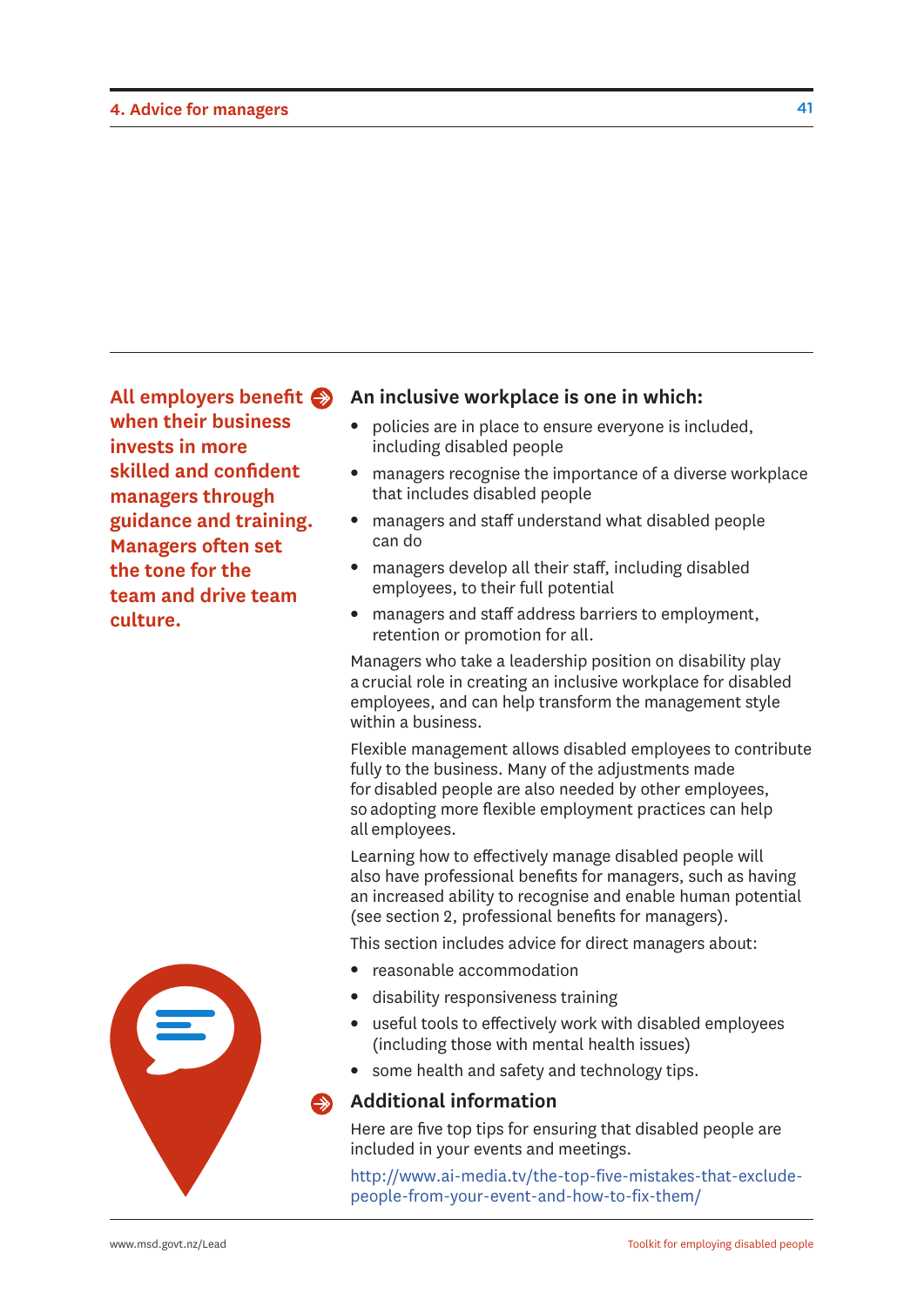

### Reasonable **accommodation**

**The creation of an environment in which employees' specific needs are met.**

The term 'reasonable accommodation' describes the creation of an environment in which employees' specific needs are met, allowing equal opportunity and enabling all employees to do their jobs as well as possible.

Employers already provide reasonable accommodation for many employees, including:

- parents caring for young children or other relatives
- people with religious or ethical beliefs
- disabled people.

Reasonable accommodation for disabled people could include:

- making physical adjustments, such as ensuring access to a building
- $\bullet$  modifying the way a job is done, for example by allocating aspects of the job to another employee
- allowing flexible working hours
- giving instructions in writing as well as verbally
- showing people how to do a task.



42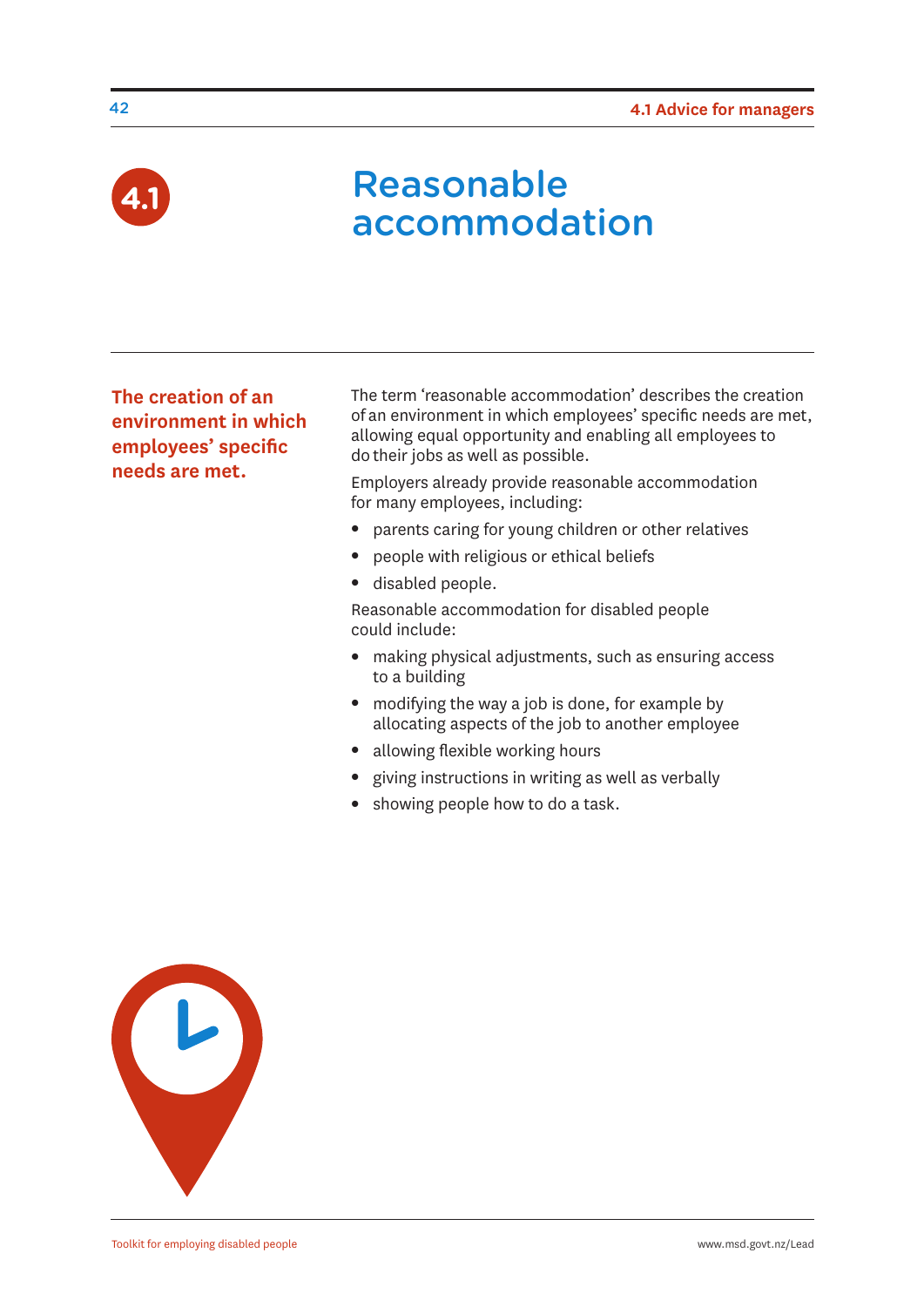#### **Most reasonable accommodations cost very little or nothing.**

Successful managers will get the best out of all their employees, including disabled employees, if they identify what will assist employees to do the best job possible. A reasonable accommodation may be a part of that. Most accommodations are low or no cost – for example flexible hours, instructions in writing as well as verbally and showing people how do a task.

#### **What is considered reasonable?**

The Human Rights Act obliges all employers to take reasonable measures to meet employees' needs. Factors to take into account when considering what is reasonable include:

- $\bullet$  how effective the adjustment is in assisting the disabled employee to perform their job
- $\bullet$  whether it is practical to make the adjustment
- the financial or other costs of the adjustment
- <sup>l</sup> the extent of the business's resources
- how much disruption, if any, will be caused to the business or other people
- the size and nature of the business.
- **Providing reasonable accommodation for disabled employees**

All employers should develop written policies on accommodations and flexible work practices. Written policies:

- ensure consistent decision-making
- $\bullet$  help all staff know what the guidelines are and how to request an accommodation
- help to document your business's efforts to provide accommodations.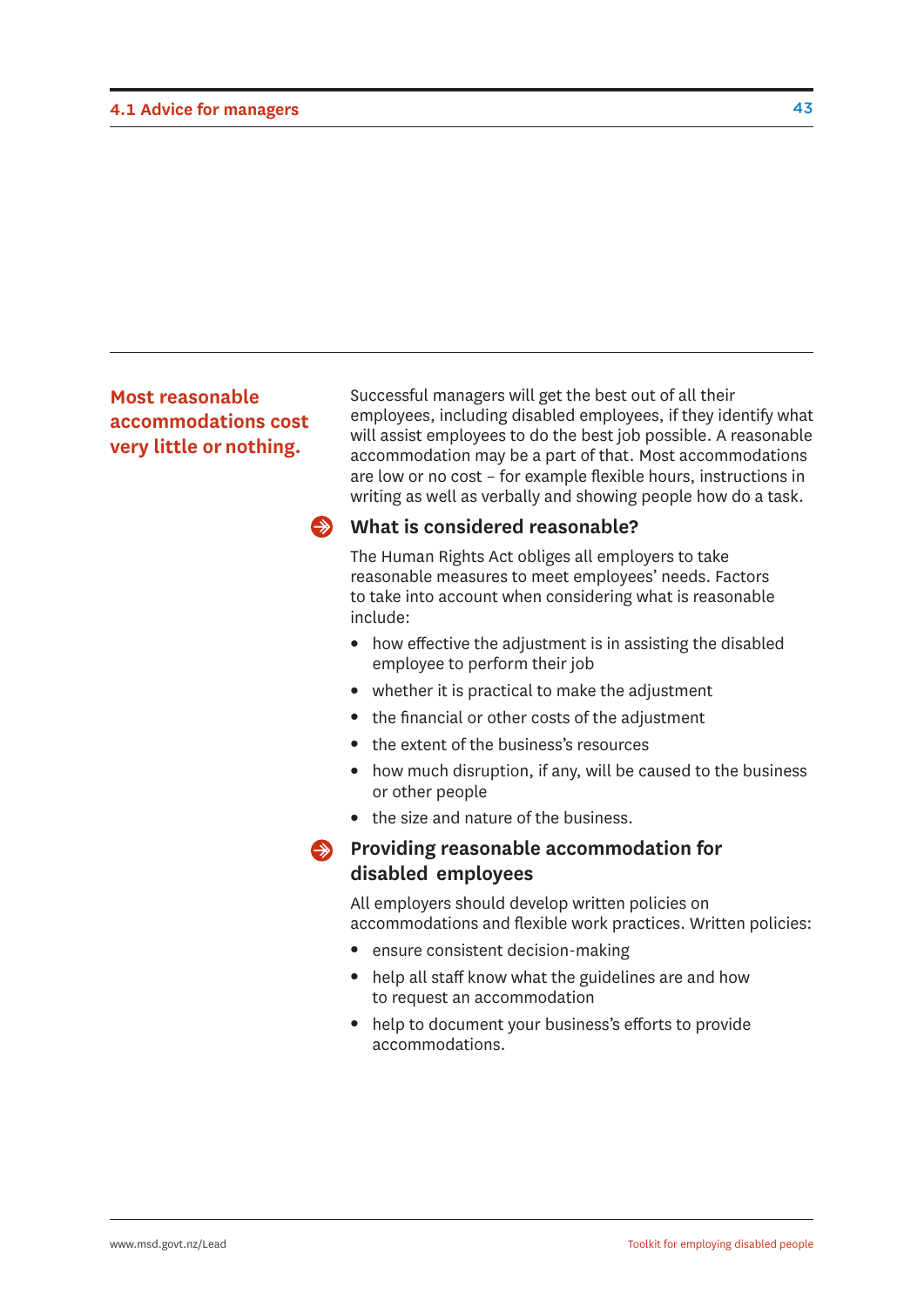Don't make assumptions about what a disabled person needs. The following process will help with identifying disabled employees' specific needs:

The starting point for any discussion about reasonable accommodation should be the working conditions provided for all employees.

Before the disabled employee starts work, ask them what accommodations they would find useful. A variety of organisations can provide expert advice.

Where costs are involved, extra support may be available (for example, through a Workplace Modification Grant or the Job Support Fund).

#### <workbridgeincorporated.virtuozzo.co.nz/?>

Provide the required accommodations and check with the employee that the accommodations are meeting their needs.

Talk with the employee regularly to check whether the accommodations are still meeting their needs. This is especially important if the employee's needs change or if there are changes to the workplace or the job.

#### **When to use Support Funds for reasonable accommodation**

Workbridge is the provider contracted to administer Job Support. Employees must apply to Workbridge for Job Support.

Workbridge administer and pay the Job Support Funds on behalf of the Ministry of Social Development. There are two types:

• **Job Support** – provides financial assistance for people with a health condition or a disability so they can gain or retain open employment by removing barriers incurred because of a disability.

Job Support grants and subsidies cover additional costs incurred because the person is disabled or has ill health while they participate in employment.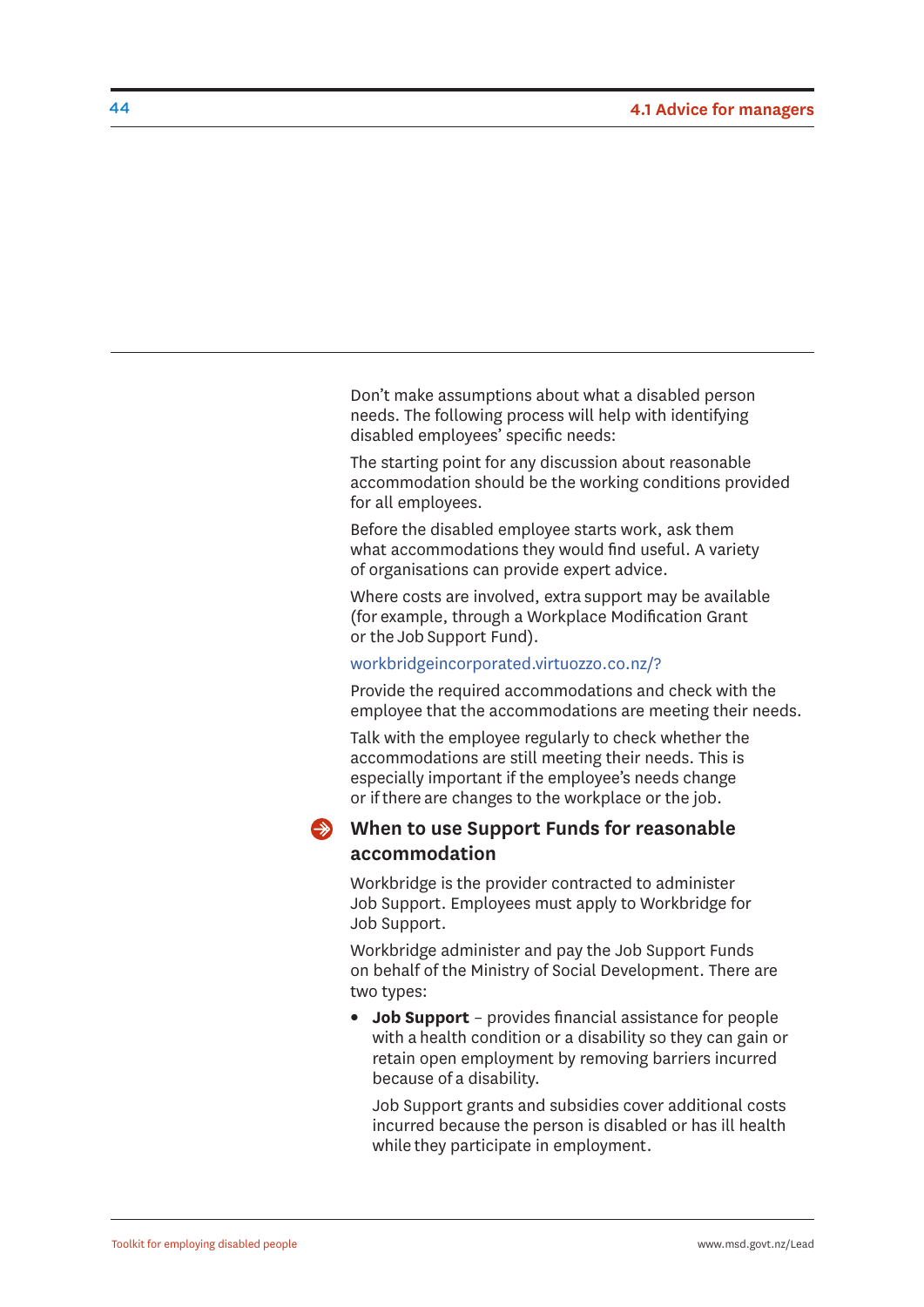**Any business that makes necessary accommodations for its employees will quickly become an employer of choice for disabled people.**

**• Training Support** – provides financial assistance for disabled people or people with ill health so they can gain or retain open employment through participation in training and other activities.

Training Support grants cover additional costs incurred because the person is disabled or has ill health while they participate in training, work experience, education or capacity assessments.

Training must be consistent with realistic and reasonable outcomes for the individual. Training Support will only be granted if the applicant is considered capable of undertaking the training. A clear link between the training opportunity and the employment goal must be established.

Any business that makes necessary accommodations for its employees will quickly become an employer of choice for disabled people. Many of these accommodations can be provided by employers at a very limited cost.

Where support or modified basic equipment is provided to all employees this will be funded by the employer. Where the support covers specialised equipment, such as a CCTV reader or NZSL interpreters is required, talk to your employee about seeking funding from ACC or Support Funds administered by Workbridge. If the employee receives specialised equipment through Support Funds, they own the equipment and can take it with them should they move jobs.

#### $\clubsuit$ **Additional information**

Information about reasonable accommodations for employees with a mental health issues:

[https://employment.govt.nz/workplace-policies/](https://employment.govt.nz/workplace-policies/employment-for-disabled-people/reasonable-accommodation-measures) employment-for-disabled-people/reasonableaccommodation-measures

Factsheets on reasonable accommodation for both the employer and employer:

[odi.govt.nz/what-we-do/making-it-easier-to-employ](odi.govt.nz/what-we-do/making-it-easier-to-employ-disabled-people/index.html)disabled-people/index.html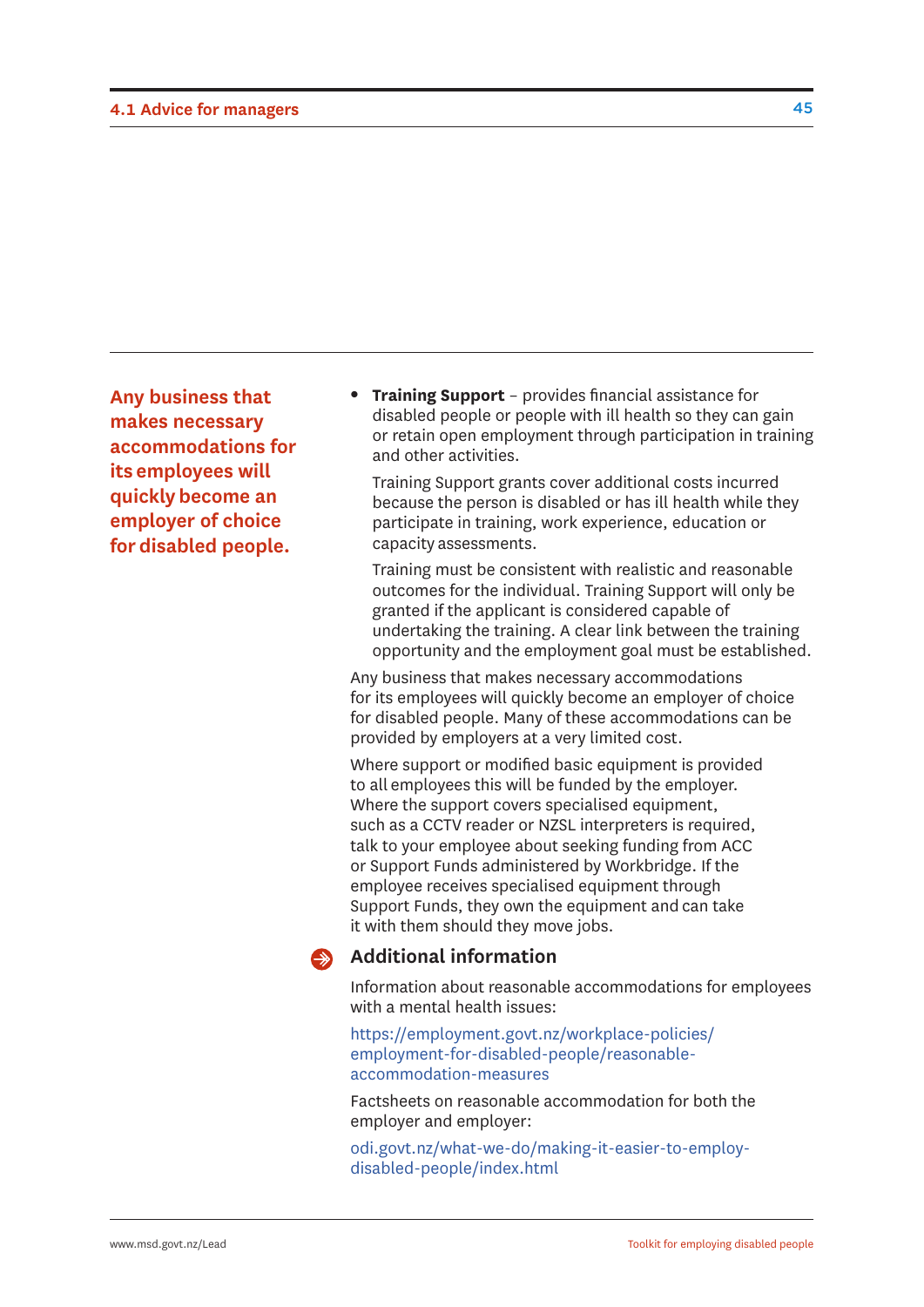

### Useful tools to assist managers with creating an inclusive workplace

**Managers play an essential role in creating an inclusive environment.** 

A fully inclusive environment ensures that both managers and their staff treat disabled employees fairly, as disabled employees' colleagues also need to feel comfortable and confident working with them.

### $\rightarrow$  Disability responsiveness training

In building an inclusive workplace, providing disability responsiveness training is an important first step. It can help staff feel more comfortable with disabled colleagues. It helps them understand their own values and how they affect decisions to employ disabled people. The following resources will help create a disability responsive workplace.

**An example of disability responsiveness training**

<odi.govt.nz/resources/guides-and-toolkits/index.html>

#### **Disability etiquette**

<odi.govt.nz/resources/guides-and-toolkits/index.html>

#### **Working with interpreters**

[odi.govt.nz/resources/guides-and-toolkits/disability](odi.govt.nz/resources/guides-and-toolkits/disability-perspective/resources/nzsl-interpreters.html)perspective/resources/nzsl-interpreters.html

odi.govt.nz/resources/guides-and-toolkits/disability[perspective/resources/running-accessible-meeting.html](odi.govt.nz/resources/guides-and-toolkits/disability-perspective/resources/running-accessible-meeting.html)

#### **Working with disabled employees**

**Manager's Guide – A best practice approach to working with disabled employees**

This guide shows how to treat disabled staff fairly and give them the same opportunities as their non-disabled colleagues. The guide has been developed by Workbridge in conjunction with the UK Employers' Forum on Disability:

<workbridgeincorporated.virtuozzo.co.nz/?page=1> phone: 04 913 6422.

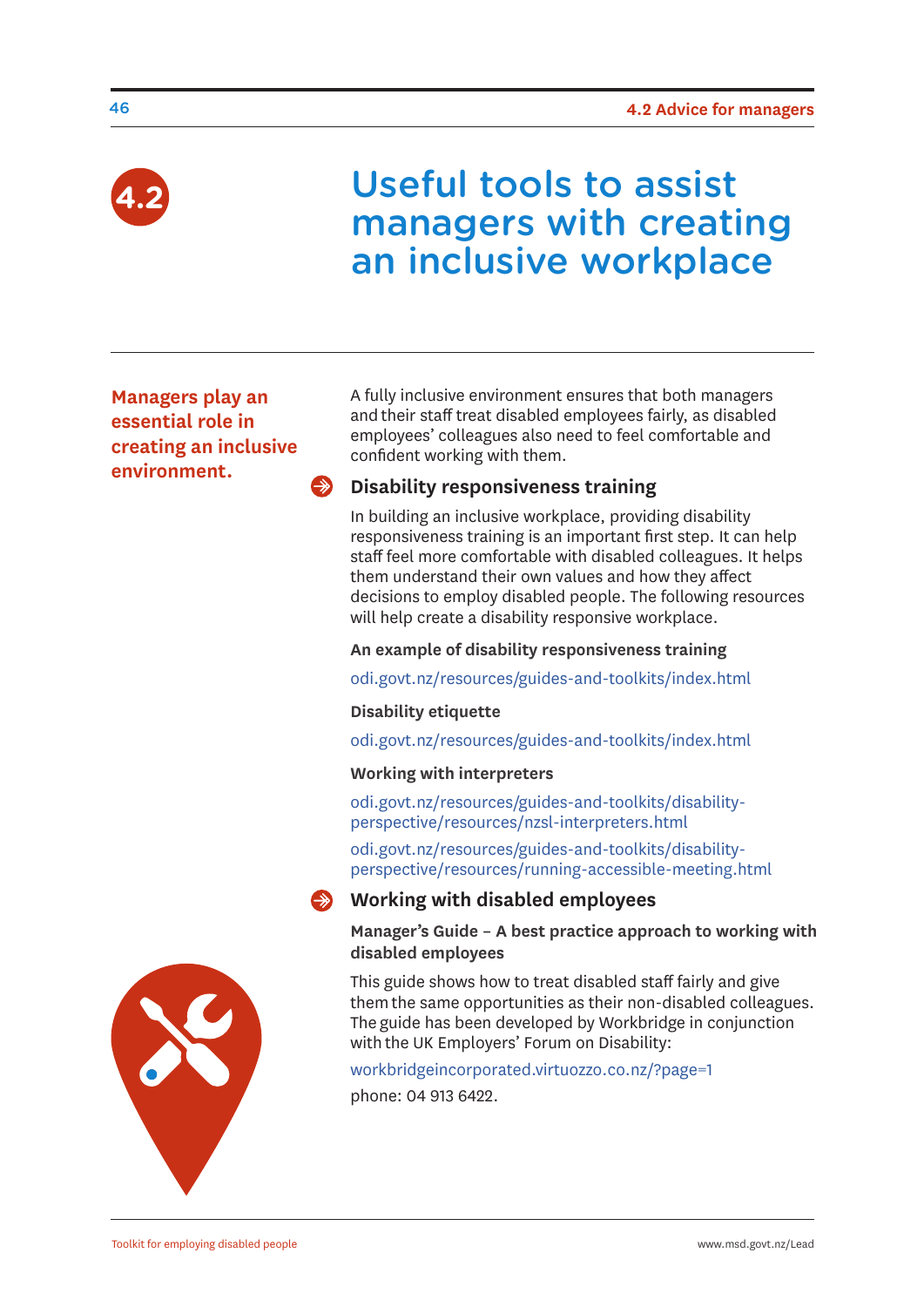#### **Working with employees who have mental health issues**

The following resources can help build managers' confidence in working with staff who have mental health issues, such as depression and anxiety.

#### **Mindful Employer publications**

Tools and resources to help managers support employees who are experiencing mental health issues, including:

- Mindful employers Line Managers' Resource
- Making work work
- Feeling stressed: keeping well.

<www.mindfulemployer.net/support/publications>

#### **Time to change**

Advice about talking to people who have mental health issues: <time-to-change.org.uk/talking-about-mental-health>

#### **Mental Health in the Workplace - Employee**

Provides employees with basic information about mental health problems in the workplace, and their rights and responsibilities.

<mentalhealth.intuto.com/public/course/784686/>



#### **Mental Health in the Workplace - Manager**

Provides a learning resource for managers to help them deal positively with mental health issues that arise in the workplace.

<mentalhealth.intuto.com/public/course/786014/>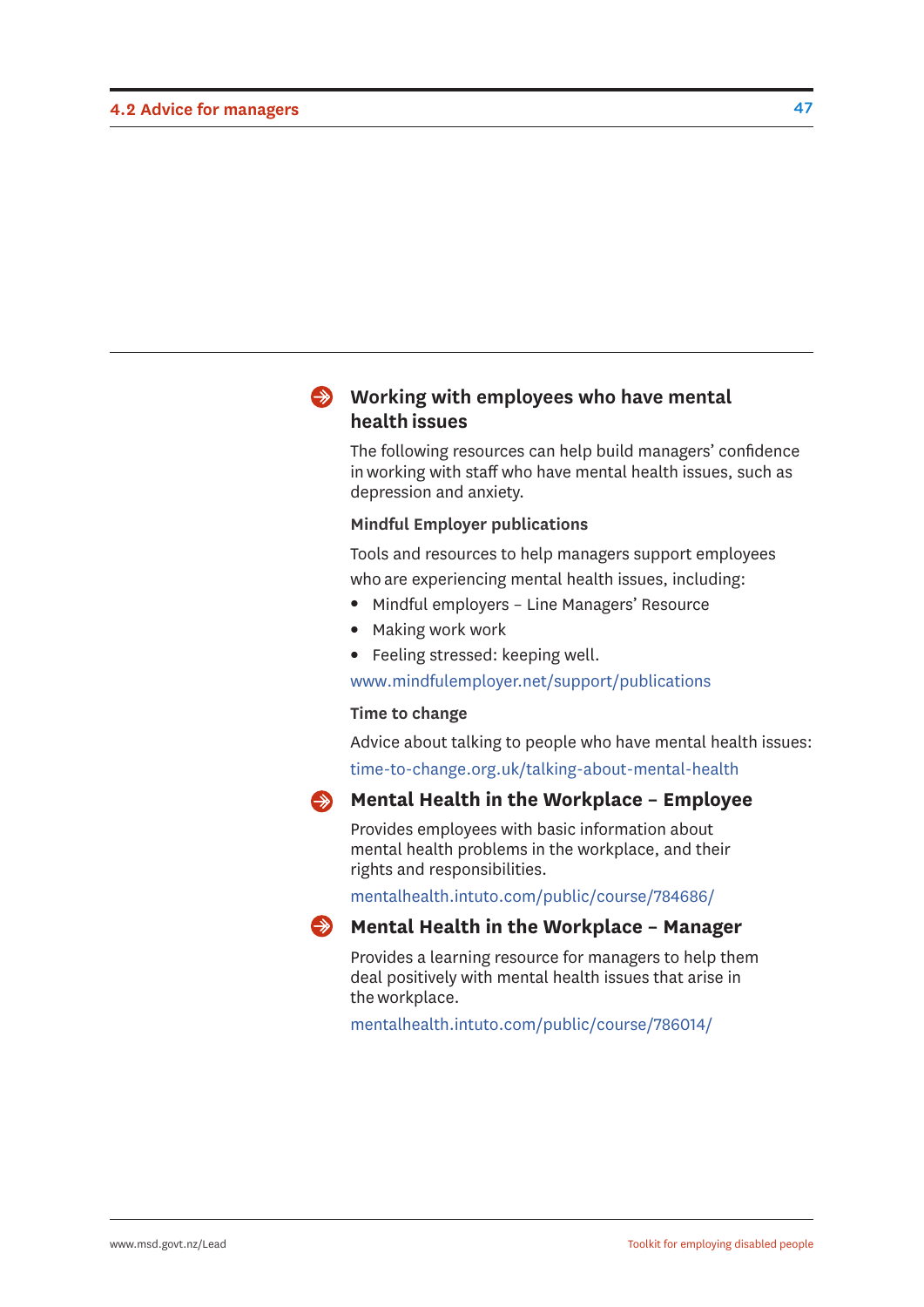#### **Mental Health in the Workplace – Organisation**

Provides information and resources for creating a positive and inclusive workplace for all workers, including those who have mental health problems.

<mentalhealth.intuto.com/public/course/793999/>

#### **Working with employees who have mental health issues**

A practical guide for supporting people with mental Health conditions in the workplace.

http://www.lse.ac.uk/intranet/LSEServices/healthAndSafety/ [pdf/SHIFTpracticalGuideToManagingPeopleWithMentalHealth](http://www.lse.ac.uk/intranet/LSEServices/healthAndSafety/pdf/SHIFTpracticalGuideToManagingPeopleWithMentalHealth Problems.pdf) Problems.pdf



#### **Working with anxiety**

Mindful Employers UK have a video – Working with anxiety. It explains what anxiety is and has some practical tips for employers to help employees deal with anxiety.

<https://vimeo.com/172389393>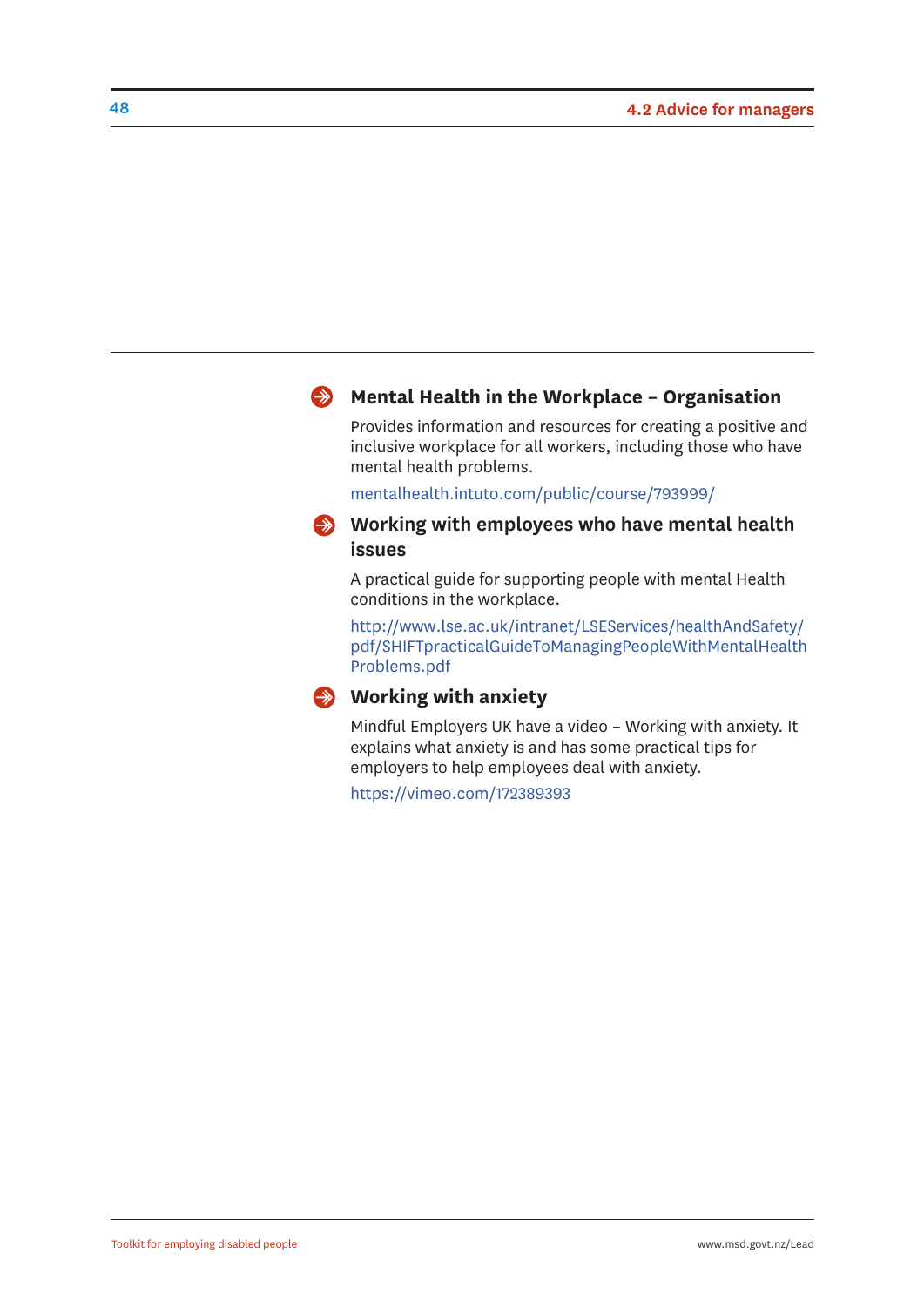#### **4.3 Advice for managers**



### **Health and safety tips**

Managers need to look after the mental and physical well-being of all staff, including disabled employees. Creating a workplace where staff feel supported and are healthy can help to improve productivity and retention.



#### **Work-related stress – together we can tackle it**

Tips for more effective management of work-related stress: <hse.gov.uk/stress/index.htm>

#### **Case study**

British Telecom developed a three-tiered mental health framework to improve the health, safety and well-being of their staff:

- **Level one** promote employee well-being and prevent mental distress, for example through tips on the intranet and management training around softer skills.
- **Level two** identify distress and intervene early on to prevent it from escalating, through an online stress risk assessment for employees and companion training for line managers.
- **Level three** support and treatments for people experiencing mental health problems. Employees are encouraged to work with their line manager to produce an 'advance directive' to identify early warning signs and establish a plan of action for if they become distressed.

As part of this framework, British Telecom have also recently launched a Cognitive Behavioural Therapy service for staff experiencing mild-to-moderate mental health problems that do not need to be diagnosed by a doctor. Around 200 employees have used this service so far, and satisfaction rates have been very high.

<hse.gov.uk>

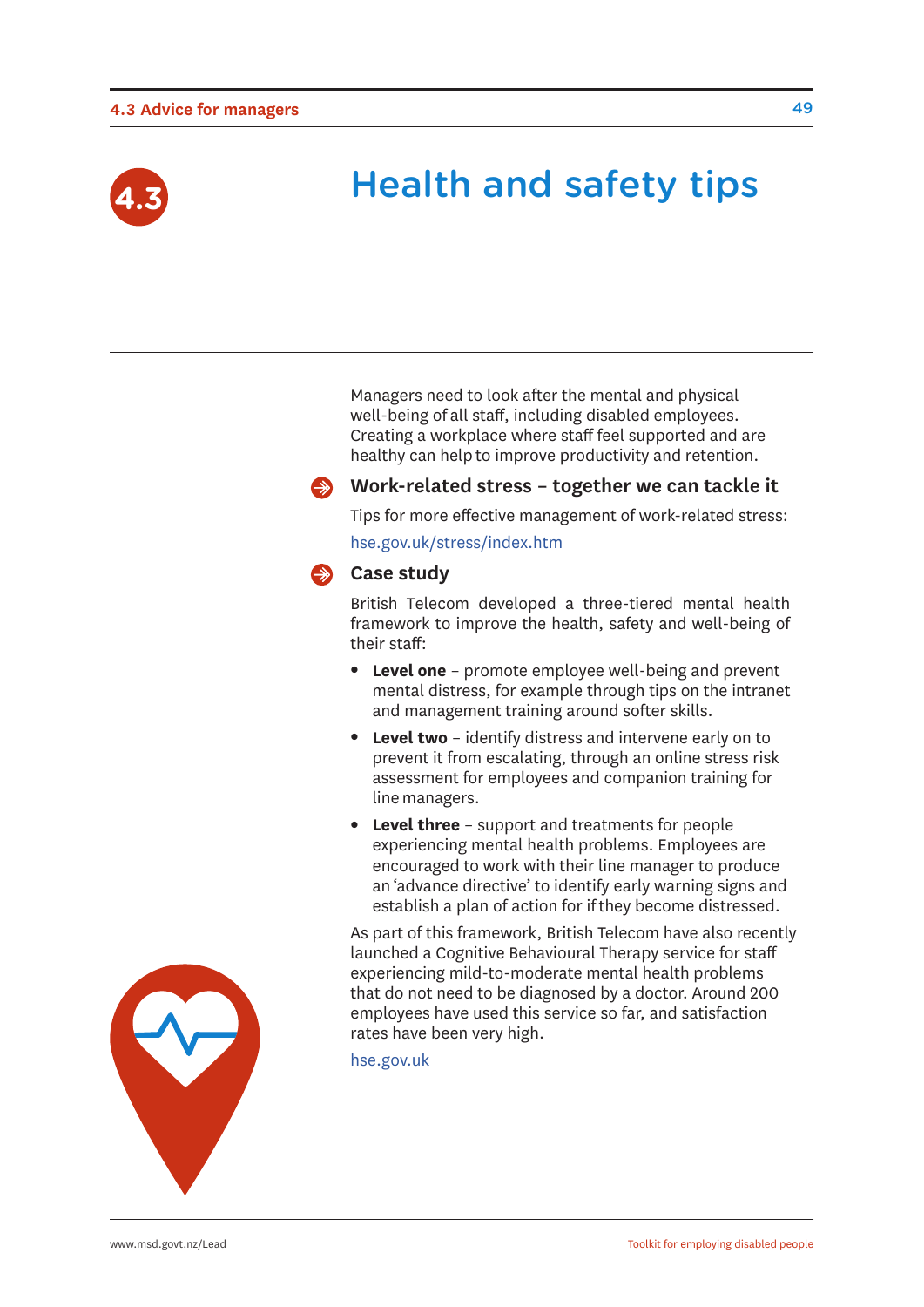

#### **Working Well**

As an employer or manager, you know it's your people who provide the greatest potential for success in your business. Maintaining optimal mental health at work is too important to be left to chance: employees and employers will benefit from an active approach towards mental health in the workplace.

[mentalhealth.org.nz/home/our-work/category/27/working](mentalhealth.org.nz/home/our-work/category/27/working-well)well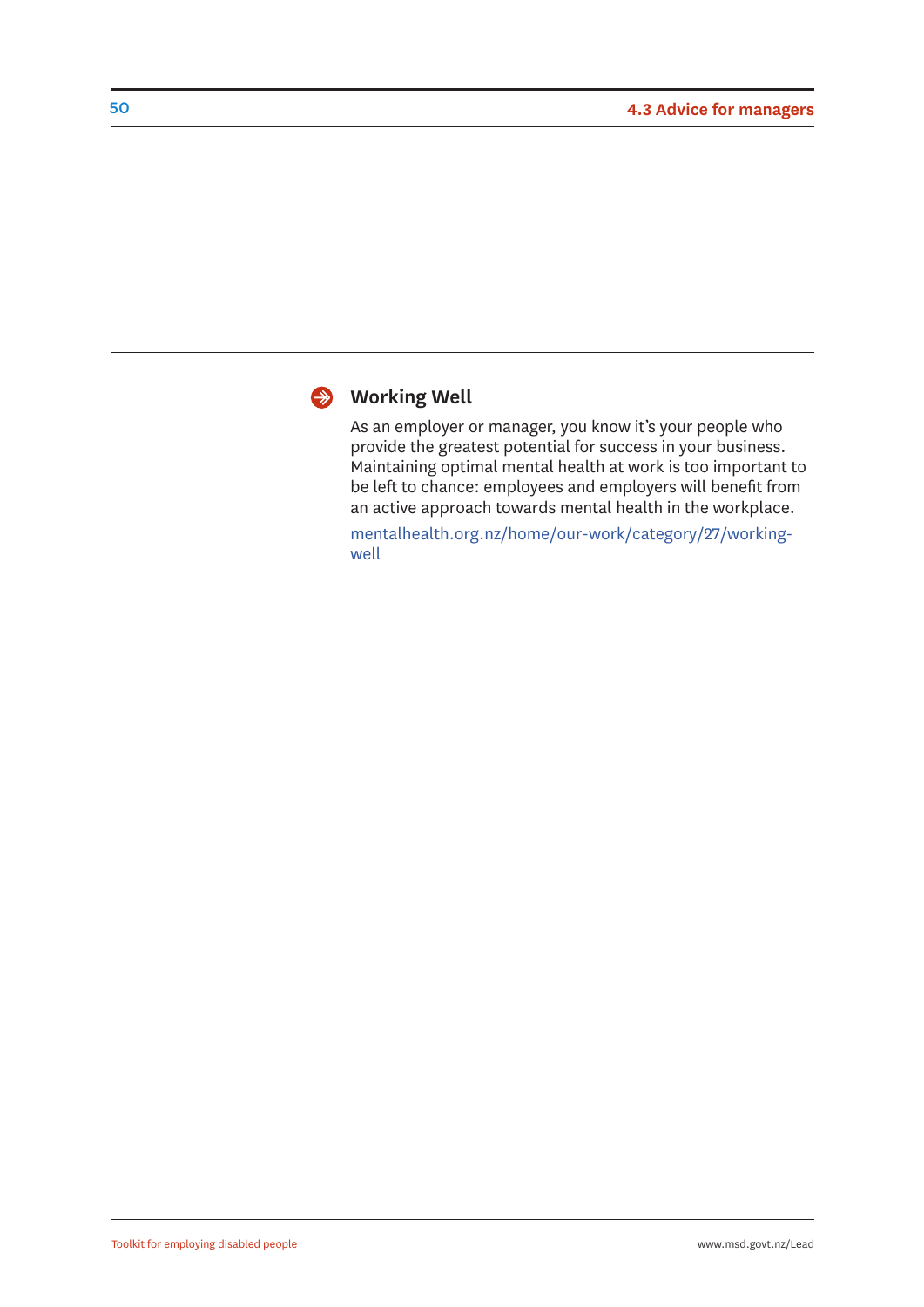#### **4.4 Advice for managers**



### **Technology tips**

**Advances in technology have made it possible for many disabled people to participate in the workplace. The right technology can be an enabler while the wrong technology can create barriers.**

The right technology can be an enabler while the wrong technology can create barriers. Modern computer hardware and software can be adjusted to meet the needs of many disabled employees. For example, Microsoft Windows has 'Ease of Access' tools which include several options for screen magnification and contrast, adjustments to mouse and keyboard, screen reading, speech recognition and visual alternatives to sounds. Modern telephones are also generally compatible with hearing aids and will have adjustments for volume and screen brightness.

Employees may need assistance to set up these options correctly.

A number of employees will need more specialist options.

#### **Specialist options:**

- computer monitor
- keyboard or mouse
- headset with hearing aid connection
- $\bullet$  screen magnification (higher than 16x)
- screen reading software
- electronic magnifiers (CCTV readers)
- speech recognition software
- access video remote sign language interpreters
- Braille printer.

It's best to get specialist advice to select the right options for a particular employee. Advice is generally available from the relevant specialist service providers. Contacts for many of these can be found on the WorkABLE Disability A to Z list (see section 3.5, Retention).

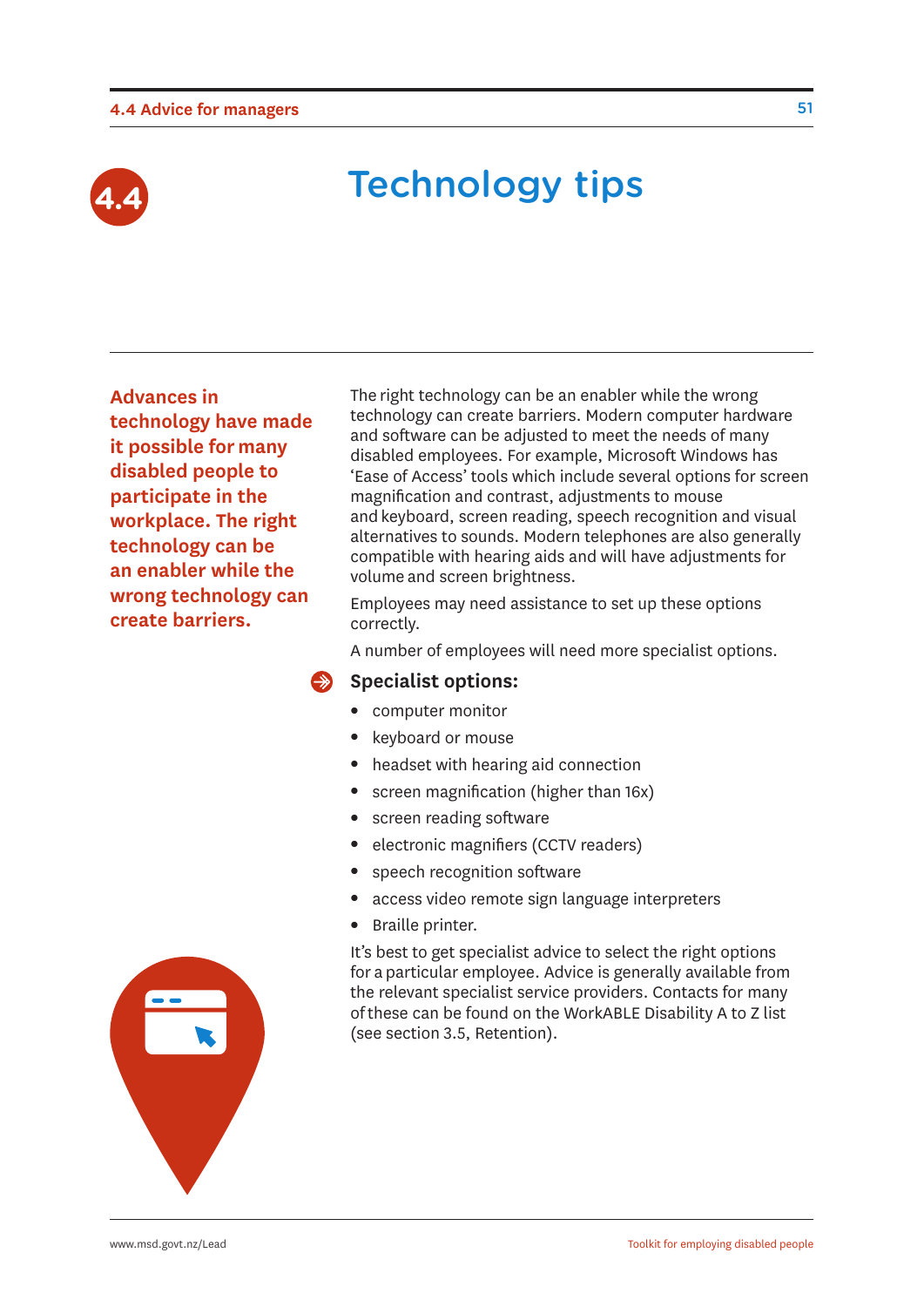Funding may be available for high-cost IT modifications (see Support Funds earlier in this section).

It's also best to work with your IT support early in the discussions to ensure that the identified solutions will work within the particular environment.

It often takes time to implement alternate technology as IT needs to learn about the tool(s) and maintain security of their network. In addition, they may need to work outside the normal agency policies. Ideally, an IT department should have a single point of contact for implementing IT solutions for disabled employees.

#### **Microsoft Office 365's new accessibility features**

Microsoft has recently updated Office 365 with three main new features that enhance accessibility for users with vision impairments. Here is an overview of the new updates.

[https://support.office.com/en-us/article/Accessibility](https://support.office.com/en-us/article/Accessibility-features-in-Word-Online-96a970f4-ee66-480d-ad12-52968c42dacb)features-in-Word-Online-96a970f4-ee66-480dad12-52968c42dacb

#### **Accessible and Affordable IT solutions**

There are lots of great products on the market that contain accessibility features, yet it's often hard to work out which ones are well suited and which options are best on a limited budget.

This resource has been created to help you make educated choices on options priced up to \$250. You'll find useful information on the specific accessibility features that are in popular devices such as tablets, smartphones, desktop computers, TV media players and telco plans that provide the best deals for the average user on a budget.

<http://affordableaccess.com.au/>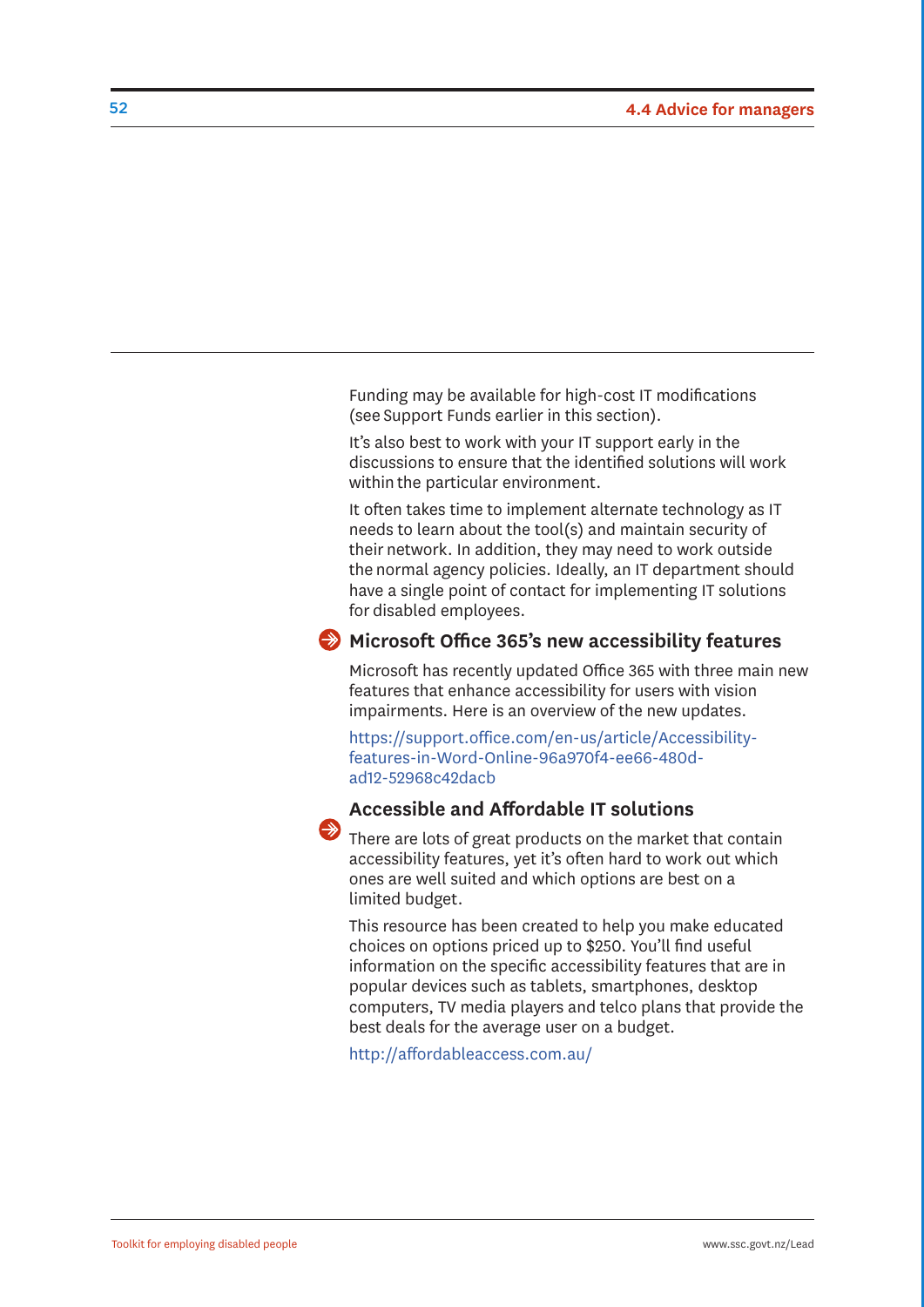



### **& Lead Toolkit**

www.msd.govt.nz/Lead

Toolkit for employing disabled people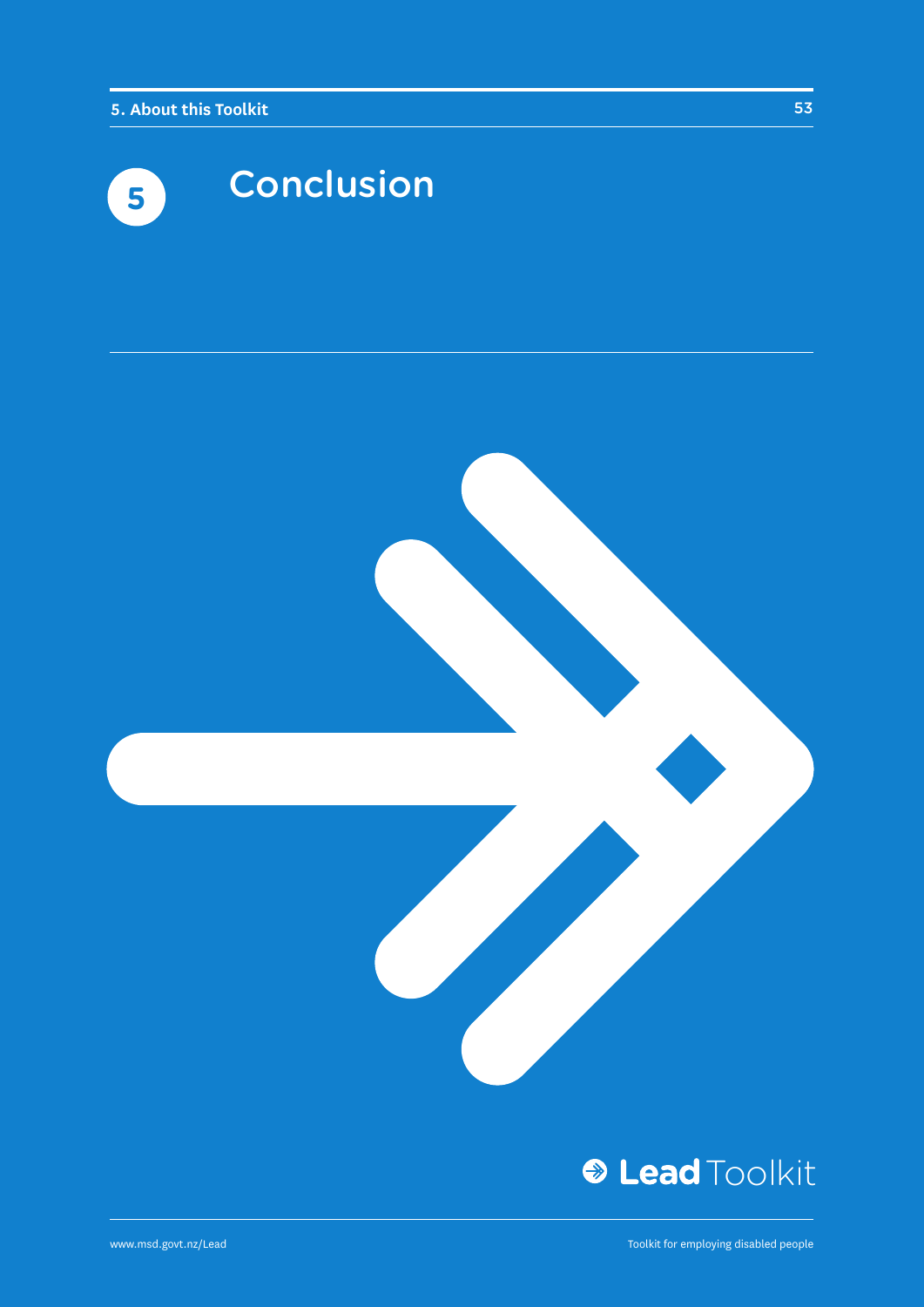**Most disabled people don't need anything different to perform their job, but for those that do, funding is available to provide workplace modifications, adjustment and support.**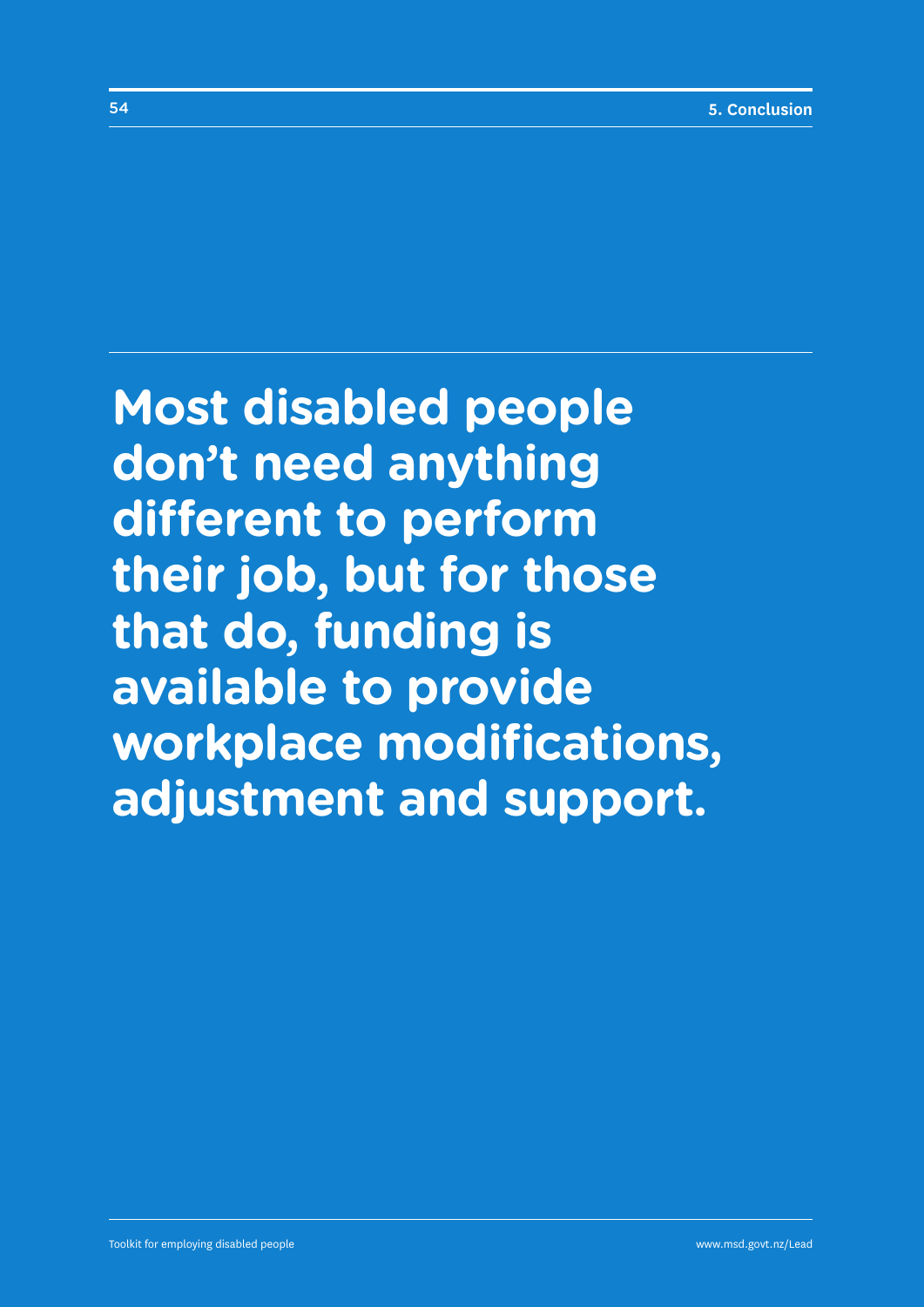**5**

# **Conclusion**

**Disabled people are a fabulous untapped talent pool of loyal and committed employees.** 

Nearly a quarter of the working aged population lives with disability, so not tapping into this talent pool means missing out on skilled people who can make a valuable contribution to your business.

Most disabled people don't need anything different to perform their job, but for those that do, funding is available to provide workplace modifications, adjustment and support.

A diverse team provides better customer service because they represent and understand the communities they serve. An inclusive workplace also demonstrates a culture of respect, improving the morale of your employees and leading to improved profitability.

By using this toolkit you will be able to champion the creation of more inclusive workplaces for disabled New Zealanders.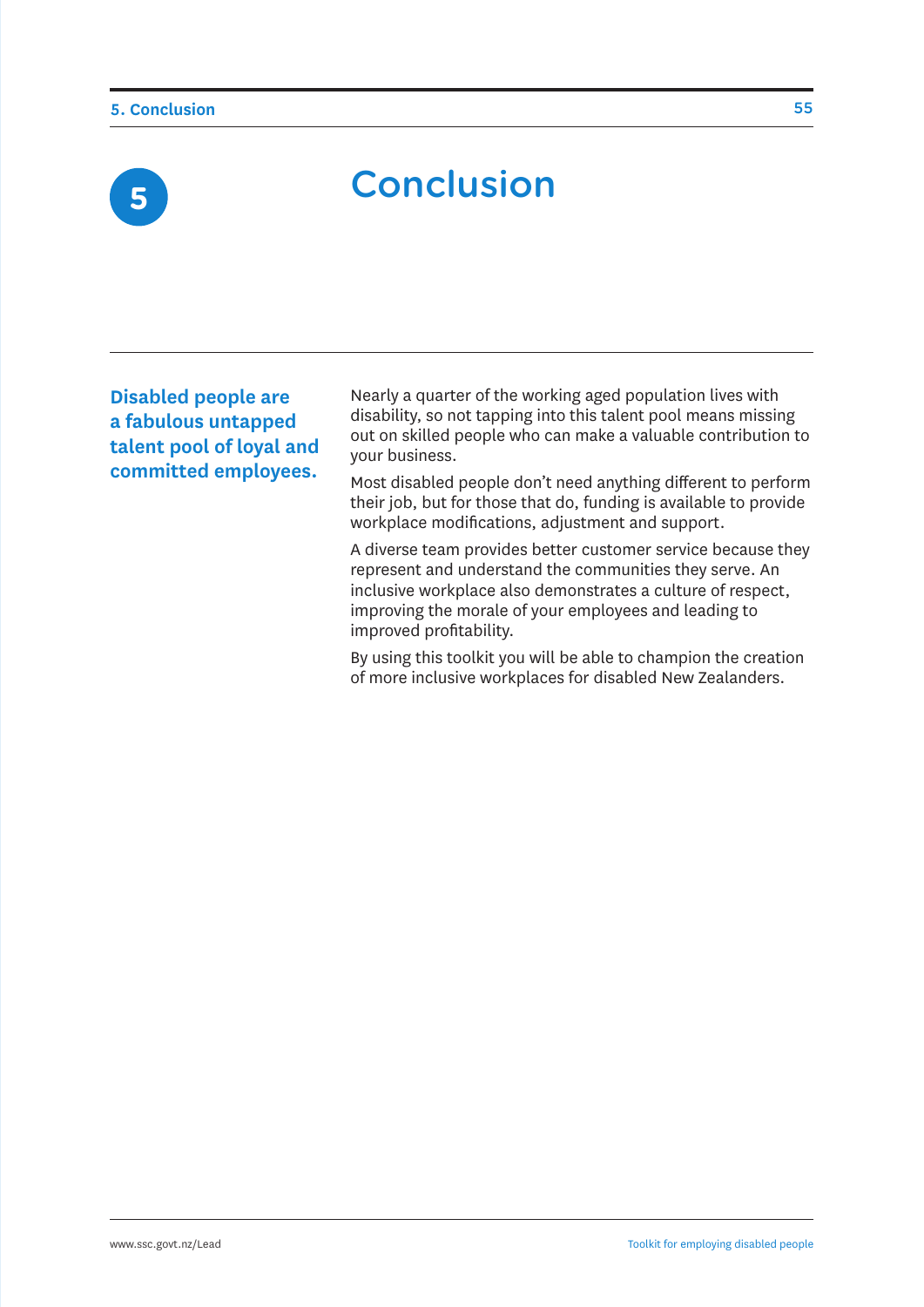### **Checklist**

Here is a check list for assessing an business's ability to attract and retain disabled people.

|                                                                                                                                | High | Medium | Low |
|--------------------------------------------------------------------------------------------------------------------------------|------|--------|-----|
| There is internal top-level support for the employment<br>of disabled people in our business                                   |      |        |     |
| We have a good understanding of the benefits for<br>including disabled people in our workforce                                 |      |        |     |
| We have a reputation as being an employer of choice for<br>disabled people                                                     |      |        |     |
| We have implemented an Accessibility Plan                                                                                      |      |        |     |
| We know how many disabled employees are in our<br>workforce                                                                    |      |        |     |
| Disabled people routinely apply for positions                                                                                  |      |        |     |
| We have reviewed our recruitment processes to ensure<br>they are barrier-free to disabled people                               |      |        |     |
| We have policies and procedures for making reasonable<br>accommodations for all employees, including those who<br>are disabled |      |        |     |
| Our human resources team/hiring manager know how to<br>make reasonable accommodations for disabled<br>candidates and employees |      |        |     |
| We offer flexible work conditions                                                                                              |      |        |     |
| Our employees know the procedure when an employee<br>tells us they have a disability                                           |      |        |     |
| Disabled employees participate in training and<br>development as frequently as other staff                                     |      |        |     |
| When redundancies are made, we review the<br>demographics and ensure that disabled people are not<br>over-represented          |      |        |     |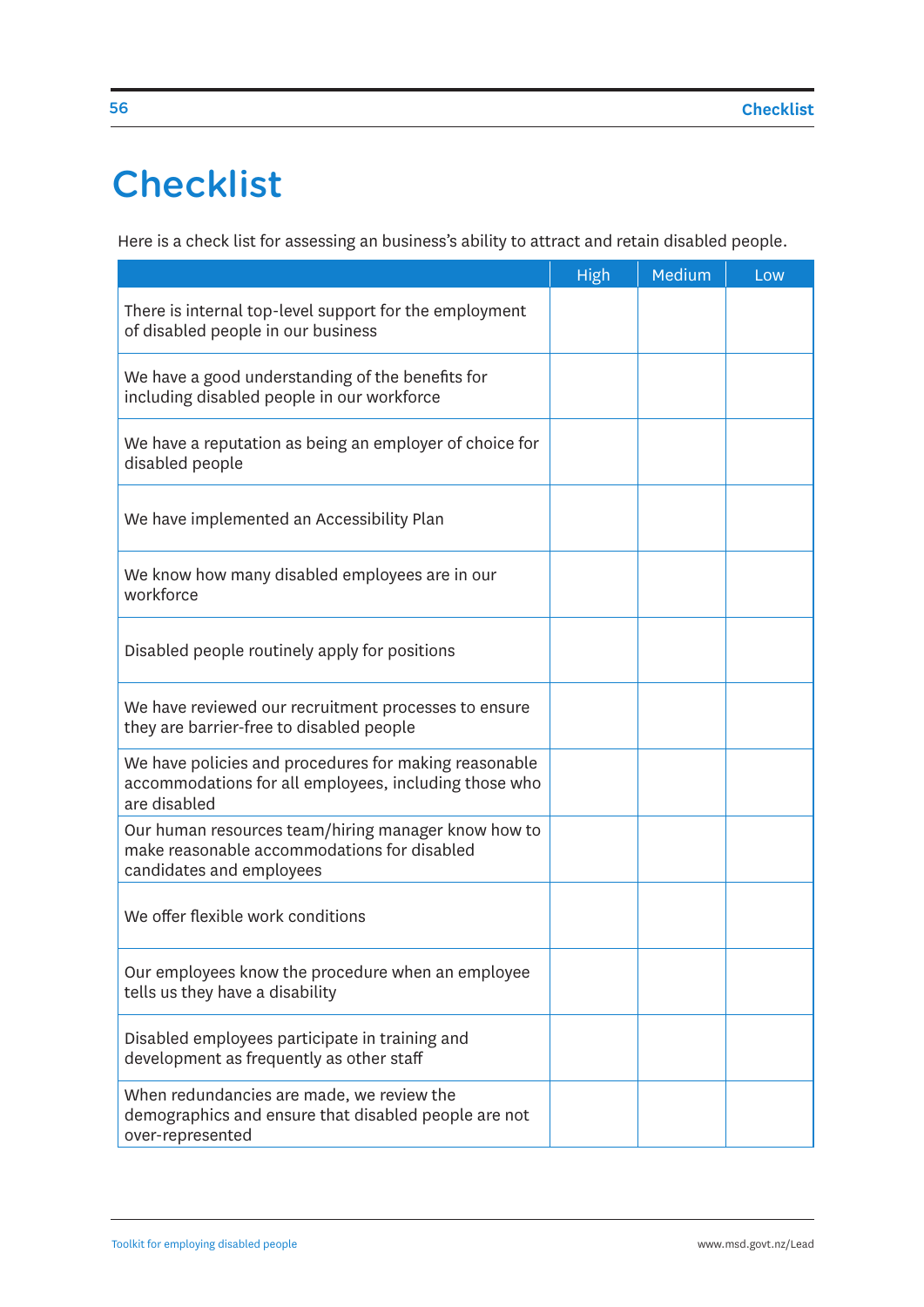| - |
|---|
|   |
|   |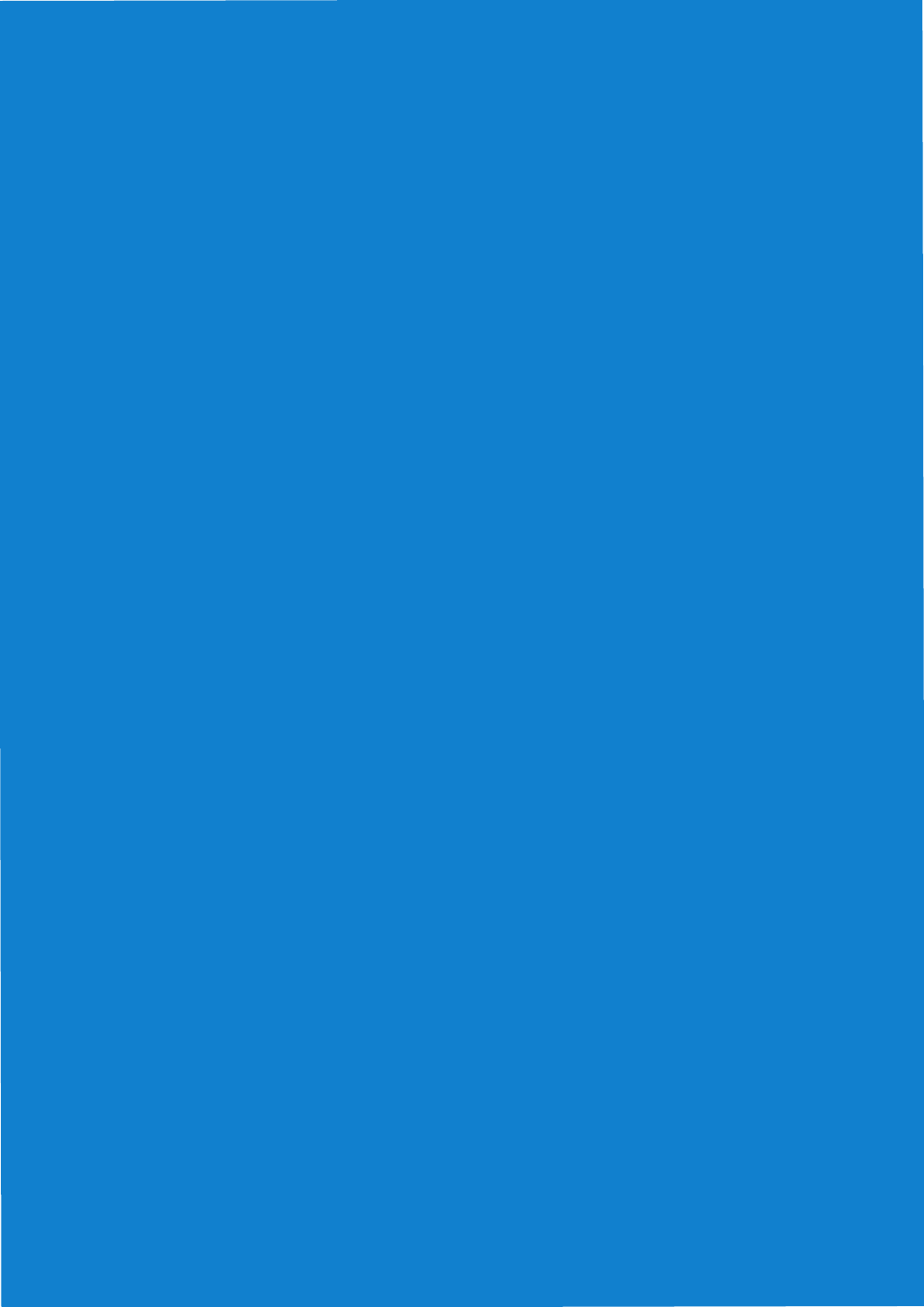

Toolkit for employing disabled people